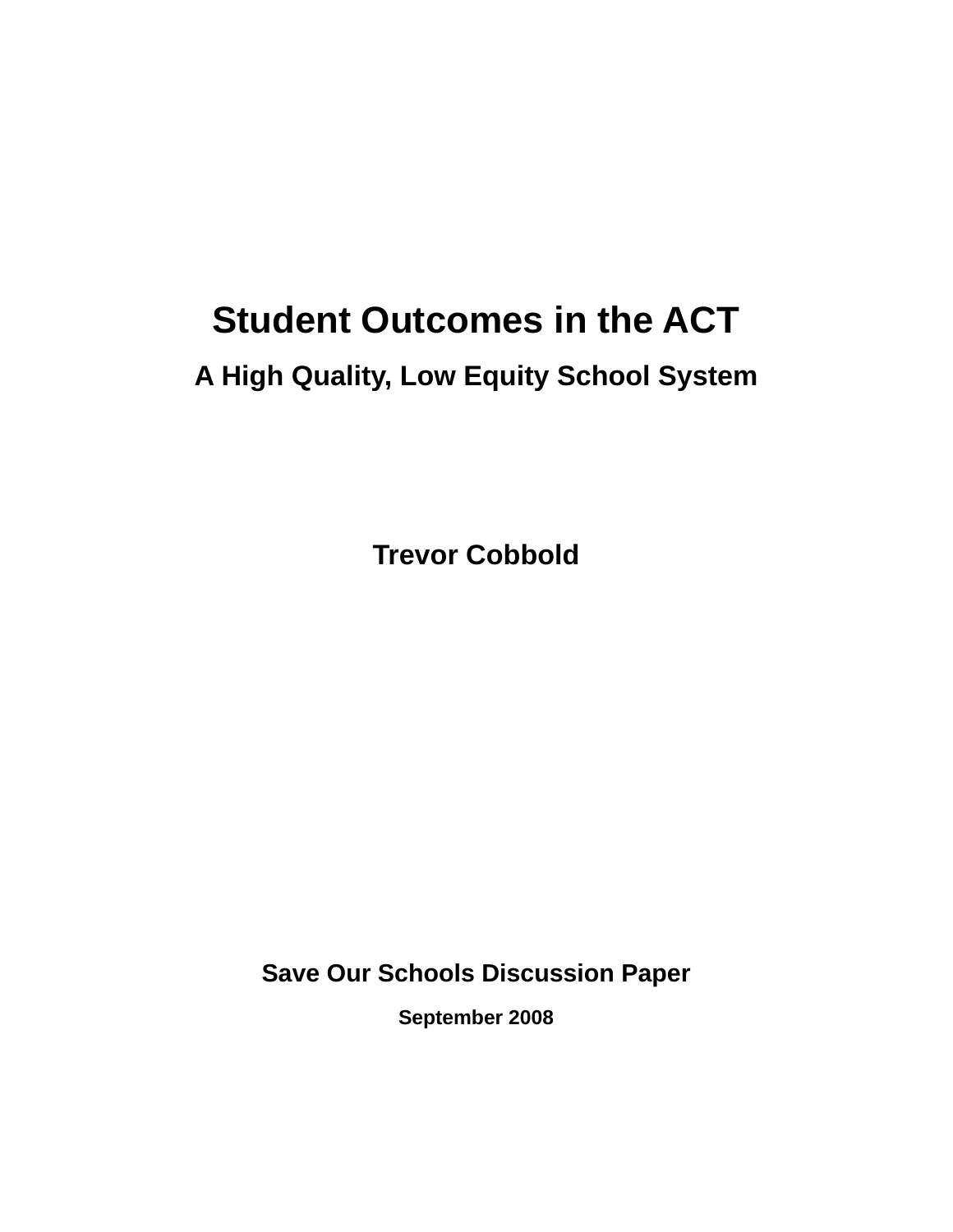## **Key Points**

- The ACT school system faces three key challenges in school education:
	- Increase the proportion of students who receive an adequate education;
	- Reduce the large achievement gap between students from low and high SES families; and
	- Reverse recent declines in student outcomes.
- The ACT has high average school outcomes by international and national standards:
	- The ACT has high average outcomes for international assessments of 15 year olds and Year 4 and Year 8 students and high average outcomes in national benchmark assessments for Years 3, 5 and 7;
	- The ACT has very high retention and completion rates to Year 12.
- However, many students do not achieve an adequate education:
	- About 2900 secondary school students, including 1600 in the government sector, are at the lowest levels of achievement in reading, mathematics and science.
	- About 15 per cent of students enrolled in Year 10 in government schools do not proceed to Year 11 and about 20 per cent of Year 11 students do not complete Year 12.
- There is significant social inequity in student outcomes with a large achievement gap between high and low SES students of about 2½ years of schooling:
	- The difference in outcomes between high and low SES students in the ACT is the highest in Australia, apart from the Northern Territory;
	- There is no evidence that the achievement gap has been reduced since 2000.
	- Low SES students in the ACT are doing no better than low SES students across Australia.
- School outcomes in the ACT have not improved in recent years and have declined significantly in some areas since 2000:
	- Average reading achievement by 15 year-old students has declined by the equivalent of 6 months of schooling;
	- There were significant declines in achievement for 15 year-old students at the top levels in reading and mathematics;
	- There has been no reduction in the proportion of 15 year-old students achieving at the bottom levels in reading and mathematics;
	- There was no improvement in the proportion of students achieving the national benchmarks in reading, writing and numeracy between 2001 and 2007;
	- There has been no improvement in retention and completion rates to Year 12.
- Independent public inquiries should be established to investigate and recommend on how to reduce the achievement gap and to design a school funding system which gives greater emphasis to differences in student learning needs between schools.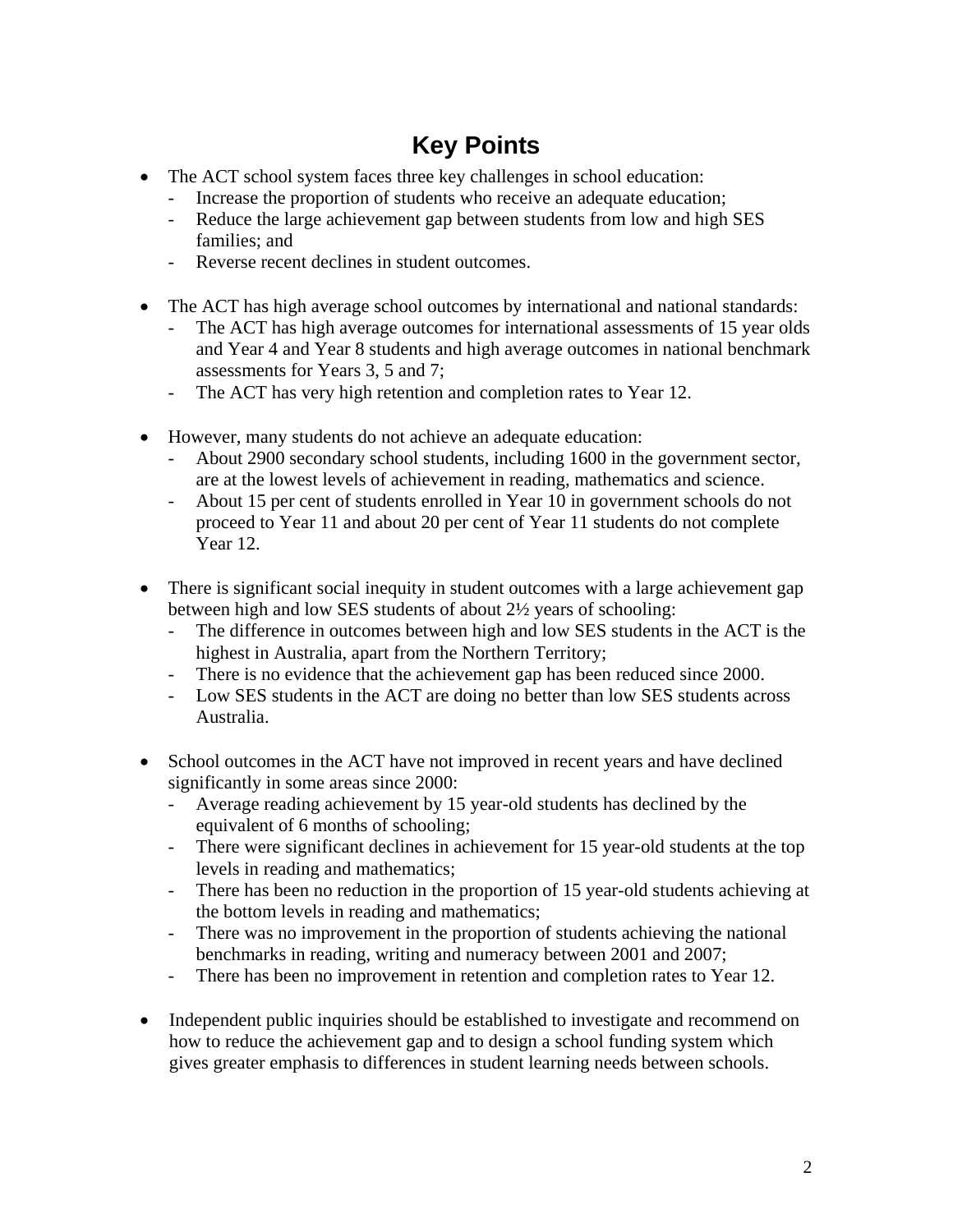## **Table of Contents**

| 1.        |  |
|-----------|--|
| 2.        |  |
| 2.1       |  |
| 2.2       |  |
| 2.3       |  |
| 2.4       |  |
| 2.5       |  |
| 2.6       |  |
| 2.7       |  |
| 2.8       |  |
| <b>3.</b> |  |
| 4.        |  |
| 4.1       |  |
| 4.2       |  |
| 4.3       |  |
| 4.4       |  |
| 5.        |  |
| 5.1       |  |
| 5.2       |  |
| 6.        |  |
| 6.1       |  |
| 6.2       |  |
|           |  |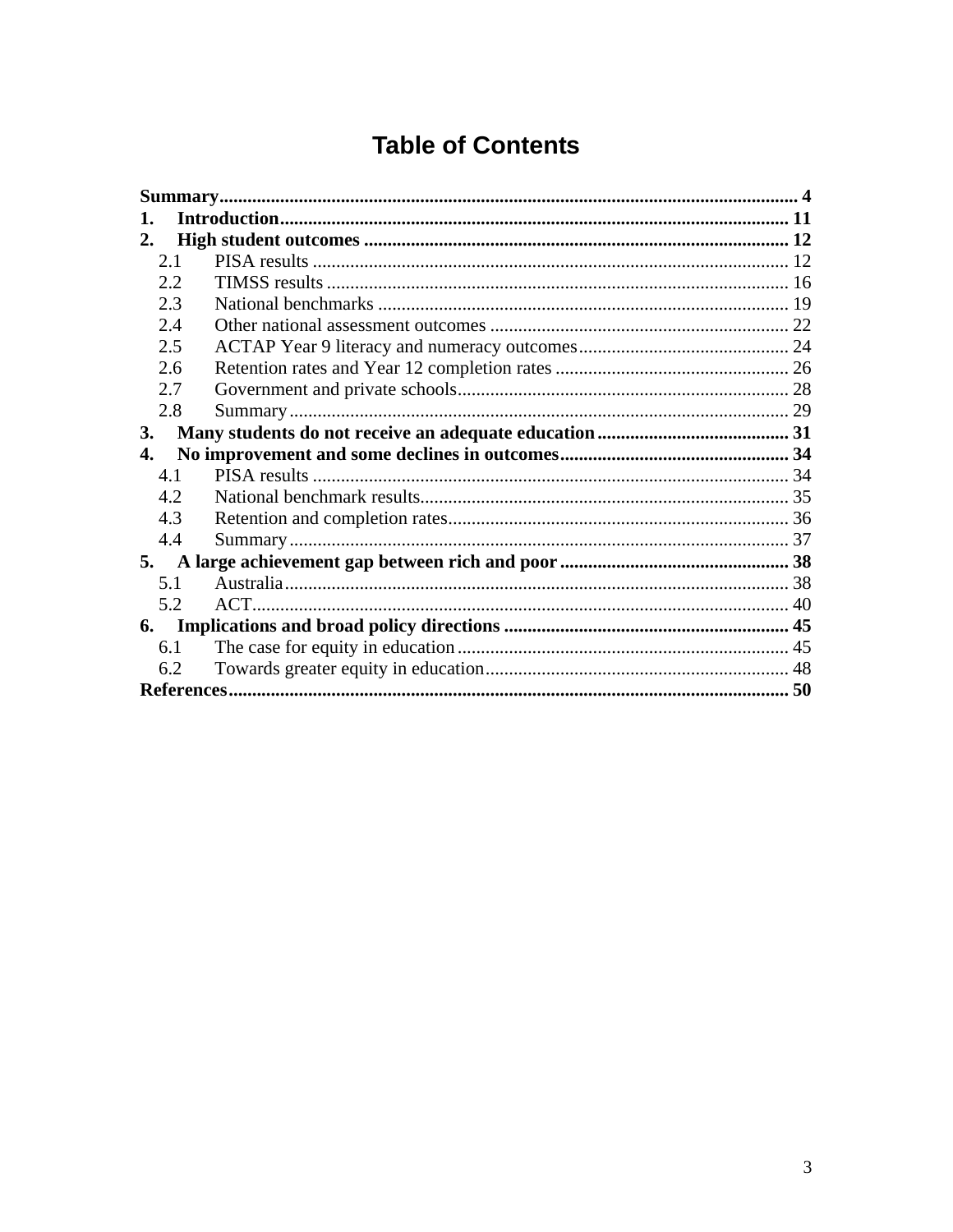## **Summary**

#### <span id="page-3-0"></span>**Overview**

- The ACT has a high quality, low equity school system. It has made little progress towards meeting the National Goals for Schooling it signed on to in 1998.
- High quality outcomes are evidenced by:
	- High average outcomes in international assessments for 15 year-old, Year 8 and Year 4 students;
	- High proportions of students performing at the most advanced levels in international assessments, except in Year 8;
	- High proportions of students are above national benchmarks for reading, writing and numeracy in Years 3, 5 and 7;
	- Very high retention and completion rates to Year 12.
- Inequity in school outcomes is evidenced by:
	- A significant proportion of 15 year old students are at the lowest levels of achievement in reading and mathematics;
	- A high proportion of students do not complete Year 12;
	- There is a large achievement gap between 15 year-old students from low socio-economic status (SES) families and those from high SES families;
	- The achievement gap has not been reduced over the past six years.
- The level of student learning needs is very low in Years 3, 4 and 5 but increases significantly after Year 5 and through the high school years, especially in literacy.
- There has been no improvement in student outcomes over the last six or more years and results have declined in some areas.

#### **High average outcomes, with few exceptions**

#### **International studies:**

- Average outcomes for ACT 15 year-old students in reading, mathematics and science in the international PISA study are amongst the highest in the world and in Australia.
- Average outcomes for ACT Year 4 students in mathematics and science in the international TIMS study are amongst the highest in the world and in Australia.
- Average outcomes for ACT Year 8 students in science in the international TIMS study are amongst the highest in the world and in Australia.
- Average outcomes for ACT Year 8 mathematics results are amongst the highest in Australia and the ACT is included in a large group of countries with a middle band of achievement between the highest achieving countries and the international average.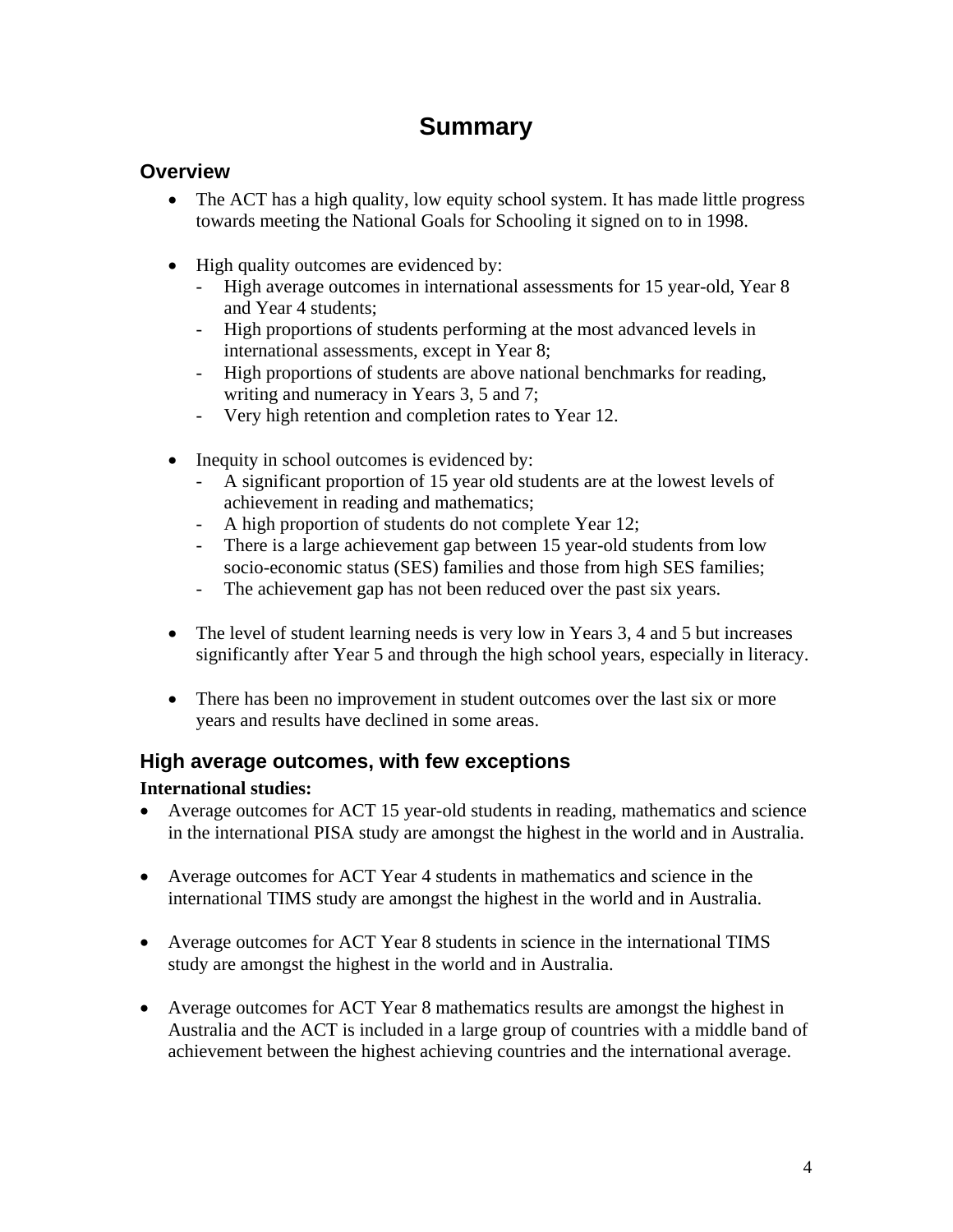#### **National assessments:**

- The proportion of ACT students achieving the national benchmarks in reading, writing and numeracy is generally the highest in Australia, but there is little difference between the ACT and several other states when the potential for sampling and measurement error is taken into account. In 2007:
	- 96% of ACT Year 3 students achieved the national reading benchmark, 95% achieved the writing benchmark and 94 % achieved the numeracy benchmark;
	- 95% of Year 5 students achieved the national reading benchmark, 94% achieved the writing benchmark and 92% achieved the numeracy benchmark;
	- 94% of Year 7 students achieved the national reading benchmark, 91% achieved the writing benchmark and 86% achieved the numeracy benchmark.
- Average science literacy results for Year 6 students in 2003 were amongst the highest in Australia, but similar to several other states:
	- 70% of ACT Year 6 students achieved at or above the proficient level in science compared to 58% for Australia; the ACT proportion was higher than in any other area of Australia.
- Average scores for civics and citizenship for Year 6 and Year 10 students in 2004 were amongst the highest in Australia, but similar to several other states:
	- 61% of ACT students achieved at or above the proficiency level for Year 6 compared to 50% for Australia;
	- 48% of Year 10 students achieved or exceeded the proficiency level and this was similar to the average for Australia and most other states.
- Average scores for ICT literacy for Year 6 and Year 10 students in 2005 were amongst the highest in Australia, but similar to several other states:
	- 58% of ACT students achieved at or above the proficiency level for Year 6 compared to 49 per cent for Australia;
	- 66% of Year 10 students achieved or exceeded the proficiency level and this was similar to the average for Australia and most other states.

#### **Retention and completion to Year 12:**

- The completion rate to Year 12 for all ACT schools is the highest in Australia:
	- In 2006, it was 76% compared to the average for Australia of 67%;
	- However, over 20% of the ACT student-age population who could attend Year 12 each year do not complete Year 12.
- ACT government schools have the highest retention rate to Year 12 in Australia:
	- In 2006, it was 103% compared to the Australian average of 69%;
	- However, approximately 15% of each Year 10 cohort in government schools does not enrol in Year 11 and about 20% of each Year 11 cohort does not complete Year 12. This means that about 1000 students in any cohort do not complete Year 12.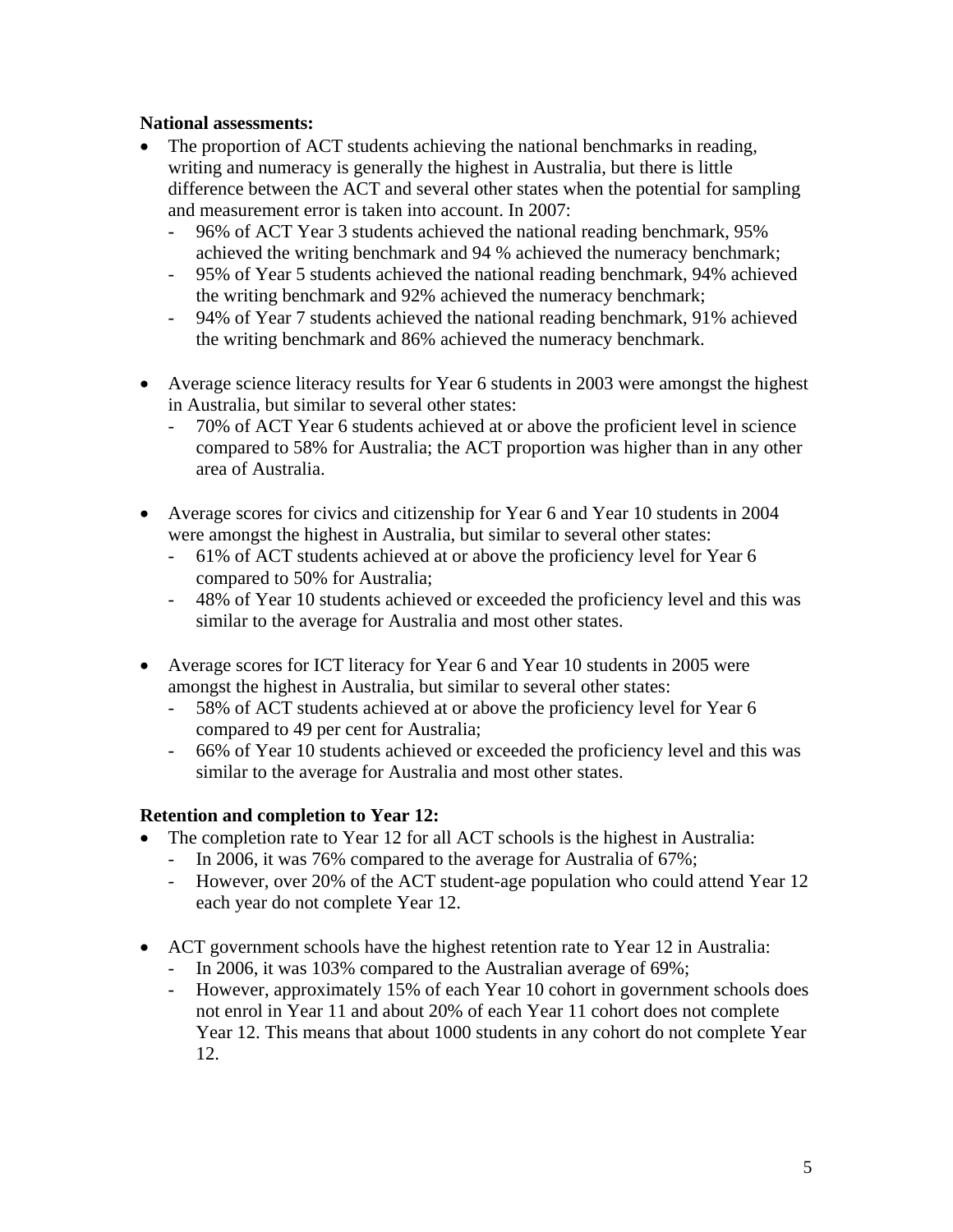#### **Strong high level achievement, except for Year 8**

(refers to the percentage of students at the most advanced levels of achievement)

#### **International studies:**

- The ACT has a very high proportion of 15 year-old students achieving at the top reading and mathematics levels:
	- It has the highest proportion (16%) of students achieving at the highest reading level in Australia and is equal to the third highest performing country;
	- It has the highest proportion (23%) of students achieving at the highest mathematics levels in Australia, but is below Taiwan, Korea and Hong Kong;
	- It has the highest proportion (21%) of students at the highest science levels in Australia and is equal highest in the world with Finland.
- The ACT has a high proportion of Year 4 students achieving the advanced benchmarks in mathematics and science:
	- 11% of ACT students achieved the advanced benchmark in mathematics and compared to the international average of 8% and the Australian average of 5%;
	- 15% cent of ACT students achieved the advanced science benchmark compared to the international average of 7% and the Australian average of 9%;
- The ACT is not doing as well at the advanced levels of mathematics and science in Year 8:
	- Only 2 % of ACT Year 8 students achieved advanced level mathematics, compared with the international average of 7%, the Australian average of 5% and 13% in NSW;
	- 8% of ACT Year 8 students achieved the advanced science level compared to the international average of 6%, the Australian average of 9% and 15% in NSW.

#### **National assessments:**

- Relatively high proportions of ACT students achieved at the highest levels in national assessments of science; civics and citizenship and ICT literacy:
	- 14% of Year 6 ACT students achieved at the highest levels in science literacy in 2003, which was nearly double that for Australia;
	- 12% of Year 6 students achieved at the highest levels in civics and citizenship in 2004, compared to the national average of 8%;
	- 8% of Year 10 students achieved at the highest levels in civics and citizenship in 2004, which was similar to the average for Australia and several states;
	- 13% of Year 6 students achieved at the highest levels in ICT literacy in 2005, which was similar to the national average and several states;
	- 18% of Year 10 students achieved at the highest levels in ICT literacy in 2005 and this was similar to the national average and several other states.

### **Low levels of student learning need**

(refers to the percentage of students at the lowest levels of achievement)

#### **International studies:**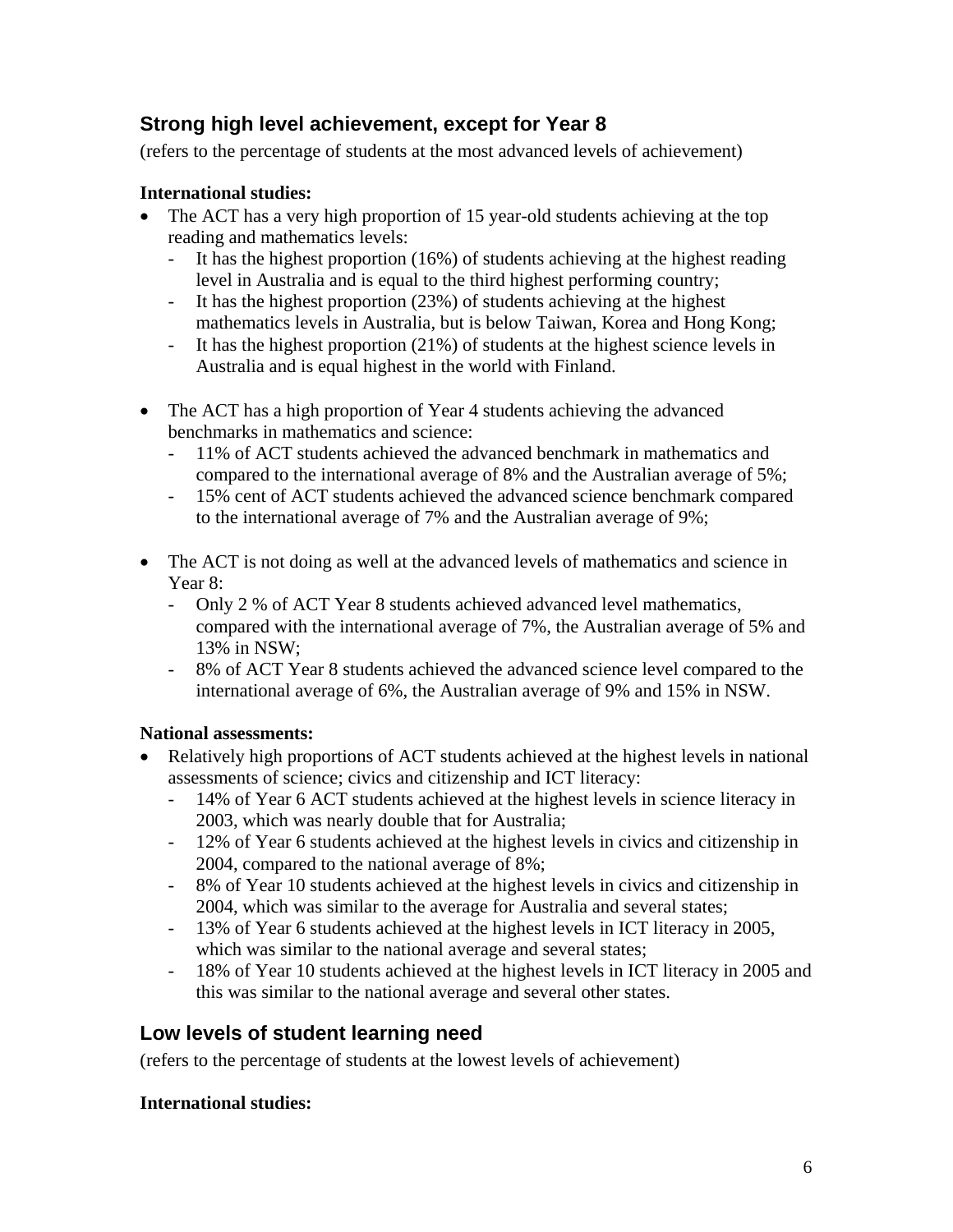- The ACT has a low but significant proportion of 15 year-old students at the lowest PISA reading, mathematics and science levels:
	- 10% of ACT students were at the lowest reading levels compared to the OECD average of 20% and 14% for Australia;
	- 10% of ACT students were at the lowest mathematics levels compared to the OECD average of 22% and 13% for Australia;
	- 11% of ACT students were at the lowest science levels compared to the OECD average of 19% and 13% for Australia;
	- The proportion of ACT students at the lowest levels of achievement is much higher than the highest performing countries, but is similar to several other high performing countries;
	- These figures indicate that about 2900 secondary school students in the ACT, including about 1600 government secondary school students, are at the lowest levels of achievement.
- A small proportion of ACT Year 4 students are below the TIMSS low benchmarks in mathematics and science:
	- 7% of ACT students did not achieve the low mathematics benchmark compared to the international average of 18% and 12% for Australia;
	- 4% of ACT students did not achieve the low mathematics benchmark compared to the international average of 18% and 8% for Australia;
	- The proportion of ACT students not achieving the low benchmarks was larger than the highest achieving country in mathematics and similar to the highest achieving country in science.
- A small proportion of ACT Year 8 students are below the TIMSS low benchmarks in mathematics and science:
	- 6% of students did not achieve the low mathematics benchmark compared to the international average of 26% and 10% for Australia;
	- 2% of students did not achieve the low science benchmark compared to the international average of 21% and 5% for Australia;
	- The ACT has a higher proportion at this level in mathematics than the highest achieving country, but a lower proportion than the highest achieving country in science.
- There is little difference in the level of student learning needs in the ACT between Years 4 and 8 in mathematics and science.

#### **National assessments:**

- Low proportions of ACT Year 3, 5 and 7 students are below the national benchmarks for reading, writing and numeracy:
	- 4 6% of ACT Year 3 students are below the national benchmarks for reading, writing and numeracy compared to 7% for Australia;
	- 5 9% of ACT Year 5 students are below the national benchmarks for reading, writing and numeracy compared to  $6 - 11\%$  for Australia;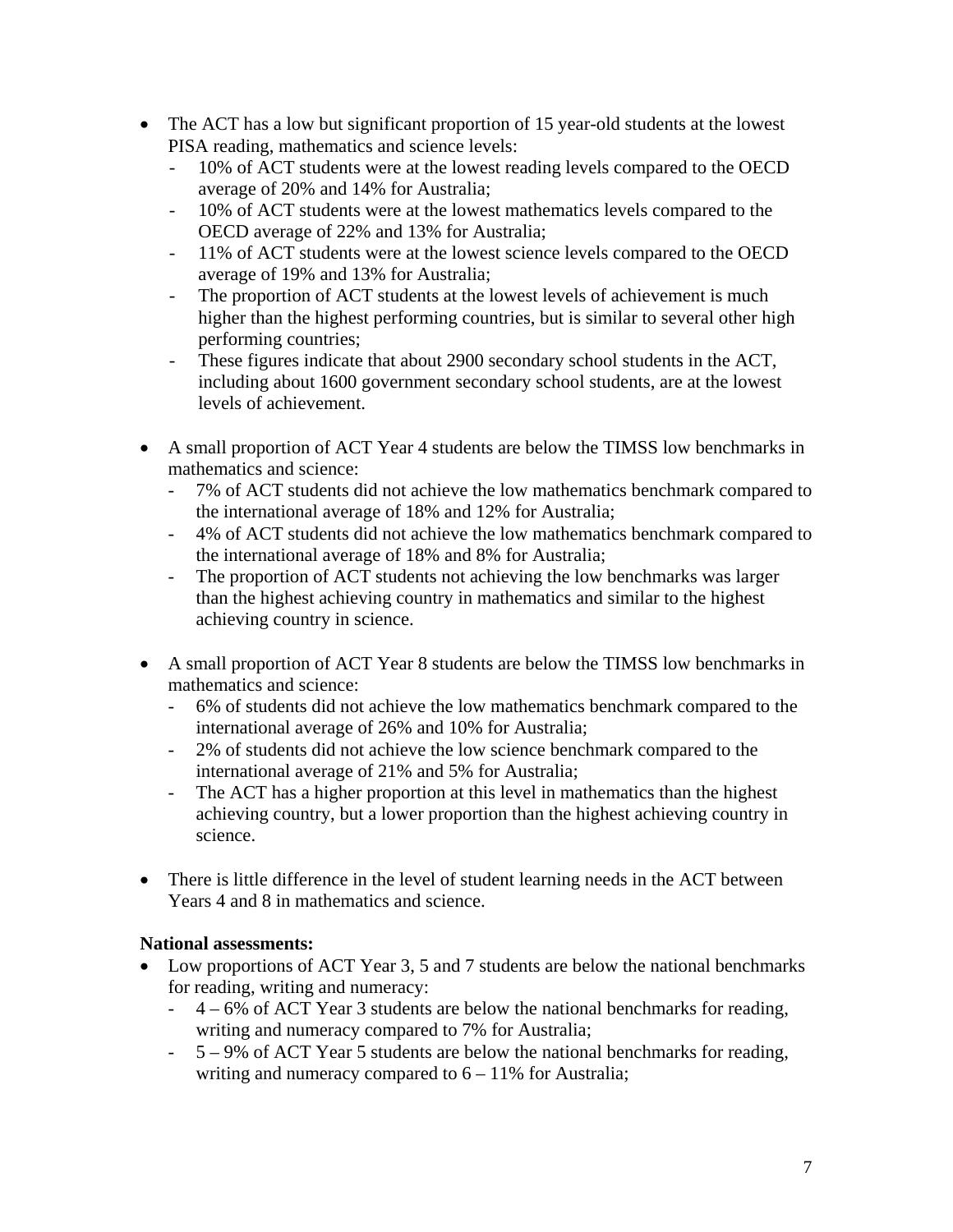- 6, 9 and 14% of ACT Year 7 students are below the national benchmarks for reading, writing and numeracy respectively compared to 11, 7% and 20% for Australia.

#### **ACTAP Year 9**

- 14% of ACT Year 9 students were at the lowest writing profile level in 2007;
- A significantly higher proportion of Year 9 students are at the lowest profile literacy profile levels compared to Year 7.

#### **Student achievement is not improving and has declined in some areas**

- Average reading literacy performance amongst ACT 15 year-old students declined between 2000 and 2006, with 80 per cent of the decline occurring between 2003 and 2006:
	- The average reading decline was equal to 6 months of schooling;
	- The declines for the best performers were equal to 6-12 months of schooling.
- There was no significant change in mathematics for 15 year-old students between 2003 and 2006. However, there were significant declines in mathematics scores for students at the top levels:
	- The declines were equal to about 9 months of schooling.
- There has been no reduction in the proportion of 15 year-old students in the ACT achieving below the OECD mean since 2000:
	- About 30 per cent of ACT 15 year-old students achieved at below the average for the OECD in reading, mathematics and science in 2000 and 2006.
- The proportion of ACT 15 year-old students achieving at the top levels in reading and mathematics has declined in recent years:
	- The proportion of students at Level 5 in reading declined from 25% in 2000 to only 16% in 2006;
	- The proportion of students achieving at Levels 5 and 6 in mathematics declined from 27% in 2003 to 23% in 2006 and the proportion achieving at Level 6 declined from 10 to 6%.
- There has been no reduction in the proportion of 15 year-old students achieving at the bottom levels in reading and mathematics:
	- 10% of ACT students were at Level 1 and below in reading in 2006 compared to 11% in 2000;
	- 10% of students were at Level 1 and below in mathematics in 2006 compared to 11% in 2003.
- The proportion of ACT students achieving above the national benchmarks in reading, writing and numeracy did not improve between 2001 and 2007.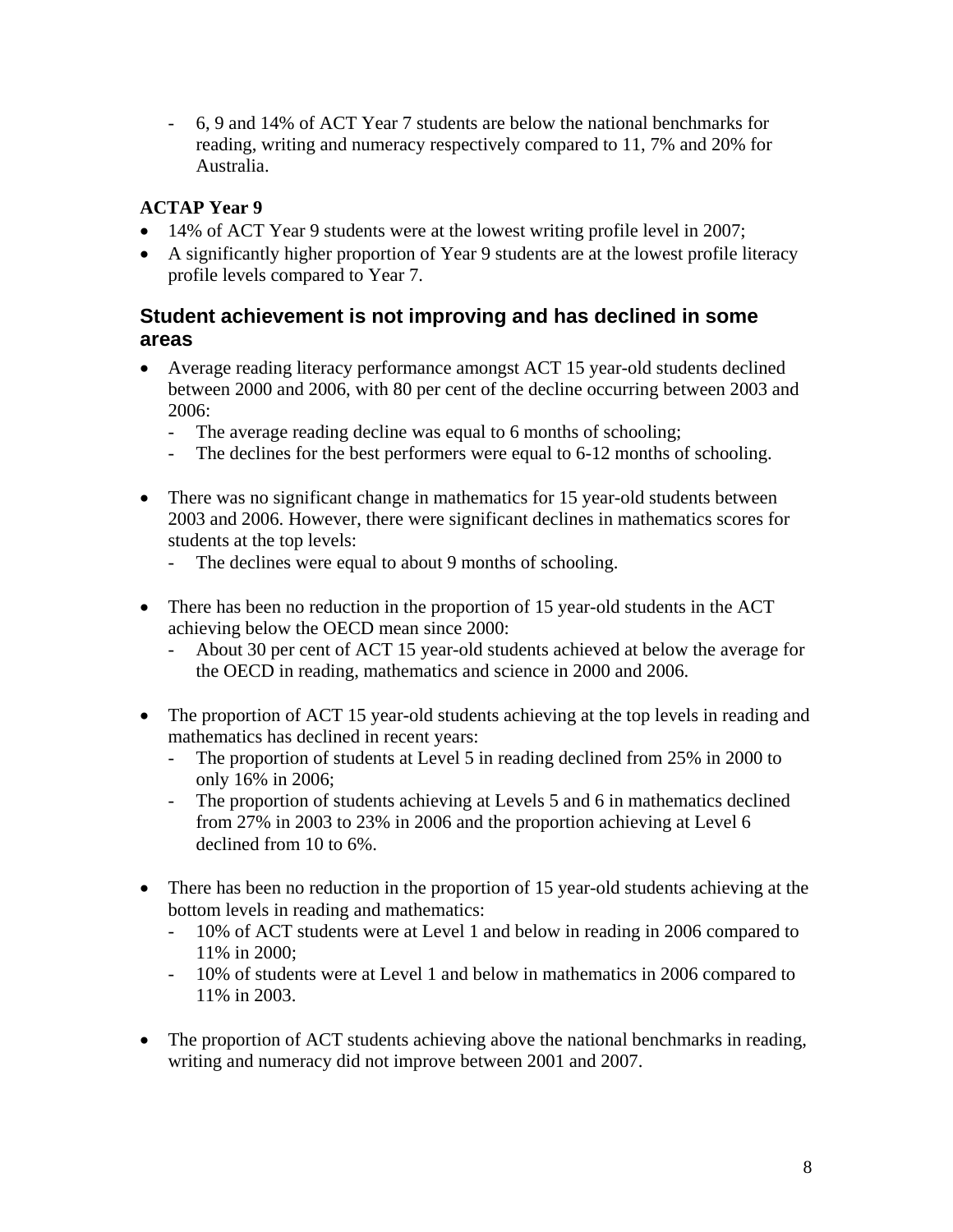- Retention rates in ACT government schools are lower now than in 2001 and the preceding years, but this is at least partially due to an expansion to Years 11 and 12 by some private schools.
- The number of ACT students who receive a Year 12 certificate as a proportion of the estimated number of students that could attend Year 12 has not improved in recent years:
	- The Year 12 completion rate in the ACT in 2006 was 76% compared to 78% in 1999 and 81% in 2001.
- There has been no improvement in the proportion of ACT students beginning Year 11 who receive a Year 12 Certificate over the last 10 years or more:
	- In 2006, 80% of students enrolled in Year 11 government colleges in the previous year received a Year 12 Certificate compared 81% in 1996;
	- In 2006, 92% of private school students enrolled in Year 11 in February of the previous year were awarded a Certificate compared to 95% in 1996.

#### **Range of outcomes has narrowed**

- There has been a significant narrowing of the range of scores in reading and mathematics in the ACT since the PISA 2003 study.
- The difference between the highest and lowest outcomes in the ACT for 15 year-old students is relatively narrow by national and international standards in reading and mathematics, but it is large for science:
	- The range for reading is amongst the lowest of the top achieving countries;
	- Six high achieving countries have a significantly lower range of mathematics outcomes than the ACT, but the ACT range is narrower than for seven other high achieving countries and is similar to two others;
	- The range in ACT science outcomes is the largest in Australia except for the Northern Territory and the ACT has a larger range of outcomes than all the top 15 achieving countries, except New Zealand and the United Kingdom.

#### **There is a large achievement gap between low and high SES students**

- The ACT has one of the largest achievement gaps in Australia between the average scores of low and high SES 15 year-old students:
	- The ACT had the largest achievement gap in science and mathematics in Australia in 2006, except for the Northern Territory;
	- The achievement gap in reading in the ACT in 2006 was similar to that of Tasmania and larger than for the rest of Australia, except the Northern Territory
	- The gaps are equivalent to about 2½years of schooling.
- There is a large achievement gap of about 40 percentage points between the proportion of low and high SES 15 year-old students in the ACT who achieve below and above the OECD average:
	- Nearly 60% of low SES students were below the OECD average in reading, mathematics and science in 2006 compared to about 20% of high SES students;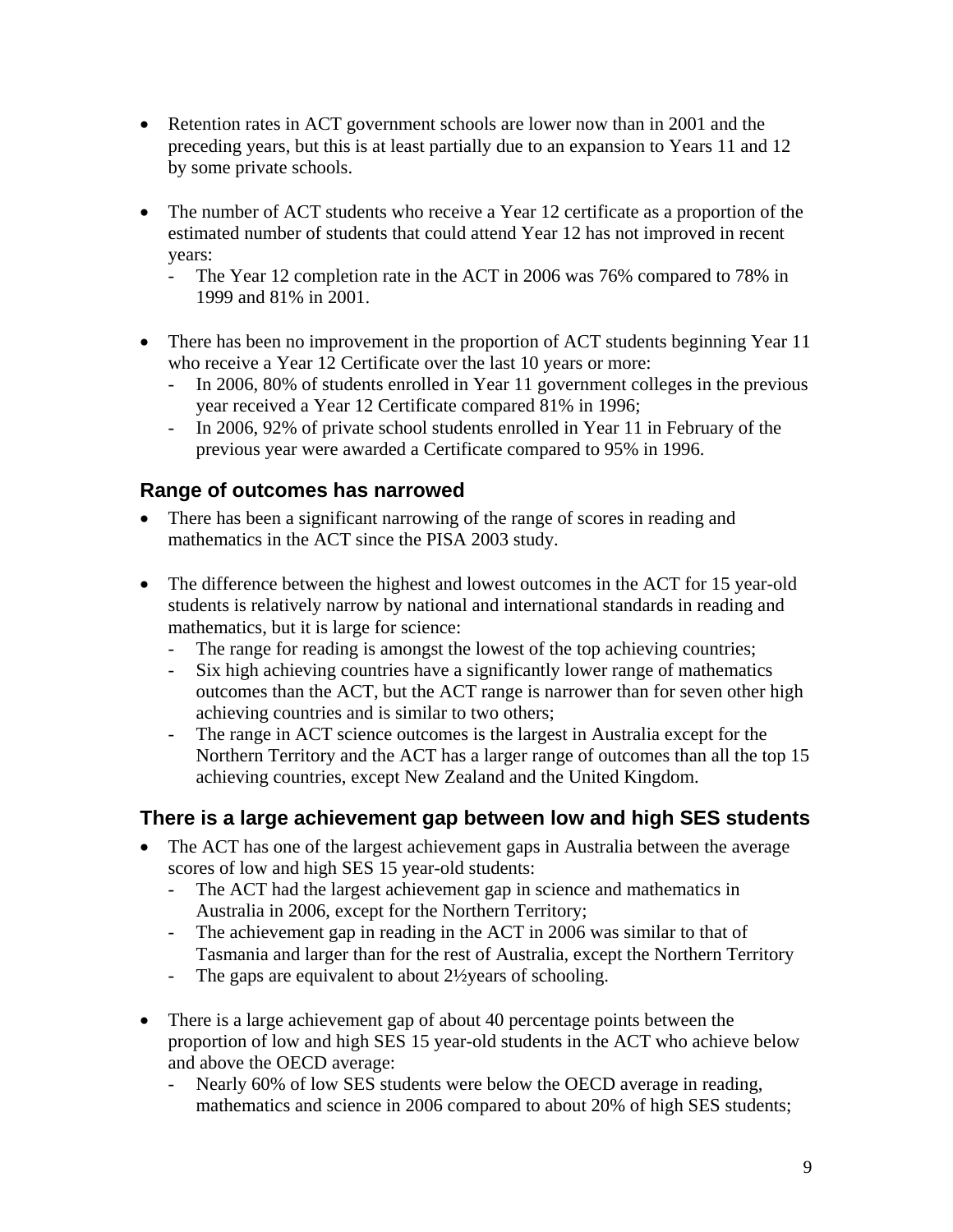- About 40% of low SES students achieved above the OECD average in reading, mathematics and science compared to about 80% of high SES students.
- There are large achievement gaps between the proportion of low and high SES 15 year-old students achieving different proficiency levels in the PISA assessments:
	- In 2006, 55% of low SES students in the ACT achieved at or below Level 2 in reading compared to 15% of high SES students.
	- 48% of low SES students were at or below Level 2 in mathematics compared to 13% of high SES students.
- The achievement gaps between low and high SES students in the ACT do not appear to be declining.
- Low SES 15 year-old students in the ACT are doing no better than low SES students across Australia:
	- The proportion of low SES students achieving below or above the OECD average in science, reading and mathematics is similar to the average for Australia;
	- The proportion of low SES students achieving at Level 2 or below and at Level 3 and above for reading and mathematics is similar to that for Australia.

#### **Key challenges**

- The ACT school system faces three key challenges in the immediate future:
	- Increase the proportion of students who receive an adequate education;
	- Reduce the large achievement gap between students from low and high SES backgrounds; and
	- Reverse the declines in student outcomes in reading and mathematics.

#### **Independent public inquiries**

- An independent public inquiry should be established to investigate and report on what works to improve adequacy and social equity in student outcomes. The inquiry should be required to consider three strategies:
	- improving teaching and learning opportunities for students who have fallen behind;
	- providing a range of student welfare, behavioural and learning support measures; and
	- developing home/school partnerships.
- An independent inquiry should be established to devise a system of funding schools in the ACT which gives greater emphasis to funding to address differences in student learning need between schools.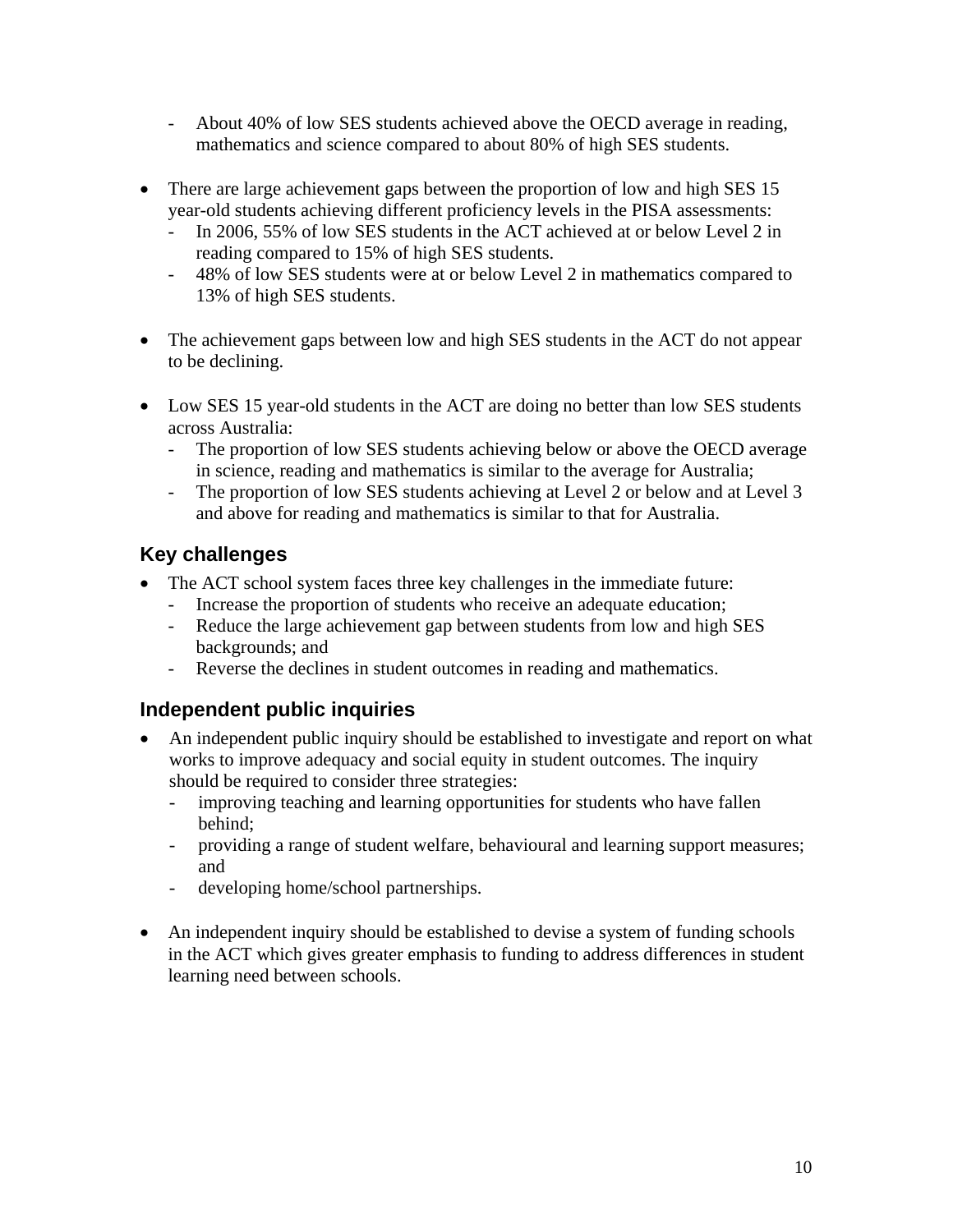## <span id="page-10-0"></span>**1. Introduction**

The most recent report of the Programme for International Student Assessment (PISA) describes the ACT school system as high quality, low equity [Thomson & De Bortoli 2008a: x]. This paper compiles evidence that confirms this description.

The low equity feature has a dual aspect. The first is a significant proportion of students who do not achieve an adequate education to fully participate in modern adult society. The second is a large achievement gap between students from low and high socioeconomic status (SES) families. This constitutes social inequity in school outcomes.

Chapter 2 demonstrates that the ACT education system has high average outcomes. Despite these high outcomes, a significant proportion of students do not achieve an adequate education as shown in Chapter 3. Chapter 4 provides evidence that there has been no improvement in school outcomes in recent years and that some outcomes have declined significantly.

Chapter 5 demonstrates that there is significant social inequity in the outcomes of the ACT education system. It takes the form of a large achievement gap between students from high and low SES families in reading, mathematics and science. It is a feature which has changed little since the first PISA study in 2000.

Chapter 6 discusses the implications of the extensive inequity in ACT schooling and some broad policy directions to improve equity.

The paper provides an overview of school outcomes in the ACT drawing on international, national and Territory outcomes data, most of which includes both government and nongovernment school students. It brings together the available published evidence on the achievement gap in the ACT. The paper is intended to inform public discussion on policy and funding priorities in the ACT government school system.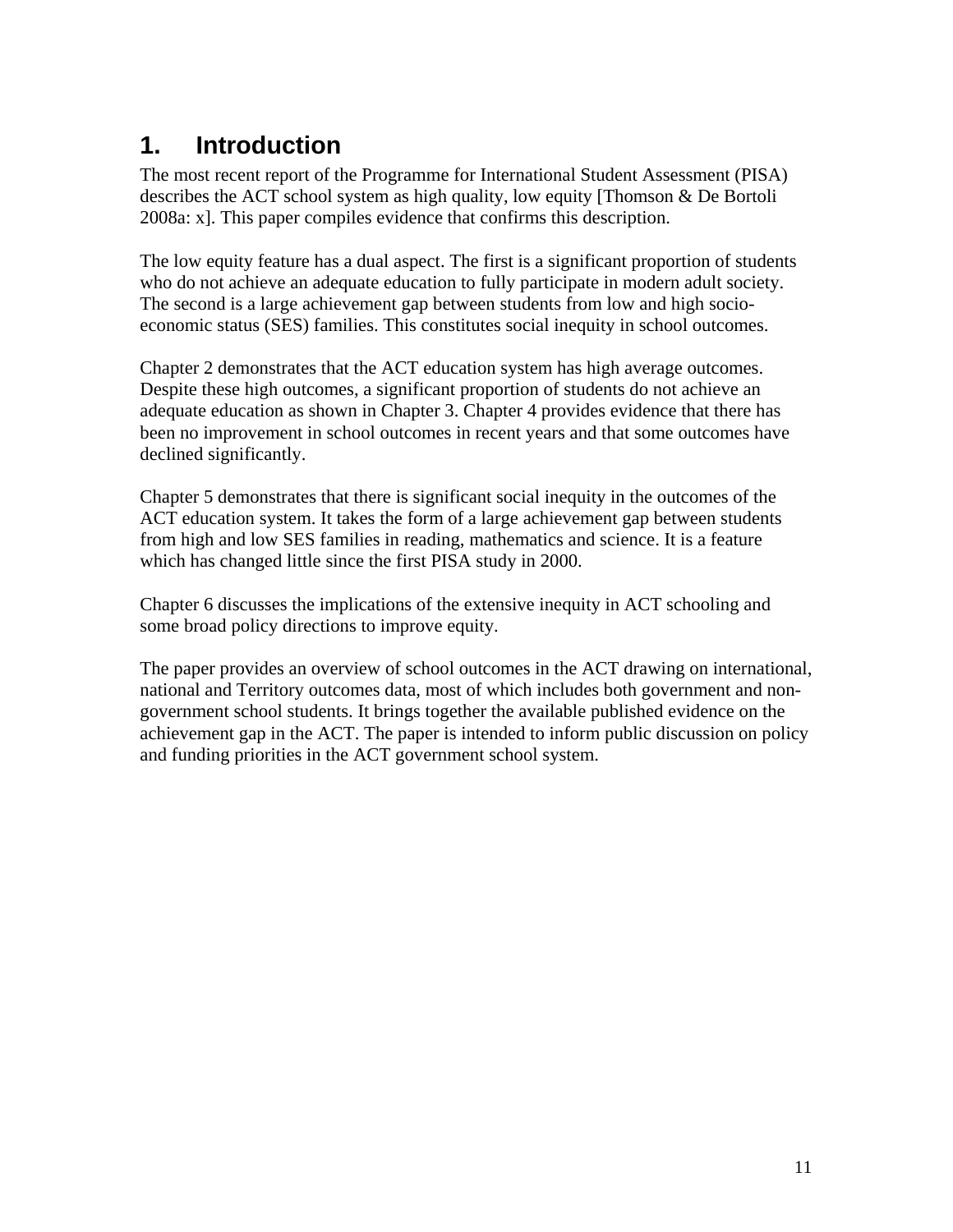## <span id="page-11-0"></span>**2. High student outcomes**

Student outcomes in the ACT are amongst the highest in Australia. This is the case for 15 year olds as assessed in PISA<sup>[1](#page-11-1)</sup>, for 4 and 8 year olds assessed in the Trends in Mathematics and Science Study (TIMSS)<sup>[2](#page-11-2)</sup>, and for other Year levels assessed for national benchmark reporting. Retention rates to Year 12 and completion rates for Year 12 are also much higher in the Territory than in other regions of Australia.

The PISA and TIMSS assessments have much in common, but they provide different information about levels of student achievement [Masters 2005; Thomson 2005]. PISA looks at 15-year-olds — who in most countries are approaching the end of compulsory schooling—and assesses how well they are able to apply basic understandings and skills in reading, mathematics and science to everyday situations. The goal of PISA is to measure competencies that will equip students to participate productively and adaptively in their life beyond school education. It therefore focuses on young people's ability to apply their knowledge and skills to real-life problems and situations.

TIMSS, on the other hand, looks at how well Year 4 and Year 8 students have mastered the factual and procedural knowledge taught in school mathematics and science curricula. TIMSS begins with a detailed analysis of Year 4 and Year 8 mathematics and science curricula and then tests curriculum content that is common across participating countries.

## **2.1 PISA results[3](#page-11-3)**

#### **Average outcomes**

Average outcomes for ACT 15 year old students are very high by national and international standards for reading, mathematics and science [Figure 1]. ACT outcomes are amongst the highest in Australia and the world. They are 8-10 per cent above the average for all OECD countries.

The average reading score for the ACT in PISA 2006 is just below that of Korea and Finland, the two highest achieving countries, and is similar to that of Canada, Hong Kong and New Zealand. In mathematics, the ACT average is not significantly different to that of a group of the highest achieving counties - Canada, Finland, Hong Kong, Korea and Taiwan. In science, the ACT is just below Finland, the highest scoring country, and is similar to that of Canada, Hong Kong and Taiwan.

<span id="page-11-1"></span> $\overline{a}$ <sup>1</sup> The Programme for International Student Assessment (PISA) 2006 study assessed 15-year old students in 57 countries in reading, mathematics and scientific literacy as well as problem solving. It included all 30 OECD countries and 27 partner countries. It included government and non-government school students. The 2003 study involved 41 countries and the 2000 study 32 countries.

<span id="page-11-2"></span> $2$  The Trends in International Mathematics and Science Study (TIMSS) 2002-03 study assessed Year 4 and Year 8 students in 46 countries in mathematics and science. It included government and non-government school students.

<span id="page-11-3"></span><sup>&</sup>lt;sup>3</sup> The PISA 2006 study results for Australia are provided in Thomson & De Bortoli 2008a. A separate report on the performance of ACT students in PISA is also available. See Thomson & De Bortoli 2008b.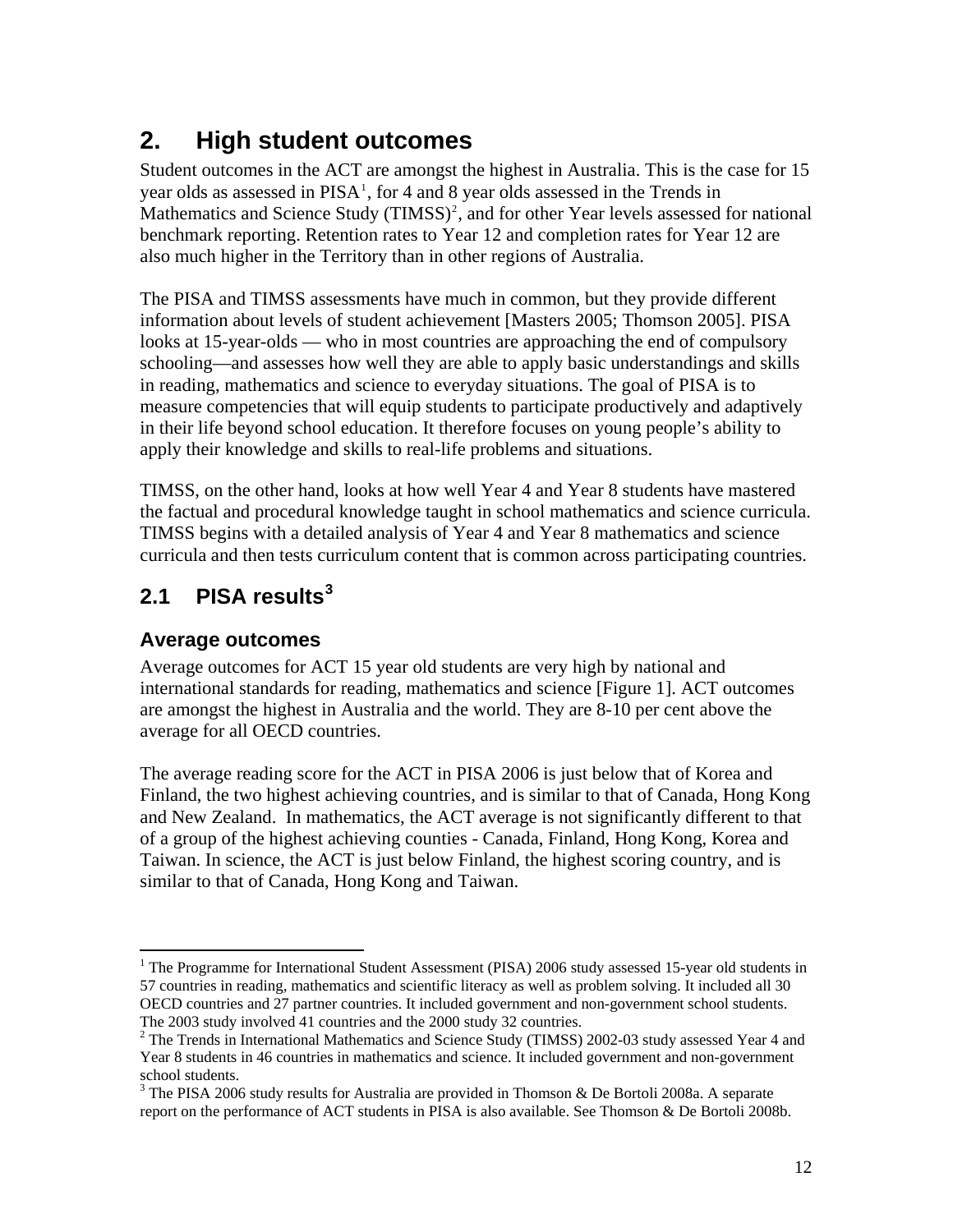Average ACT outcomes are higher than the averages for Australia, but are similar to those of Western Australia when statistical uncertainty is taken into account.[4](#page-12-0)

The ACT has a very high proportion of 15 year-old students performing above the OECD average. In 2006, about 70 per cent of students achieved above the OECD average in reading, mathematics and science compared to about 60 per cent across Australia [Thomson & De Bortoli 2008b: 18-20].





The ACT has a very high proportion of 15 year olds at the top literacy and mathematics levels [Table 1]. It has the highest proportion of students achieving at Level 5 reading in Australia and has one of the highest proportions at this level in the world. Sixteen per cent of ACT students are at Level 5 compared to the Australian average of 11 per cent and the OECD average of 9 per cent. The ACT proportion at this level is substantially below the 22 per for Korea, which is the highest performing country in the proportion of students at Level 5, but it is similar to that of Finland (17 per cent), the second highest performing country, and the same as New Zealand, which is the third highest performing country.

Twenty-three per cent of ACT students are achieving at Levels 5 and 6 in mathematical proficiency. This is the highest of any state or territory in Australia and much higher than the average for the OECD (13%). However, it is much lower than that of Taiwan (32%), the highest performing country, and it is also less than Hong Kong and Korea. It is similar to Finland and Switzerland.

<span id="page-12-0"></span><sup>&</sup>lt;sup>4</sup> Mean scores for the whole student population of given regions are estimated from the mean scores obtained from a sample of students. Errors can arise in sampling and the measurement of results so that there is a degree of statistical uncertainty associated with mean scores. It is standard practice to report standard errors that give a range of scores within which there is a 95 per cent probability that the mean will occur. Overlapping score ranges mean that the results are not statistically different.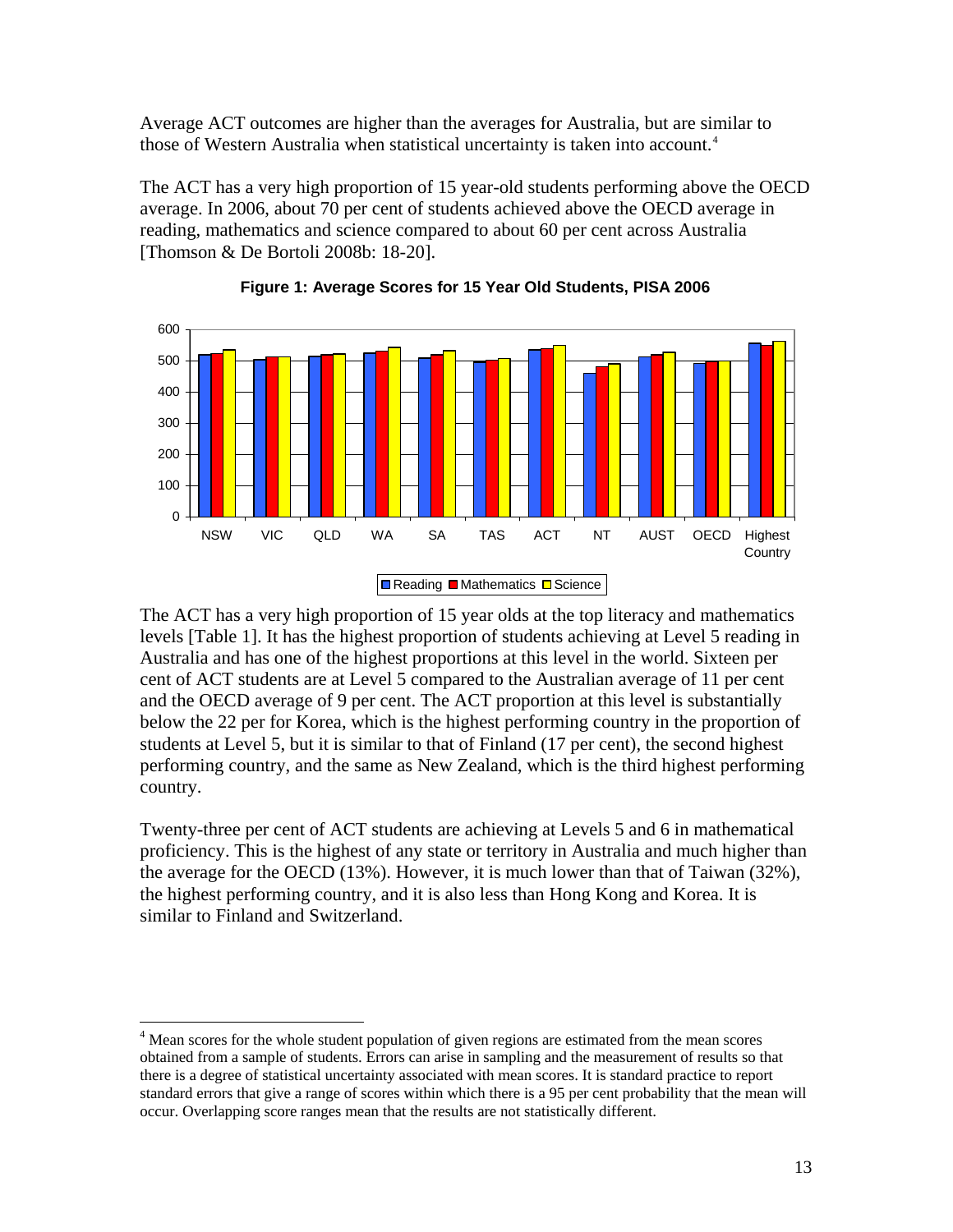The proportion of ACT students at Levels 5 and 6 in science is 21 per cent, which is much higher than the average for Australia and the same as the highest performing country, Finland.

The ACT also has amongst the lowest proportion of students in the lowest levels of achievement in Australia and the world. The proportion of ACT students in the lowest reading levels is 10 per cent, the same as in Western Australia. This is significantly below the average of 14 per cent for Australia and is half the average for the OECD. However, the ACT proportion is double that of Korea and Finland, the countries with the lowest proportion of students at these levels. The ACT proportion is also higher than that of Hong Kong, but is similar to several other well-performing countries [Thomson & De Bortoli 2008a: 164, Figure 5.4].

| <b>Region</b> |                | <b>Reading</b><br><b>Mathematics</b> |                 |                | <b>Science</b>  |                |  |  |
|---------------|----------------|--------------------------------------|-----------------|----------------|-----------------|----------------|--|--|
|               | Level 5        | <b>Level 1</b>                       | <b>Levels</b> 5 | <b>Level 1</b> | <b>Levels</b> 5 | <b>Level 1</b> |  |  |
|               |                | & Below                              | and 6           | & Below        | and 6           | & Below        |  |  |
| <b>NSW</b>    | 13             | 13                                   | 18              | 13             | 17              | 11             |  |  |
| <b>VIC</b>    | 8              | 15                                   | 14              | 14             | 11              | 16             |  |  |
| QLD           | 10             | 14                                   | 15              | 13             | 13              | 14             |  |  |
| <b>WA</b>     | 12             | 10                                   | 21              | 11             | 19              | 10             |  |  |
| <b>SA</b>     | 10             | 12                                   | 15              | 12             | 15              | 11             |  |  |
| <b>TAS</b>    | 8              | 19                                   | 11              | 18             | 11              | 19             |  |  |
| <b>ACT</b>    | 16             | 10                                   | 23              | 10             | 21              | 11             |  |  |
| <b>NT</b>     | $\overline{0}$ | 29                                   | 11              | 25             | 13              | 25             |  |  |
| <b>AUST</b>   | 11             | 14                                   | 16              | 13             | 15              | 13             |  |  |
| <b>OECD</b>   | 9              | 20                                   | 13              | 22             | 9               | 19             |  |  |
| Highest       | 22             | 5                                    | 32              | 12             | 21              | 5              |  |  |
| Country       |                |                                      |                 |                |                 |                |  |  |

| Table 1: Proficiency Levels for 15 Year Old Students, PISA 2006 (% of |  |
|-----------------------------------------------------------------------|--|
| students)                                                             |  |

**Notes**:

1. The PISA survey classified reading skills in 6 categories, from Level 5 to below Level 1. Level 5 proficiency involves ability to deal with difficult texts and to complete sophisticated reading tasks. Students who do not progress beyond Level 1 are likely to experience problems in some spheres of adult life while students who have not achieved Level 1 proficiency are likely to be seriously disadvantaged in their lives beyond school.

2. Mathematical and science skills are classified in 7 categories, from Level 6 to below Level 1. At Level 6 students can conceptualise, generalize and utilize information based on their investigations and modelling of complex problem situations. Students at or below Level 1are unable to utilize mathematical skills in a given situation.

The proportion of ACT students in the lowest mathematical levels is 10 per cent, which is the lowest in Australia and significantly lower than the average for Australia of 13 per cent. It is less than double that for the OECD (22 per cent), but significantly higher than the 6 per cent in Finland, which is the country with the lowest proportion of students at Level 1 and below. It is also slightly lower than that of Korea but similar to several other well-performing countries [Thomson & De Bortoli 2008a: 200, Figure 6.5].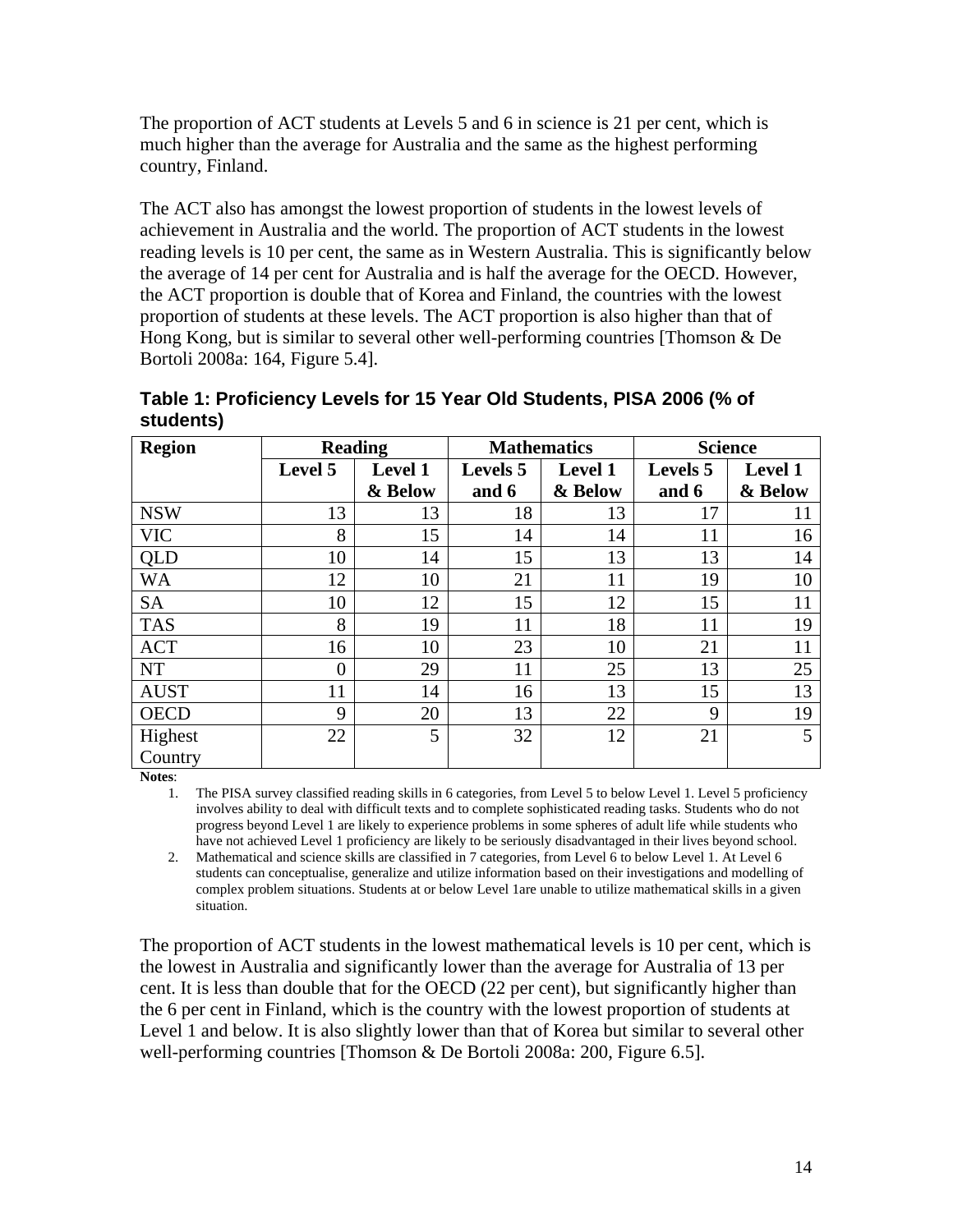The proportion in the lowest science levels in the ACT is 11 per cent compared to an average of 13 per cent for Australia and 19 per cent for the OECD. The ACT proportion is slightly higher than that for Western Australia and is the same as in New South Wales and South Australia. It is more than double that of the highest performing country, Finland but it is similar to several other high performing countries [Thomson & De Bortoli 2008a: 66, Figure 3.2].

Students who do not progress beyond Level 1 are likely to experience problems in some spheres of adult life while students who have not achieved Level 1 proficiency are likely to be seriously disadvantaged in their lives beyond school. Students with literacy skills below Level 1 may be at risk not only of difficulties in their initial transition from education to work, but also of failure to benefit from further education and learning opportunities throughout life [Lokan et.al. 2001: 78; Thomson et.al. 2004: 95; OECD 2004: 279].

A proportion of about 10 per cent of ACT 15 year old students in the lowest proficiency levels means that about 500 students are at these levels. However, this proportion could be taken as indicative of proficiency across the secondary school years, in which case it indicates that a total of about 2900 students are at these levels. It also suggests that about 1600 government secondary school students are at these levels.

### **Range of outcomes**

The PISA 2006 study shows that the difference between the highest and lowest outcomes in the ACT is relatively narrow by national and international standards in reading and mathematics, but large for science [Figure 2]. The ACT range is narrower than the average for Australia and the OECD in reading; similar to the Australian average and narrower than the OECD average in mathematics; and larger than the average for Australia and the OECD in science.

The range of outcomes for ACT 15 year old students in reading is amongst the lowest in Australia and it is lower than the average for Australia. South Australia has the narrowest range of outcomes in Australia in reading. The range for the ACT is amongst the lowest of the top achieving countries and is lower than the average for the OECD countries.

The difference between the highest and lowest mathematics outcomes in the ACT is similar to the Australian average and several other states, but larger than that of South Australia which as the narrowest range. The ACT range of outcomes in mathematics is lower than the average for the OECD. Six high achieving countries have a significantly lower range of mathematics outcomes than the ACT, but the ACT range is narrower than for seven other high achieving countries and is similar to two others.

The range in ACT science outcomes is the largest of all the states and territories except for the Northern Territory, is similar to that of Tasmania and is larger than the Australian average. It is significantly higher than that of South Australia which has the narrowest range. ACT has a larger range of outcomes than all the top 15 achieving countries, except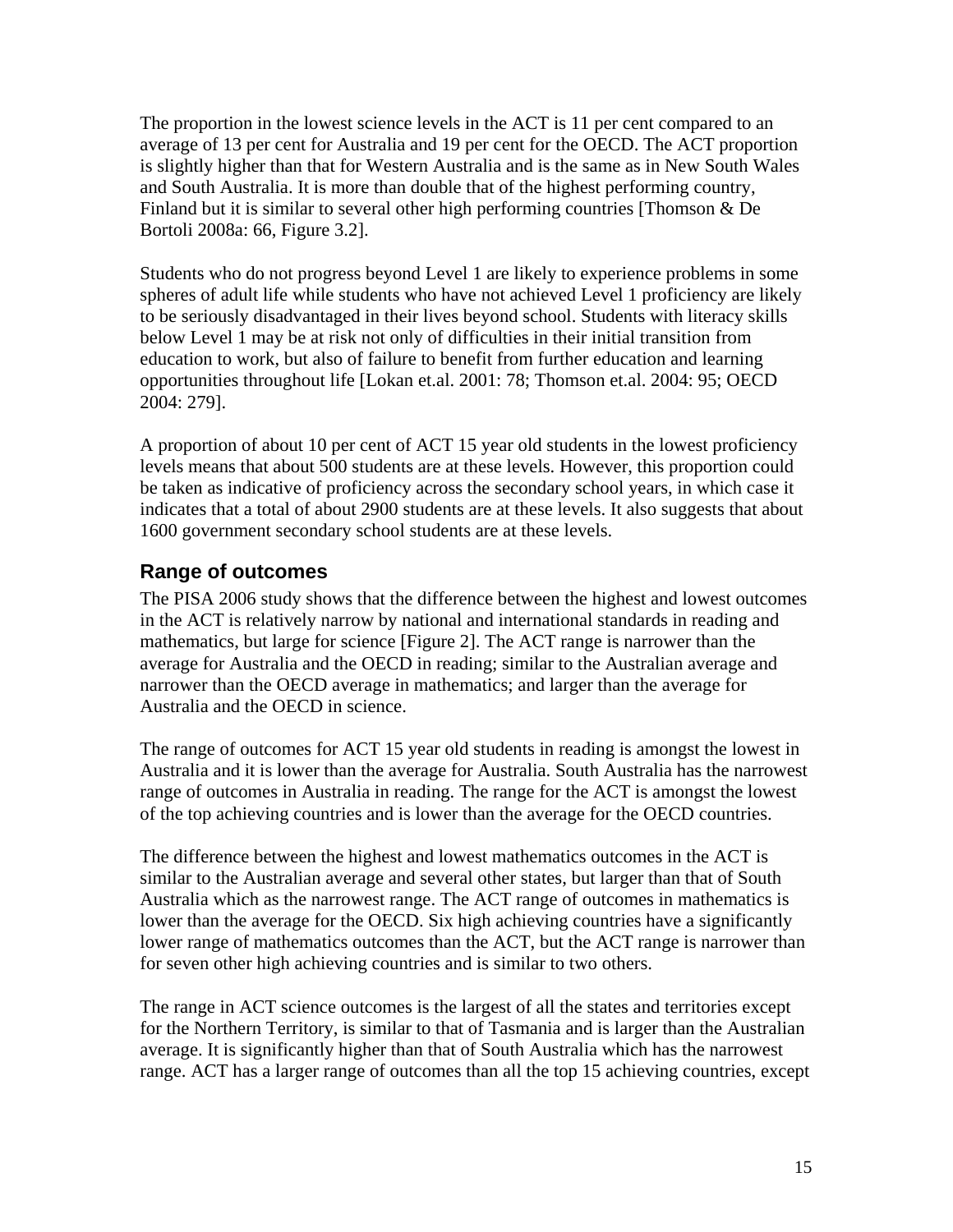<span id="page-15-0"></span>New Zealand and the United Kingdom. It is also significantly larger than the average for the OECD.



**Figure 2: Score Ranges for 15 Year Old Students, PISA 2006**

*Note:* The range of scores is approximate for some states and territories. They are estimated from Thomson & Bortoli 2008a: Figure 3.5, p. 70 (science); Figure 5.5, p.165 (reading); Figure 6.6, p. 202 (mathematics).

### **2.2 TIMSS results[5](#page-15-1)**

Average outcomes in mathematics and science for ACT Year 4 students are high by national and international standards [Figure 3]. ACT mathematics and science outcomes are the highest in Australia, but are broadly similar to several other states when potential measurement error is taken into account.



**Figure 3: Average Scores for Year 4 students, TIMSS 2002**

In mathematics, ACT Year 4 outcomes are below a group of eleven high achieving

<span id="page-15-1"></span> $\overline{a}$ <sup>5</sup> The TIMSS results are provided in Thomson & Fleming 2004a; 2004b.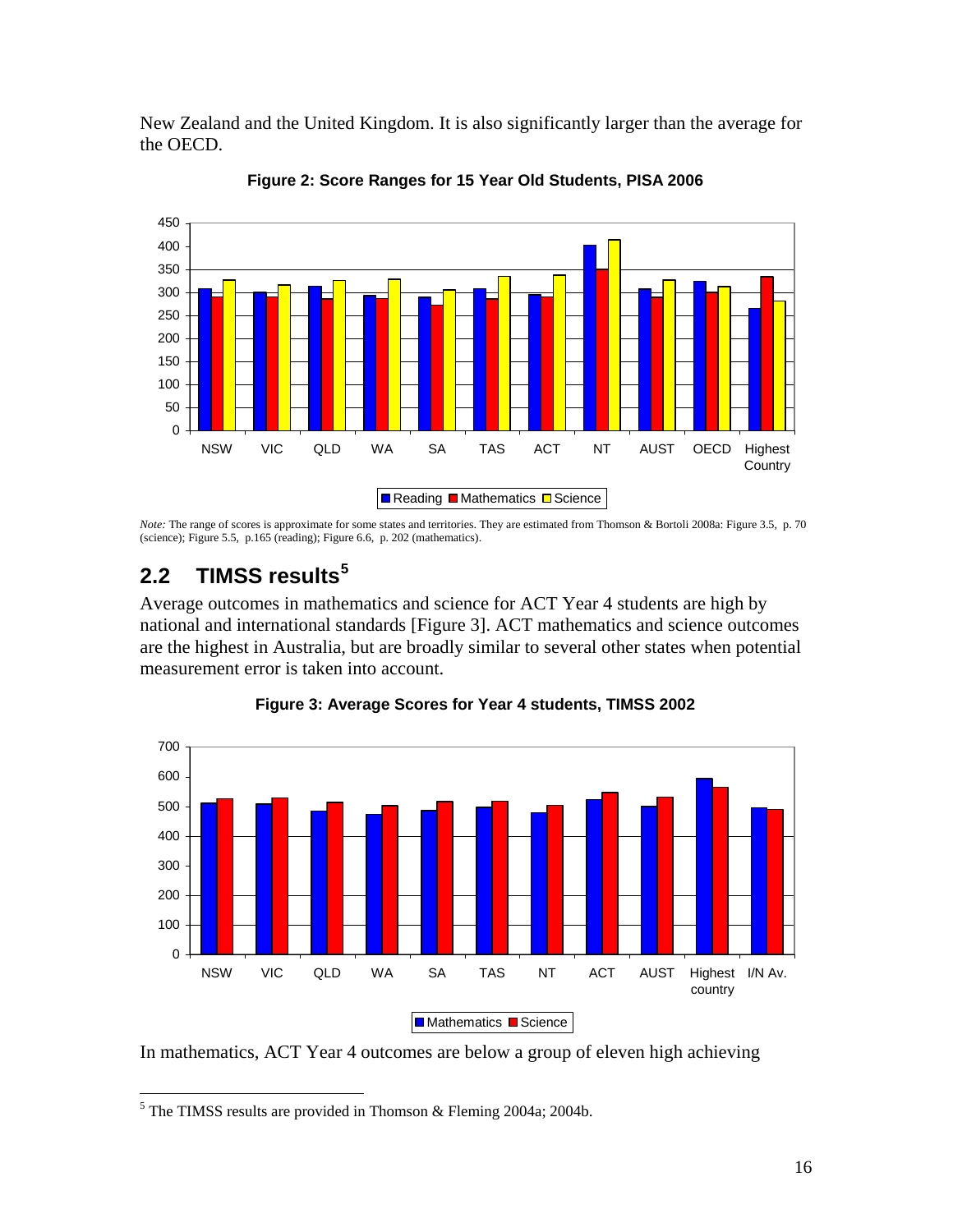countries, but these results were equivalent to the fifth highest achieving country (Belgium), taking account of potential measurement error. The ACT had the third highest ranking internationally in Year 4 science but can be considered as having the equal highest results in the world when potential measurement error is taken into account. ACT outcomes are significantly higher than the international averages.





ACT outcomes in Year 8 mathematics and science are also high by national and international standards [Figure 4]. The ACT ranked second in Australia in mathematics and science, but there is no significant difference between the ACT and most other states when potential measurement error is taken into account. ACT outcomes are well above the international averages. In mathematics, the ACT is included in a large group of countries with a middle band of achievement between nine high achieving countries and the international average. ACT science outcomes are just below a group of seven high achieving countries, but when potential measurement error is taken into account, the ACT results are similar to the third highest ranking country (Korea).

Nationally, the ACT had the highest proportion of Year 4 students achieving the advanced benchmarks in mathematics and science and the lowest proportion in the low category [Table 2]. Around 11 per cent of ACT students achieved the advanced benchmark in mathematics and 15 per cent achieved the advanced science benchmark compared with an average of 5 and 9 per cent for Australia. The proportion of ACT students at these levels was also much higher than the international average, but much lower than the highest achieving countries.

A low proportion of Year 4 students in the ACT are at the lowest levels of achievement. Only 7 per cent of students did not achieve the low benchmark in mathematics and 4 per cent did not achieve the low science benchmark compared to the average for Australia of 12 and 8 per cent. The proportion of ACT students not achieving the low benchmarks was much smaller than the international average, larger than the highest achieving country in mathematics and similar to the highest achieving country in science.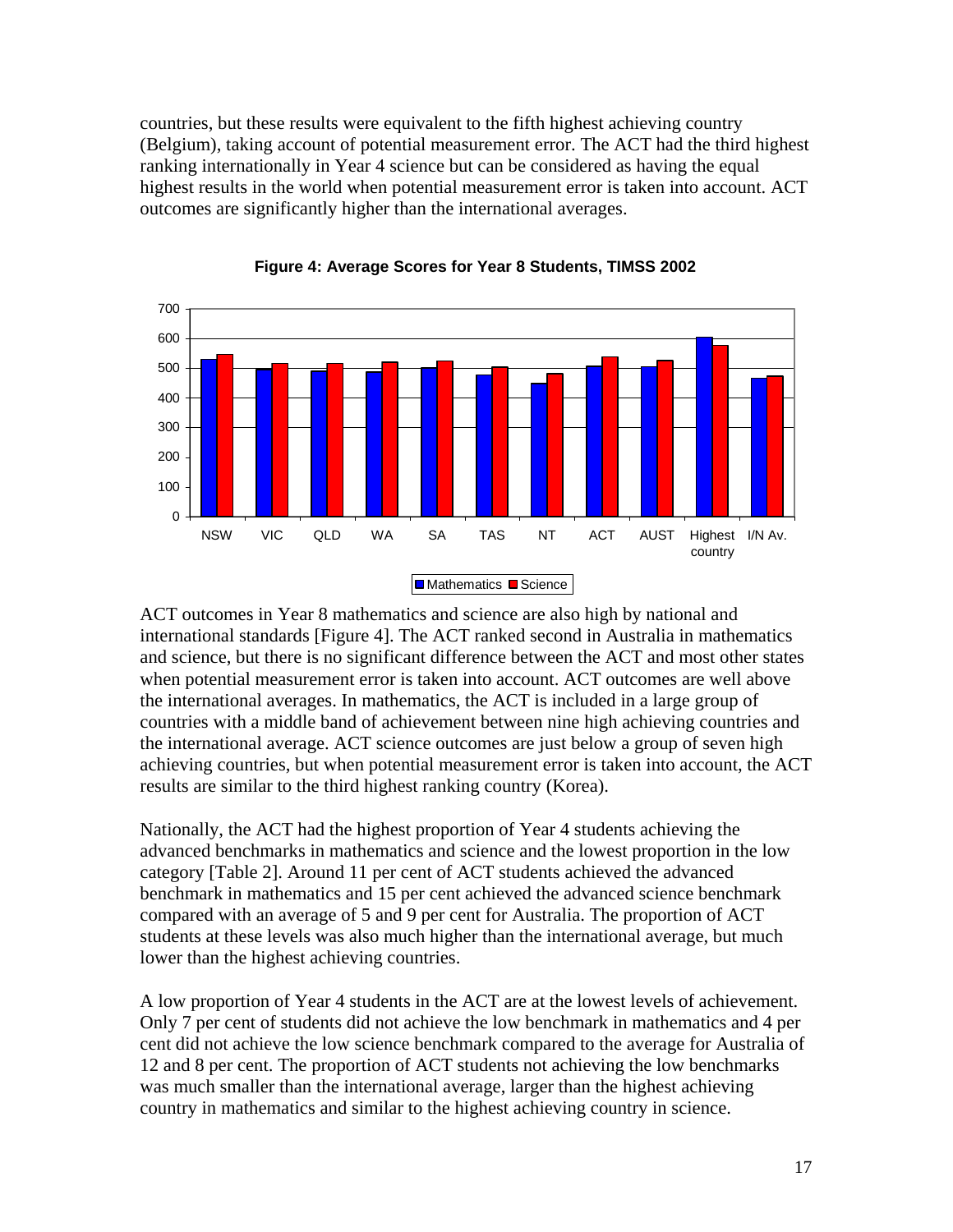There is a significant difference between ACT performance at the advanced levels of mathematics and science for Years 4 and 8. While the ACT has a relatively high proportion of students at the advanced levels in Year 4, it has a relatively low proportion at this level in Year 8.

| <b>Region</b> | <b>Mathematics</b> |                  |                 | <b>Science</b>   |
|---------------|--------------------|------------------|-----------------|------------------|
|               |                    | <b>Less Than</b> |                 | <b>Less Than</b> |
|               | <b>Advanced</b>    | Low              | <b>Advanced</b> | Low              |
| <b>NSW</b>    | 7                  | 8                | 10              | 8                |
| <b>VIC</b>    | 6                  | 10               | 9               | 8                |
| <b>QLD</b>    | 3                  | 15               | 7               | 9                |
| <b>WA</b>     | $\overline{2}$     | 17               | 5               |                  |
| <b>SA</b>     | 3                  | 15               | 7               |                  |
| <b>TAS</b>    | 3                  | 15               | 7               | 8                |
| <b>NT</b>     | $\overline{2}$     | 19               | 6               | 15               |
| ACT           | 11                 | ⇁                | 15              |                  |
| <b>AUST</b>   | 5                  | 12               | 9               | 8                |
| I/N Average   | 8                  | 18               | 7               | 18               |
| Highest       |                    |                  |                 |                  |
| Country       | 38                 | 3                | 25              |                  |

**Table 2: Proficiency Levels for Year 4 Students, TIMSS 2002 (% of students)** 

**Notes**:

1. Four performance levels are set in the TIMSS assessment: advanced, high, intermediate and low. Benchmarks are set for these levels as scores in the scale of achievement.

2. Students at the advanced level of mathematics in Year 4 showed the ability to solve a variety of problems. Students achieving the low benchmark demonstrated only a basic understanding of whole numbers, the properties of basic geometrical shapes and how to read simple bar charts.

3. Students at the advanced level of science in Year 4 showed the ability to apply knowledge and understanding in beginning scientific inquiry while those achieving the low benchmark demonstrated some elementary knowledge of earth, life and physical science.

Only 2 per cent of ACT Year 8 students achieved advanced level mathematics, compared with the Australian average of 7 per cent and an international average of 7 per cent [Table 3]. The ACT was well below NSW where 13 per cent of students achieved advanced level mathematics.

In science, 8 per cent of ACT Year 8 students achieved the advanced level compared to 15 per cent in NSW and an average of 9 per cent for Australia. This was slightly above the international average of 6 per cent, but well below that of the highest achieving country.

The ACT has the smallest proportion of Year 8 students nationally who do not achieve the low benchmark in mathematics and science. Some 6 per cent did not achieve the low mathematics benchmark and 2 per cent did not achieve the low science benchmark, compared with 10 and 5 per cent respectively for Australia. In international terms, the ACT has a much lower proportion of students failing to achieve the low benchmarks than the international averages of 26 and 21 per cent. It has a higher proportion at this level in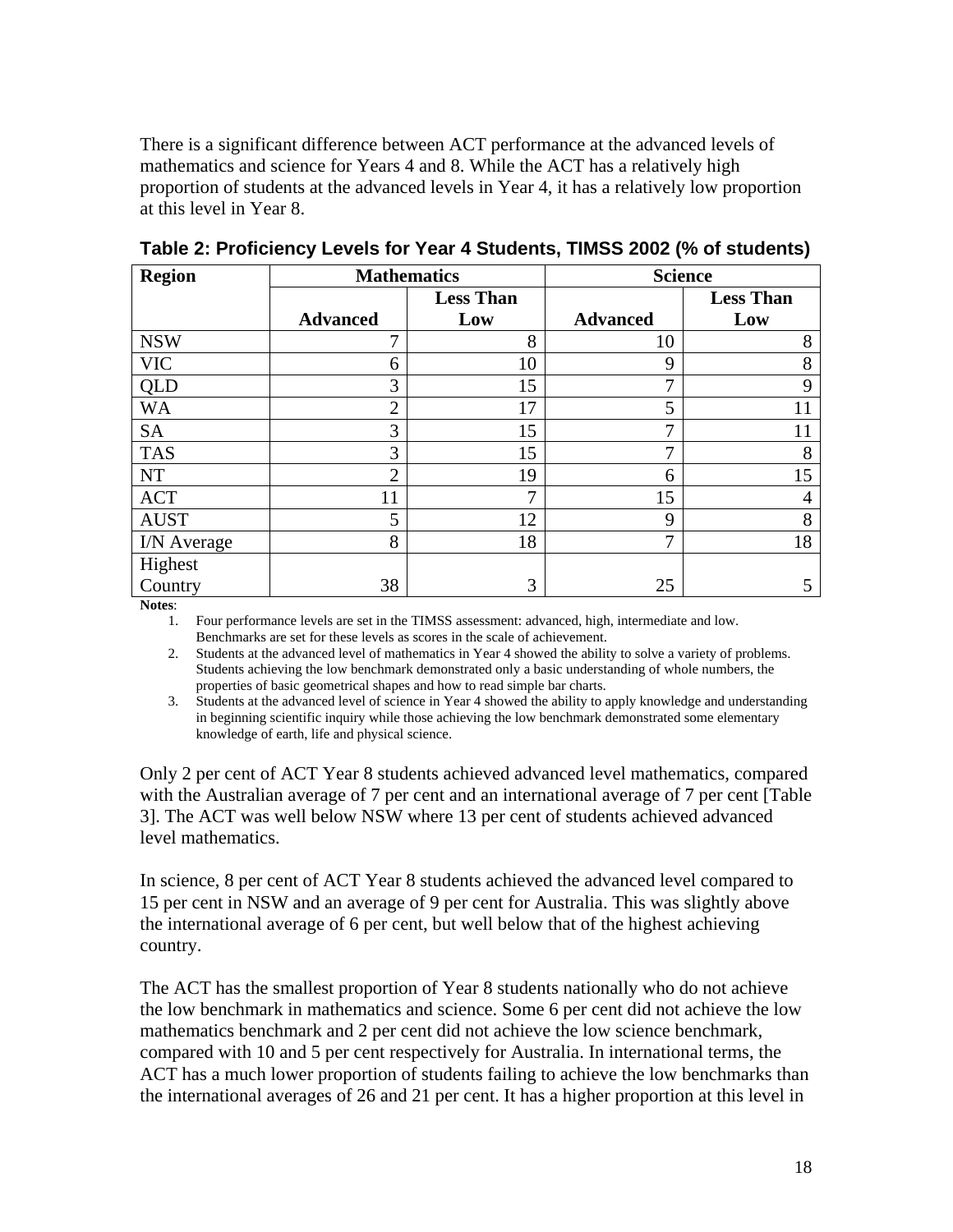<span id="page-18-0"></span>mathematics than the highest achieving country, but a lower proportion than the highest achieving country in science.

There is little difference in the proportion of ACT Year 4 and Year 8 students who did not achieve the low benchmark. In mathematics, 7 per cent of ACT Year 4 students did not achieve the low benchmark compared to 6 per cent of Year 8 students. In science, 4 per cent of Year 4 students did not achieve the low benchmark compared to 2 per cent of Year 8 students.

| <b>Region</b> | <b>Mathematics</b> |                  |                 | <b>Science</b>   |
|---------------|--------------------|------------------|-----------------|------------------|
|               |                    | <b>Less Than</b> |                 | <b>Less Than</b> |
|               | <b>Advanced</b>    | Low              | <b>Advanced</b> | Low              |
| <b>NSW</b>    | 13                 | $\mathbf Q$      | 15              |                  |
| <b>VIC</b>    | 3                  | 9                | 5               |                  |
| <b>QLD</b>    | 3                  | 13               | 5               | 6                |
| <b>WA</b>     | $\overline{2}$     | 12               | 5               | 6                |
| <b>SA</b>     | 6                  | 11               | 10              |                  |
| <b>TAS</b>    | $\overline{2}$     | 16               | 5               | 10               |
| <b>ACT</b>    | $\overline{2}$     | 6                | 8               | 2                |
| <b>NT</b>     | 0                  | 21               | 3               |                  |
| <b>AUST</b>   | $\mathbf{z}$       | 10               | 9               |                  |
| I/N Average   | 7                  | 26               | 6               | 21               |
| Highest       |                    |                  |                 |                  |
| Country       | 44                 |                  | 33              |                  |

**Table 3: Proficiency Levels for Year 8 Students (% of students)** 

**Notes**:

 $\overline{a}$ 

1. Four performance levels are set in the TIMSS assessment: advanced, high, intermediate and low. Benchmarks are set for these levels as scores in the scale of achievement.

2. Students at the advanced level of mathematics in Year 8 showed the ability to use relatively complex algebraic and geometric concepts. Students achieving the low benchmark demonstrated only basic mathematical knowledge.

3. Students at the advanced level of science in Year 8 demonstrated an understanding of some complex and abstract science concepts. Students achieving the low benchmark were able to recognize some basic facts from the life and physical sciences.

### **2.3 National benchmarks[6](#page-18-1)**

Student outcomes at other Year levels in the ACT are also amongst the highest in Australia. The proportion of ACT students achieving the national benchmarks in reading, writing and numeracy is generally the highest in Australia.<sup>[7](#page-18-2)</sup> However, there is little difference between the ACT results and those of several other states when the potential for sampling and measurement error is taken into account.

Overall, only 4 to 6 per cent of Territory students are below the national benchmarks for reading, writing and numeracy in Years 3 and 5 compared to 6 to 12 per cent for all of

<span id="page-18-1"></span><sup>6</sup> The National Benchmark results are provided in MCEETYA 2008.

<span id="page-18-2"></span> $<sup>7</sup>$ The National Benchmark results are reported for all students in both government and non-government</sup> schools in Years 3, 5 and 7 for reading, writing and numeracy.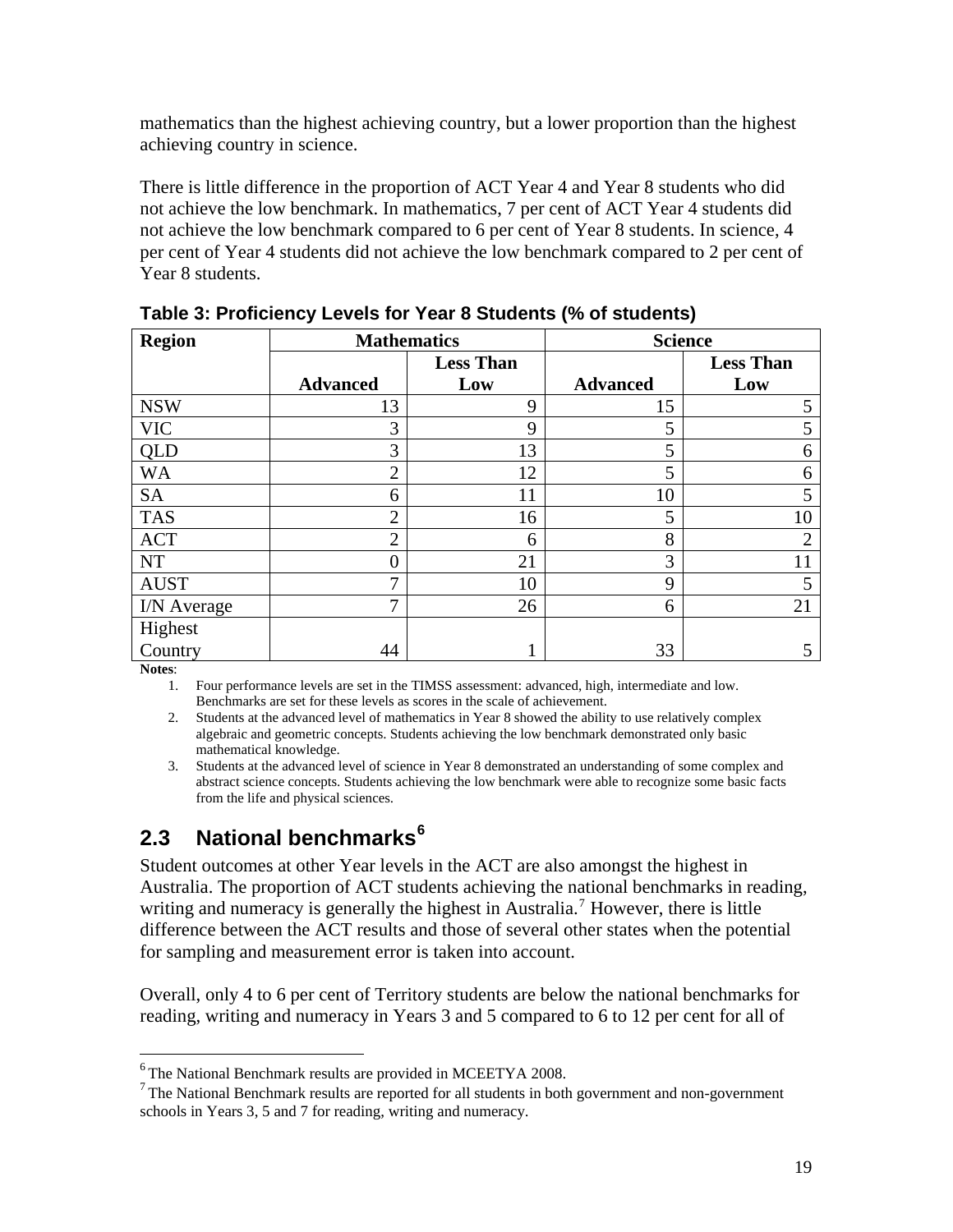Australia. About 6 to 10 per cent of ACT students are below the benchmarks for Year 7 compared to 8 to 20 per cent for all of Australia.

In 2007, 94-96 per cent of Year 3 students achieved the national reading, writing and numeracy benchmarks [Figure 5].



**Figure 5: Proportion of Year 3 Students Achieving National Bencharks, 2007 (%)**

The proportion of Year 3 students in the ACT achieving the national benchmark in reading is the highest in Australia, but statistically similar to Victoria, Western Australia and Tasmania. The ACT has the highest proportion achieving the national writing benchmark, but it is statistically similar to that of NSW, Victoria, Queensland and the Australian average. In numeracy, the ACT is similar to NSW, Victoria and the Australian average.



**Figure 6: Proportion of Year 5 Student Achieving National Benchmarks, 2007 (%)**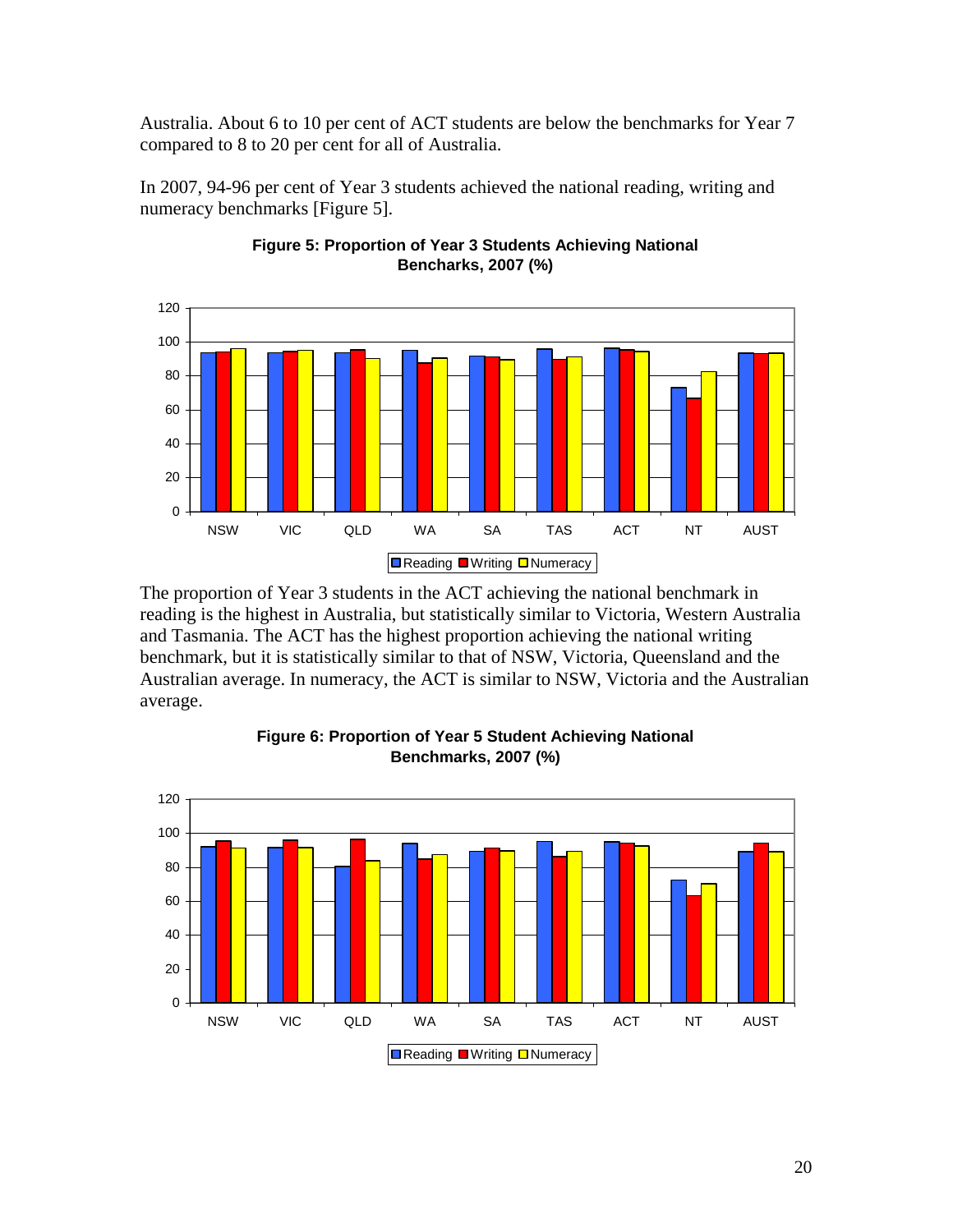In 2007, 95 per cent of Year 5 students achieved the national reading benchmark, 94 per cent achieved the writing benchmark and 92 per cent achieved the numeracy benchmark [Figure 6]. The ACT proportion for reading is the highest in Australia, being significantly above the Australian average, but statistically similar to that of Tasmania and Western Australia. In writing, the ACT proportion is statistically similar to that of three other states and the Australian average. In numeracy, the ACT is the highest in Australia together with New South Wales and Victoria.



**Figure 7: Proportion of Year 7 Students Achieving National Benchmarks, 2007 (%)**

In 2007, 94 per cent of ACT Year 7 students achieved the national reading benchmark, 93 per cent achieved the writing benchmark and 86 per cent achieved the numeracy benchmark [Figure 7]. The proportion of Year 7 students in the ACT achieving the national reading benchmark was the highest in Australia, but statistically similar to Victoria and South Australia.



#### **Figure 8: Proportion of ACT Students Not Achieving National Benchmarks, 2007 (%)**

The ACT proportion for writing is below that of Victoria and Queensland and statistically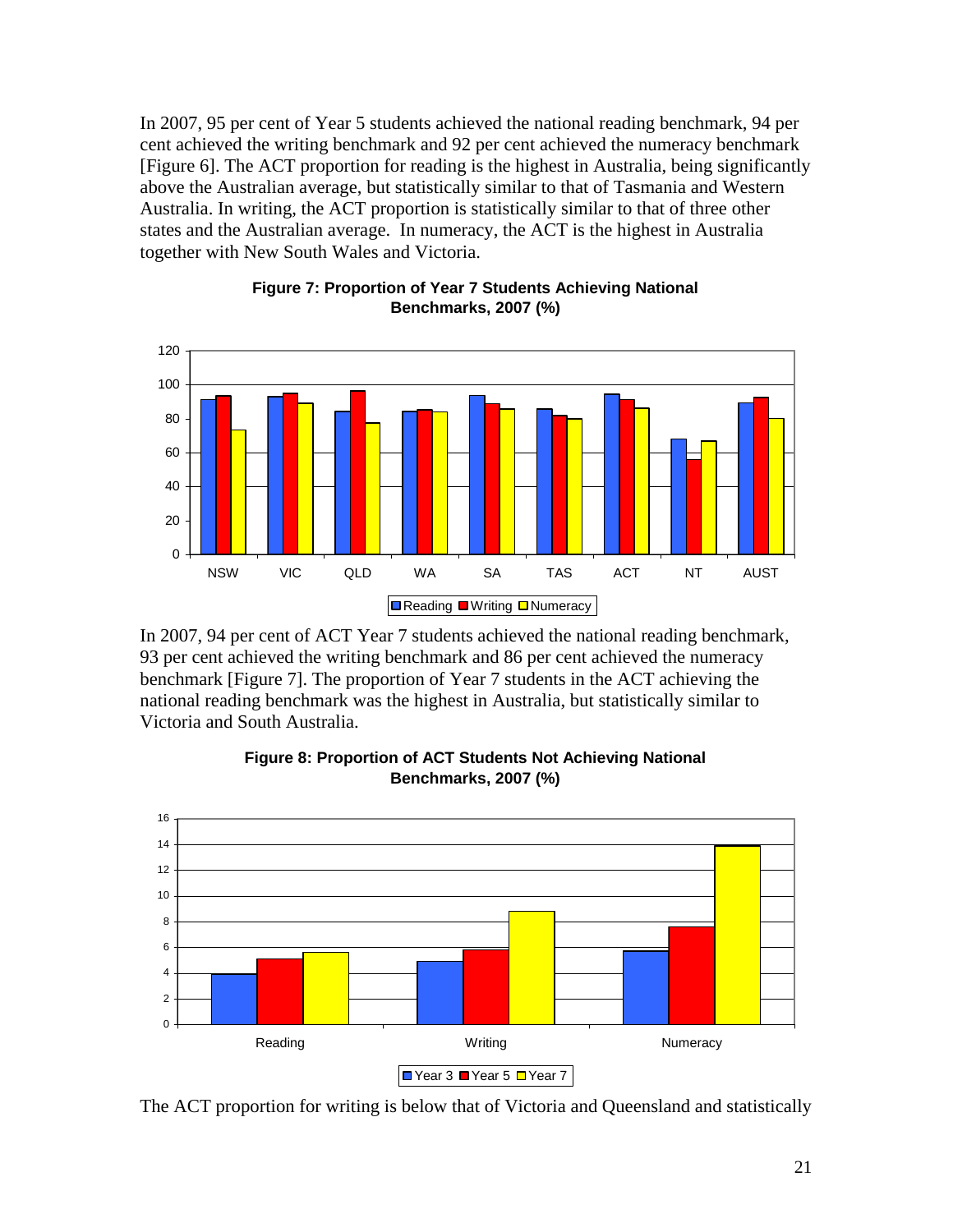<span id="page-21-0"></span>similar to New South Wales and the Australian average. For numeracy, the ACT proportion was below Victoria, similar to South Australia and well above the Australian average.

Overall, a higher proportion of Year 7 students in the ACT did not achieve the national benchmarks compared to Year 3 and Year 5 students [Figure 8]. Some 4 to 8 per cent of primary school students in the ACT did not achieve the benchmarks in 2007 compared to 6 to 14 per cent of Year 7 students. The main differences are in writing and numeracy.

### **2.4 Other national assessment outcomes**

In addition to the annual national assessments of literacy and numeracy, sample assessments are conducted nationally on a three-year cycle in science, civics and citizenship and information and communications literacy.[8](#page-21-1)

Science literacy results for Year 6 students are only published for 2003 [MCEETYA 2005]. ACT students achieved significantly above the mean for Australia [Figure [9](#page-21-2)]. The ACT mean was significantly above other states, but it was similar to that of NSW and Tasmania when statistical uncertainty is taken into account.



#### **Figure 9: Average Science Scores for Year 6 Students, 2003**

 Seventy per cent of ACT students were at or above the proficient level compared to 58 per cent for Australia. This proportion was higher than in any other area of Australia. The proportion of ACT students achieving at the highest levels was 13.5 per cent, which was nearly double that for Australia (7.6 per cent). While the proportion of students achieving

<span id="page-21-1"></span><sup>&</sup>lt;sup>8</sup> Sample assessments for information and communications technologies were conducted in 2005 but the results have not been published to date.

<span id="page-21-2"></span><sup>&</sup>lt;sup>9</sup> The first sample assessment for science was conducted in 2003 and another in 2006. Student performance is determined as the proportion of the sampled students achieving at or above the proficient standard, which is set at  $3.2$  (of levels  $1 - 4$  or above). This standard is different from that applied in the national benchmark assessments, where the focus is on identifying minimum skill and knowledge levels required to progress to the next level of schooling.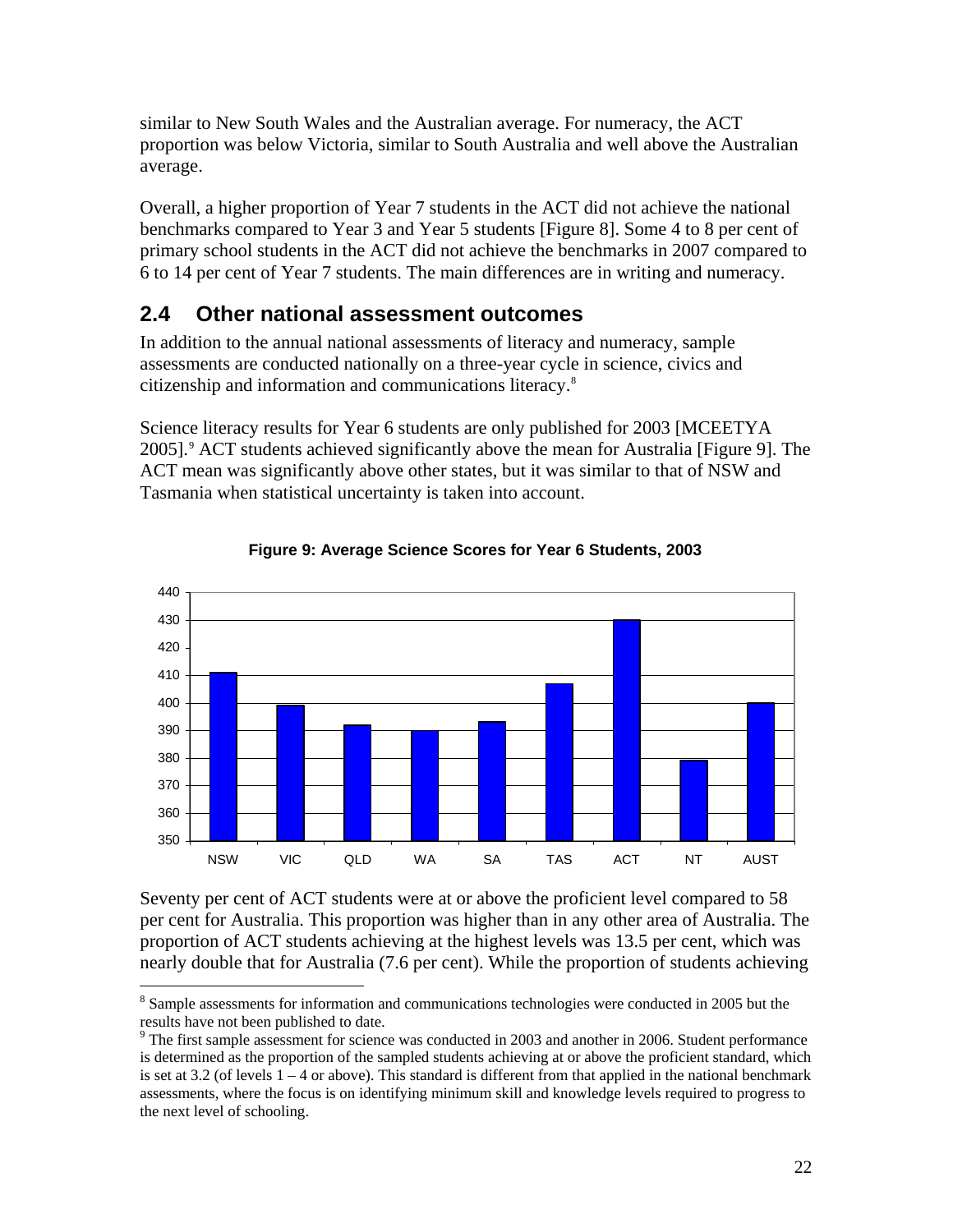at these levels in the ACT was the highest in Australia, it was statistically similar to that of NSW and Tasmania.

National assessment results for civics and citizenship for Year 6 and 10 students are available for 2004 [MCEETYA 2006].<sup>[10](#page-22-0)</sup> The mean scores for the ACT were significantly above those for Australia, but statistically similar NSW and Victoria for Year 6 and to all other states except Queensland and South Australia for Year 10 [Figure 10].



#### **Figure 10: Civics and Citizenship Mean Scores, Year 6 and 10 Students, 2004**

Sixty-one per cent of ACT students achieved at or above the proficiency level for Year 6 compared to 50 per cent for Australia. The ACT proportion was statistically similar to that for NSW and Victoria. The proportion of ACT students achieving at the highest levels was 12 per cent compared to the national average of 8 per cent. The ACT proportion was statistically similar to that of NSW, Victoria and Tasmania.

Forty-eight per cent of Year 10 ACT students achieved or exceeded the proficiency level and this was statistically indistinguishable from the average for Australia and most other states once statistical uncertainty about the results was taken into account. The proportion of ACT students achieving at the highest levels was 8 per cent, but this was also statistically indistinguishable from the average for Australia and that for several states.

National assessments for ICT literacy for Years 6 and 10 students are available for 2005 [MCEETYA 2007].<sup>[11](#page-22-1)</sup> The mean scores for the ACT at both Year levels are higher than the Australian average, but statistically similar to several other states [Figure 11].

<span id="page-22-0"></span> $10$  Student performance in civics and citizenship is determined as the proportion of sampled students achieving at or above the proficient standard, which is set at proficiency level 2 for Year 6 and at level 3 for Year 10 on a continuum of levels 1 to 5.

<span id="page-22-1"></span><sup>&</sup>lt;sup>11</sup> Student performance in ICT literacy is determined as the proportion of sampled students achieving at or above the proficient standard, which is set at proficiency level 3 for Year 6 and at level 4 for Year 10 on a continuum of levels 1 to 5.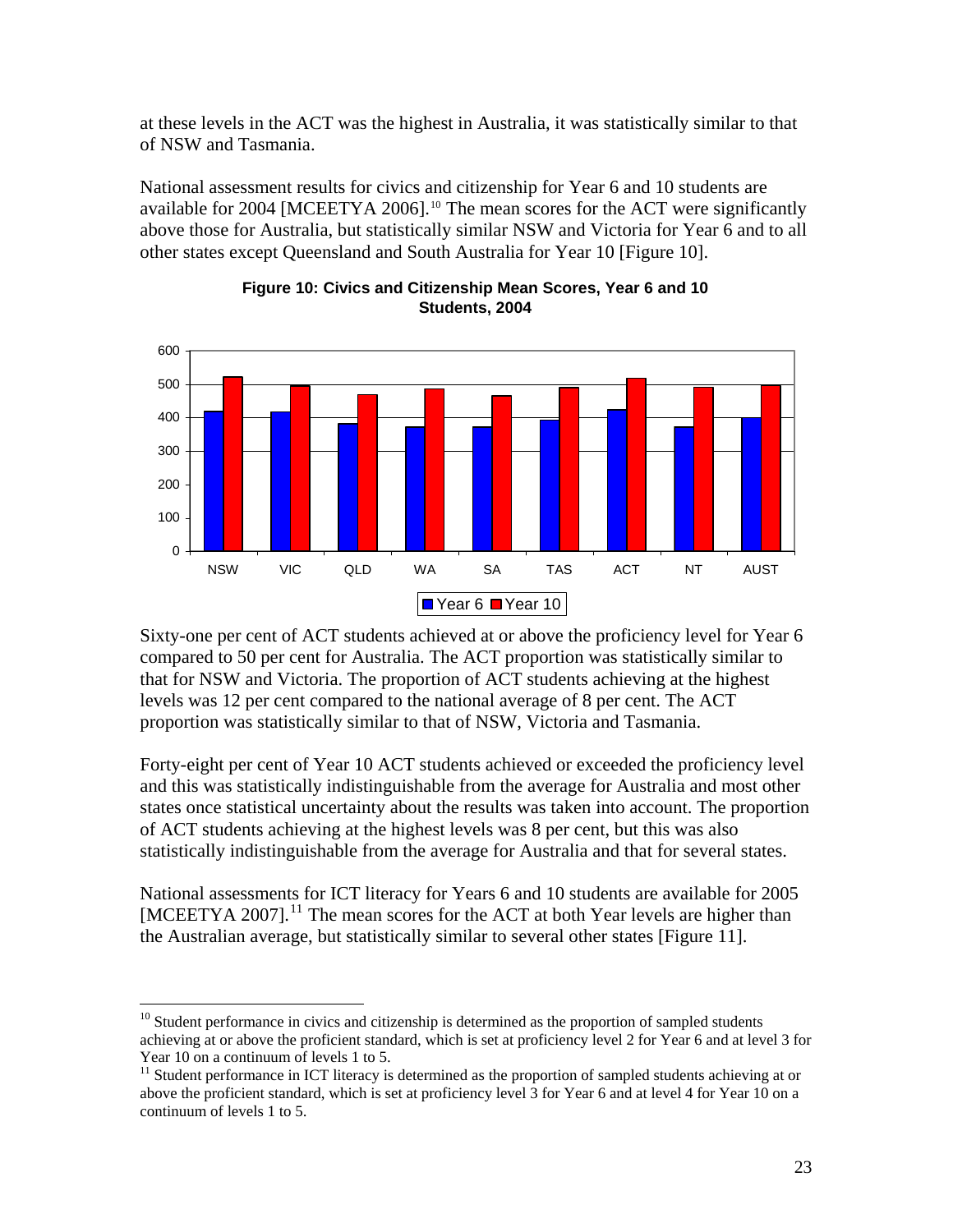<span id="page-23-0"></span>

**Figure 11: ICT Literacy Mean Scores, Year 6 and 10 Students, 2005**

Fifty-eight per cent of ACT students achieved at or above the proficiency level for Year 6 compared to 49 per cent for Australia. The ACT proportion was statistically similar to that the national average and for several states. The proportion of ACT students achieving at the highest levels was 13 per cent compared to the national average of 8 per cent. The ACT proportion was statistically similar to the national average and several states.

Sixty-six per cent of Year 10 ACT students achieved or exceeded the proficiency level compared to 61 per cent for Australia. This was statistically indistinguishable from the national average most other states once statistical uncertainty about the results was taken into account. The proportion of ACT students achieving at the highest levels was 18 per cent, but this was also statistically indistinguishable from the average for Australia and that for several states.

### **2.5 ACTAP Year 9 literacy and numeracy outcomes**

National benchmark results for Year 9 are not available, but an indication of outcomes for this Year can be obtained from the ACT Assessment Program (ACTAP). The ACTAP results are reported as proportions of students achieving at different curriculum profile levels. There are four profile levels for each Year. Students at the lowest profile level can be considered as seriously 'at risk' of not achieving the expected rate of development and not achieving an adequate education. These students are eighteen months or more behind their peers. By way of comparison with the national benchmark results, it should be noted that in Years 3, 5 and 7 the national benchmark levels fall within the second lowest profile level for each Year. This suggests that the proportion of students at the lowest profile level is an underestimate of the extent of students 'at risk' in their learning.

In 2007, 10 per cent of Year 9 students were at the highest reading profile level, 12 per cent were at the highest writing level and 9 per cent were at the highest numeracy level [Figure 12]. There was little change in these proportions since 2002. In 2002, 8 per cent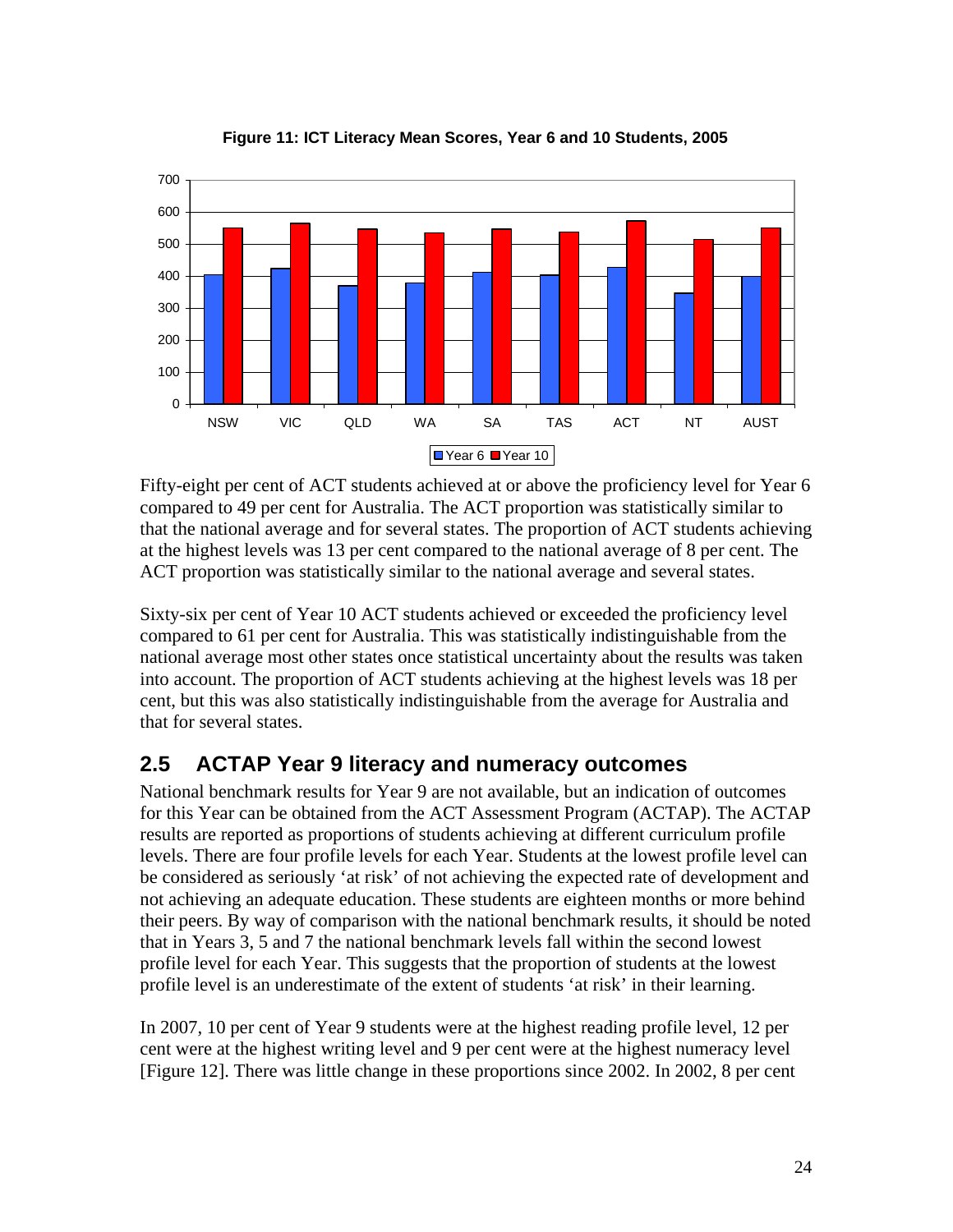were at the highest reading level, 15 per cent were at the highest writing level and 7 per cent were at the highest numeracy level.





In 2007, 5 per cent of Year 9 students were at the lowest reading profile level, 14 per cent were at the lowest writing level and 2 per cent were at the lowest numeracy level. These results represent a considerable improvement over recent years. In 2002, 22 per cent of Year 9 students were at the lowest reading and writing levels and 5 per cent were at the lowest numeracy level.

Overall, a higher proportion of high school students in the ACT are at the lowest profile levels than primary school students. About 1 to 3 per cent of primary school students were at these levels in 2007 compared to 1 to 7 per cent of Year 7 students and 2 to 14 per cent of Year 9 students [Figure 13]. The difference is most apparent in literacy, and especially writing.

A comparison of the results shown in Figures 8 and 13 suggests that significant proportions of Year 9 students are likely to below expected standards for this Year level. The difference between the proportion of ACT students below the national benchmarks for Years 3, 5 and 7 and the proportion at the lowest ACTAP profile levels of these Years suggests that some  $10 - 15$  per cent of Year 9 students could be below expected levels of achievement.

*Source:* ACT Department of Education and Training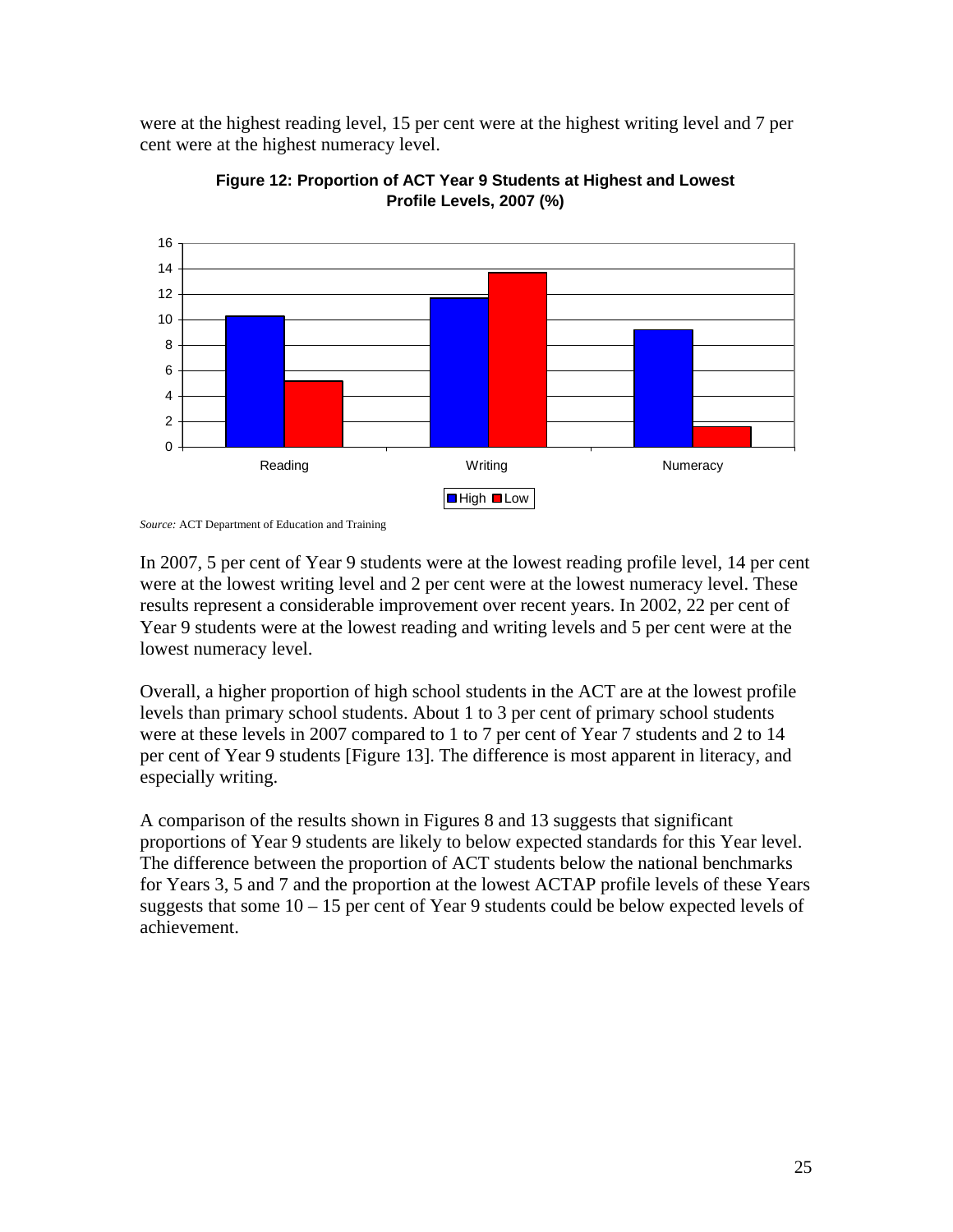<span id="page-25-0"></span>

**Figure 13: Proportion of ACT Students at Lowest Profile Levels, 2007 (%)**

*Source:* ACT Department of Education and Training

 $\overline{a}$ 

### **2.6 Retention rates and Year 12 completion rates**

Retention rates to Year 12 and completion rates for Year 12 are also important measures of student outcomes.[12](#page-25-1) Completion of Year 12, or an equivalent qualification, is widely seen as a minimum education requirement for effective participation in modern society. Students who do stay on to Year 12 are significantly disadvantaged in terms of further education and employment opportunities available to them. Even those students who find employment before completing Year 12 are not assured of secure and meaningful longterm employment.

Recent research published by the Productivity Commission shows that labour force participation rates are considerably lower for people who do not complete Year 12 compared to those that have completed the final year of school [Lattimore 2007]. For example, in 2001, about  $25 - 30$  per cent of males between the ages of 25 and 50 who did not complete Year 10 were not in the workforce compared to  $10 - 15$  per cent of those who completed Year 12 [Lattimore 2007: 188, Table 9.1].

Unemployment is generally higher for those who have not completed secondary education. In Australia, the incidence of unemployment among those without Year 12 or its equivalent is more than twice that among those who have completed upper secondary education [Sweet 2006].

Males with low attainment rates face more prolonged periods of unemployment. For example, about one in five males with no schooling beyond year 9 experience

<span id="page-25-1"></span> $12$ <sup>12</sup> The retention rate to Year 12 used here measures the proportion of students who continued to Year 12 from the respective cohort group at the commencement of secondary school. Completion rates measure the number of students who receive a Year 12 certificate as a proportion of the estimated number of students that could attend Year 12 in the year. Retention rate data is reported separately for government and private schools while completion rate data is only available for students from all schools.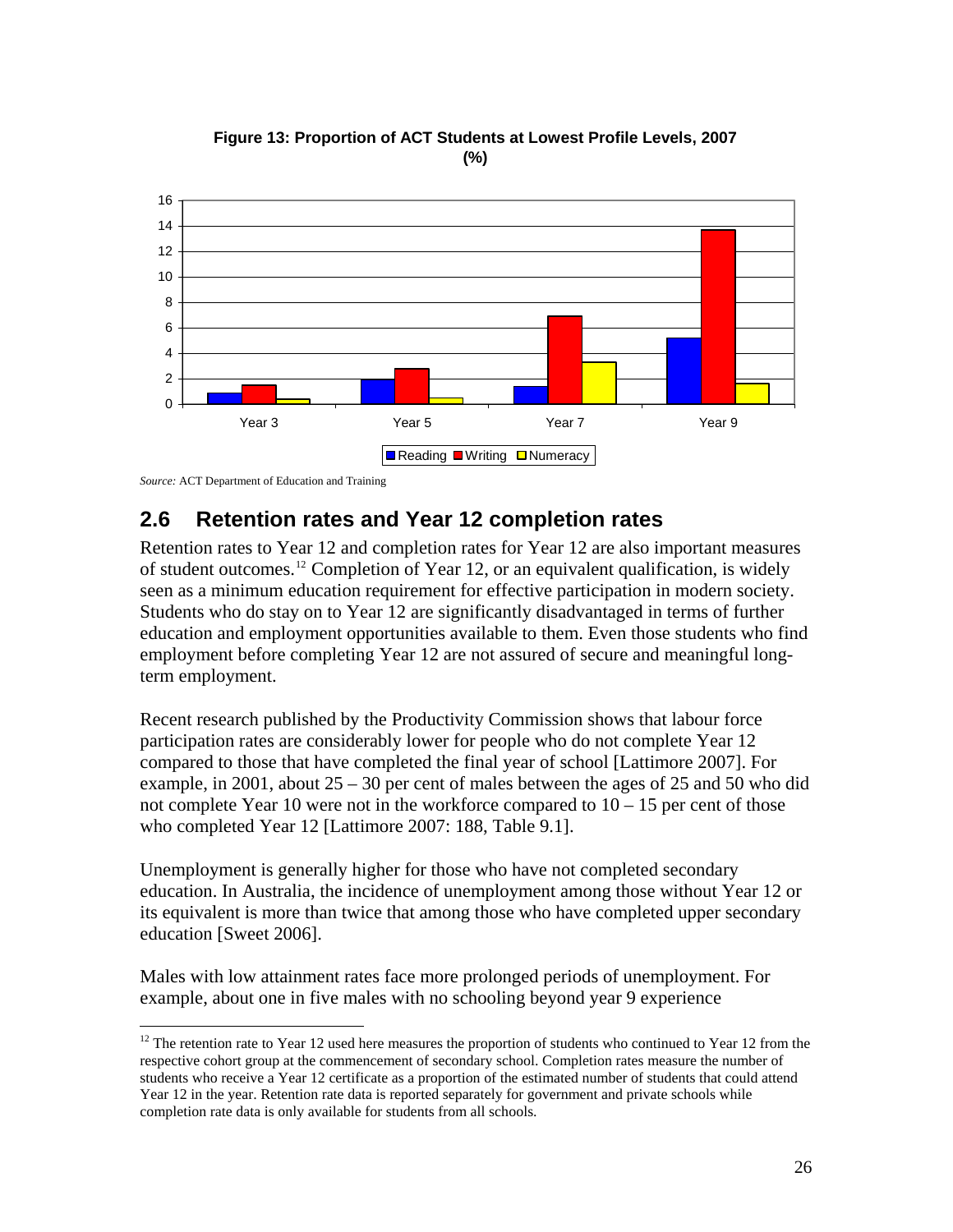unemployment for 4 or more years of first 7 post-school years, about three times the rate of those who have completed year 12 [Lamb & McKenzie: 2001: 48ff]. These higher unemployment rates of young, poorly educated males appear to lead to higher labour force inactivity rates at mature and older ages [Lattimore 2007: 202].



**Figure 14: Retention Rates to Year 12, Government Schools, 2006 (%)**

*Source:* Report on Government Services 2008: Table 4A.116





The ACT has the highest retention rate to Year 12 in government schools in Australia. In 2006, it was 103 per cent compared to the Australian average of 68.5 [Figure 14]. Apart from the influence of socio-economic and other background factors on this high rate, the government college sector attracts students previously enrolled in non-government schools, some of which do not have Years 11 and 12, and from surrounding areas of NSW.

*Source:* Report on Government Services 2008: Table 4A.121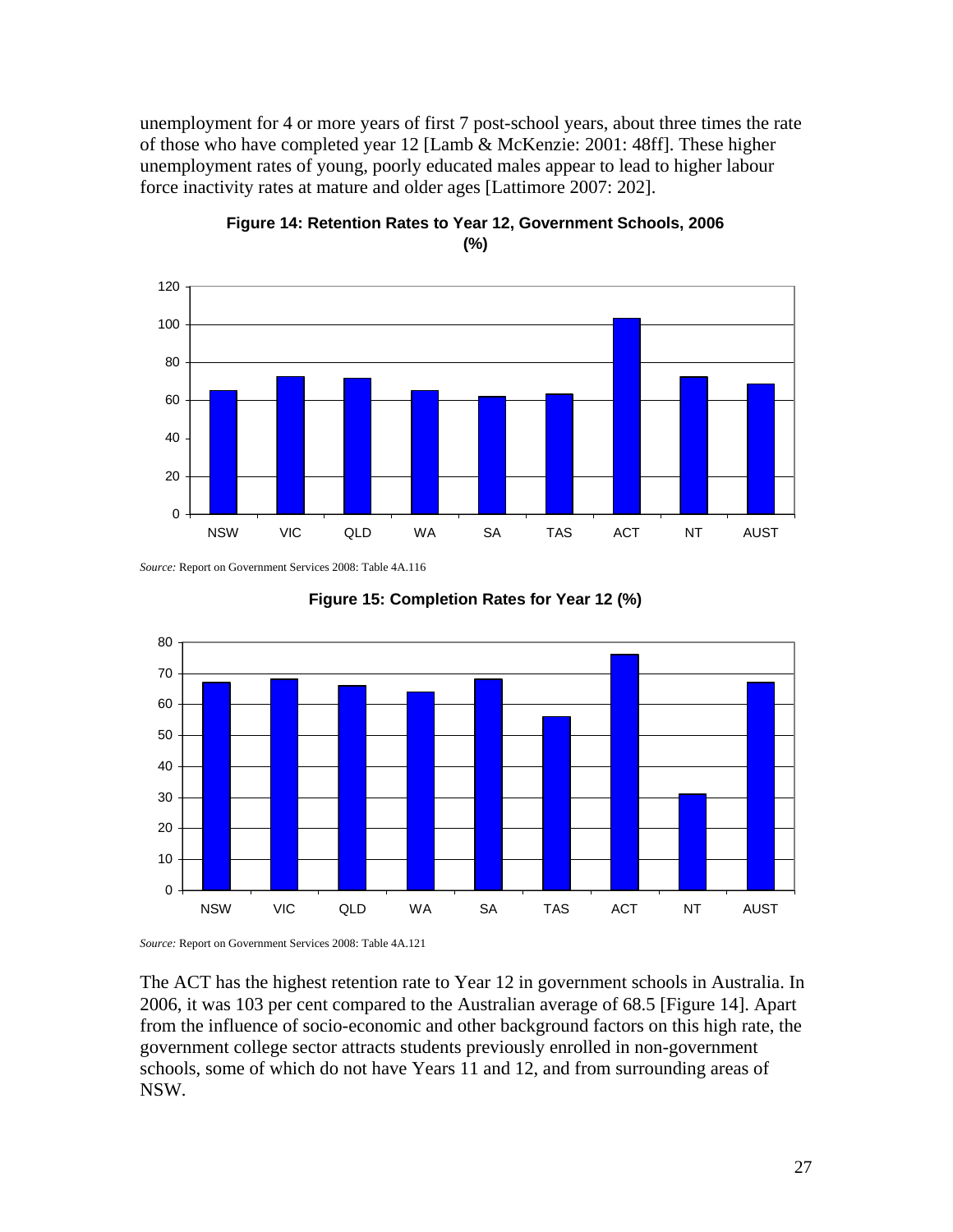<span id="page-27-0"></span>Completion rates to Year 12 are also very high in the ACT compared to other states and the Northern Territory. In 2006, the ACT rate was 76 per cent compared to the average for Australia of 67 per cent [Figure 15].

Retention and completion rates to Year 12 are influenced by a range of factors including the socio-economic composition of the population. A consistent finding in research on schooling is that completion of school is strongly related to social background. The ACT has a much higher SES composition of the population than other states and territories and this is likely to contribute significantly to the higher retention and completion rates in the ACT compared to the rest of Australia.

A recent study has attempted to analyse the impact of SES differences between the states and territories on retention rates to Year 12 [Lamb et.al. 2004: 112, 114]. It estimated an adjusted retention rate for each state and territory after holding SES composition constant across each region. The largest impact of SES is on the rates in the ACT. It estimated that the higher SES (and more homogeneous) composition of the population in the ACT added approximately 8.8 per cent to the apparent retention rate. After adjusting differences in SES composition the ACT retention rate dropped below that of Victoria and Queensland.

Further modelling undertaken by the study to remove a range of population and other related factors greatly compressed interstate differences in retention rates to the extent that the ACT adjusted retention rate was lower than that for Victoria, Queensland and Western Australia [Lamb et.al. 2004: 123, Table 8.1].

### **2.7 Government and private schools**

International and national assessment data does not provide separate results for government and private schools. However, private schools only fully participated in the national benchmark assessments some time after they were introduced. This lag in participation provides an opportunity to assess for any prima facie evidence of significant differences in outcomes between the two sectors.

Less than 20 per cent of private school students participated in the assessments for Years 3 and 5 in 2000, reflecting less than 10 per cent of all students tested in the ACT. Private schools fully participated in the 2001 assessments, and accounted for about one-third of all students tested. There was no increase in proportion of ACT students achieving the national reading and numeracy benchmarks associated with the full participation of private schools in the Year 3 and 5 assessments in 2001, although there was an increase in writing.

National benchmark assessments for Year 7 were introduced in 2001 but only 53 per cent of Year 7 students in private schools participated, accounting for about 34 per cent of all students tested. Private schools fully participated in the assessments in 2002 and comprised nearly 50 per cent of all ACT students tested. There was no increase in the proportion of ACT students achieving the national reading, writing and numeracy benchmarks associated with the full participation of private schools.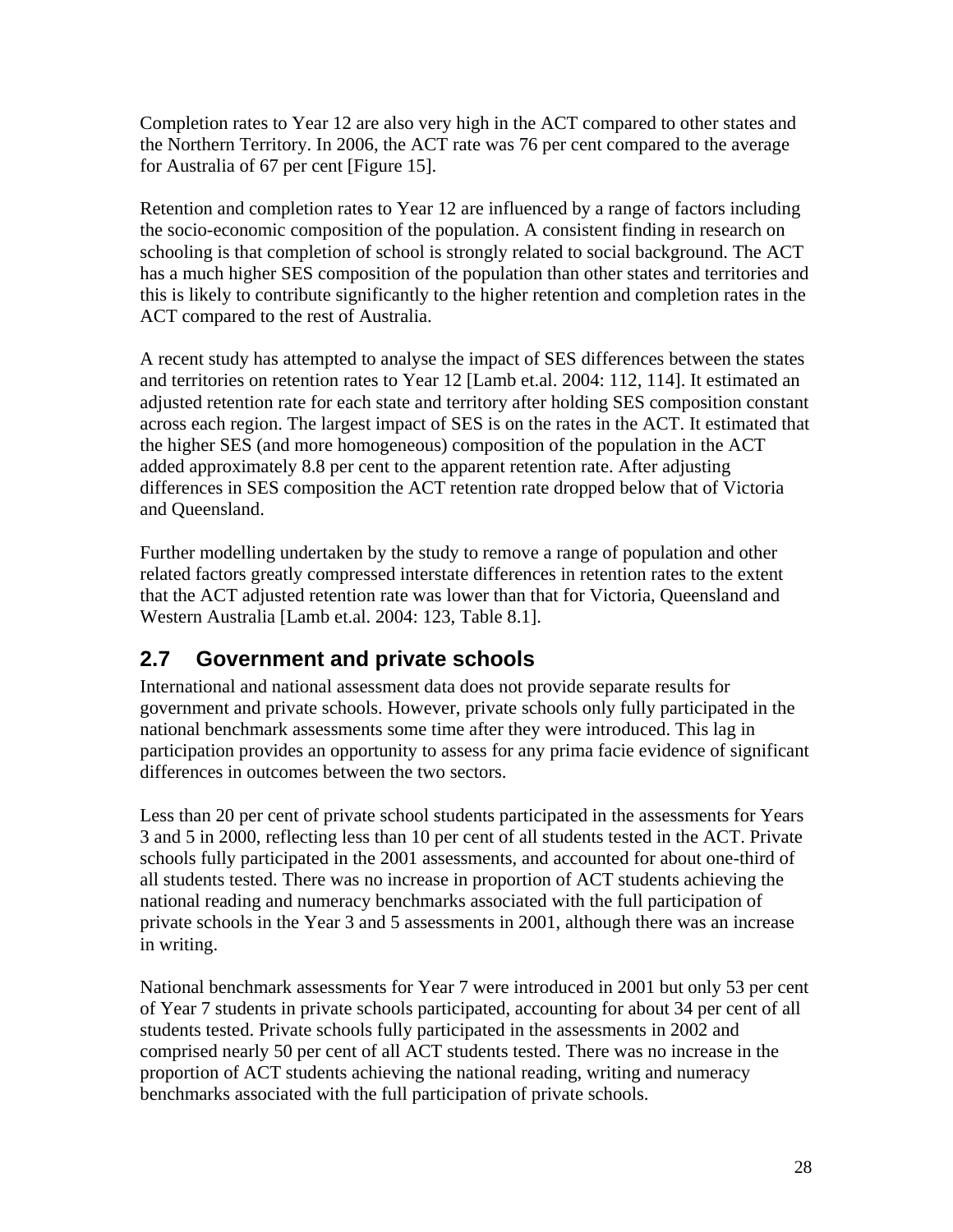<span id="page-28-0"></span>All this suggests there is little difference in student outcomes between the two sectors in the ACT.

This suggestion is supported by a comparison of Year 12 results. For example, in 2007 there was little difference between the government and private school sectors in the mean aggregate scores for students receiving a Tertiary Education Statement. The mean score for government colleges was 550.9 and 563.7 for private schools [BSSS 2008].

However, a much larger proportion of students in private schools achieve a Year 12 Certificate than in government colleges. For example, in 2004, 93 per cent of students starting Year 11 in private schools achieved a Year 12 Certificate compared to 79 per cent of Year 11 students in government colleges [Atelier 2005: 28, 144].

### **2.8 Summary**

The ACT has very high average student outcomes by international and national standards. It has relatively high proportions of students achieving at the top levels and relatively low proportions of students at the lowest proficiency levels. It has very high retention and completion rates to Year 12.

Average outcomes for ACT 15 year old students in reading, mathematics and science are amongst the highest in the world and in Australia. The ACT has a very high proportion of 15 year olds at the top reading, mathematics science proficiency levels. It also has amongst the smallest proportion of students at the lowest proficiency levels.

Only about 10 per cent of ACT 15 year olds are achieving at the lowest PISA proficiency levels in reading, mathematics and science. However, even this small proportion translates to about 2900 students across the secondary school years in the ACT, including 1600 government school students, who are not likely to achieve an adequate education standard.

The range of outcomes in the ACT is relatively narrow by national and international standards in reading and mathematics, but large for science. There has been a significant narrowing of the range of scores in reading and mathematics in the ACT since the PISA 2003 study when the ACT had a relatively large range of scores compared to the highest achieving countries and the other high achieving Australian states.

Average outcomes in mathematics and science for ACT Year 4 students are equal to the best in the world, taking into account potential measurement error. In Year 8 mathematics, the ACT is included in a large group of countries with a middle band of achievement between nine high achieving countries and the international average while its Year 8 science outcomes are equal to the best in the world.

Nationally, the ACT had the highest proportion of Year 4 students achieving the TIMSS advanced benchmarks in mathematics and science and the lowest proportion in the low category. However, it is not as well performed at both levels as the highest achieving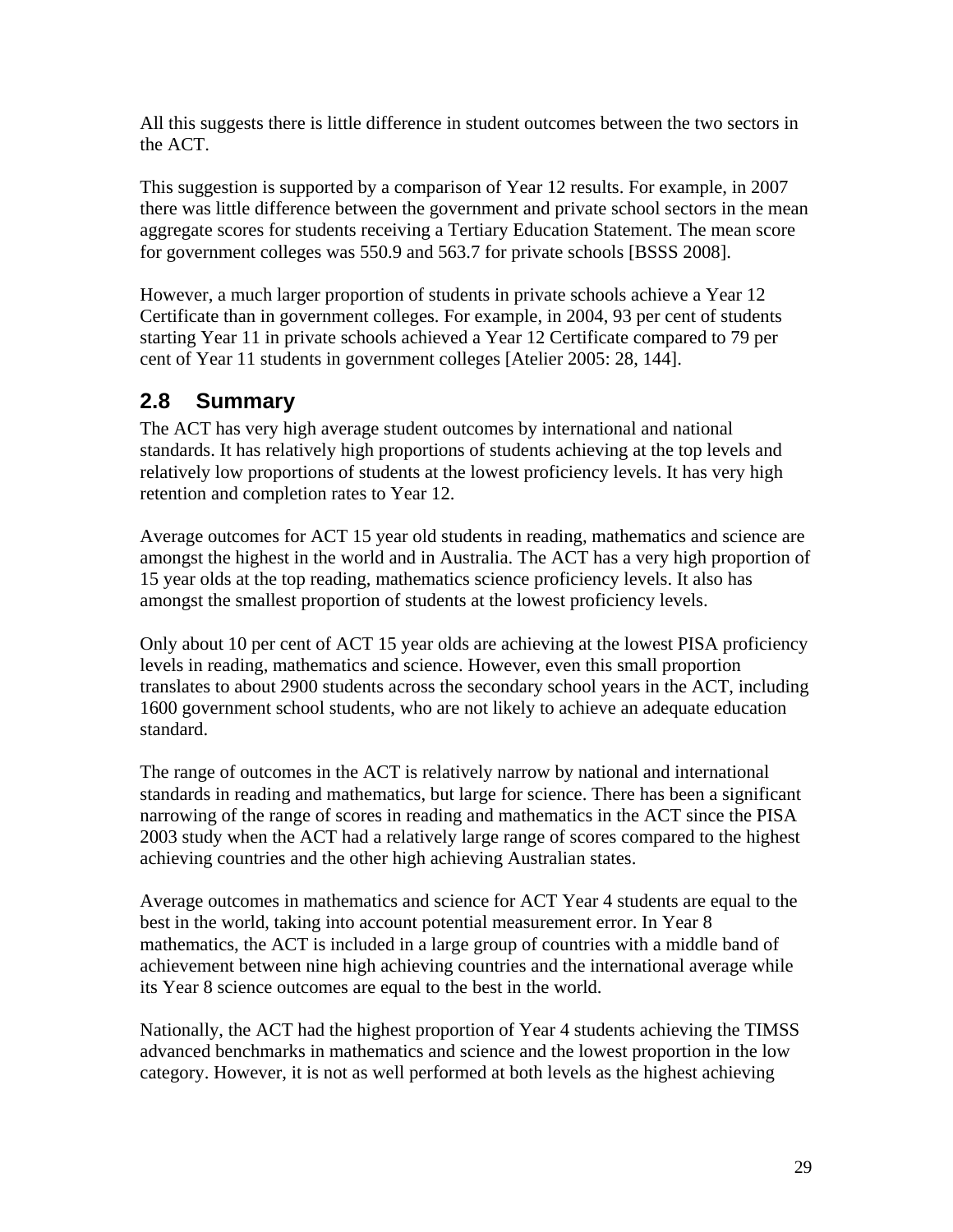countries. Only 7 per cent of ACT Year 4 students did not achieve the low benchmark in mathematics and 4 per cent did not achieve the low science benchmark

There is a significant difference between ACT performance at the advanced levels of mathematics and science for Years 4 and 8. It has a relatively low proportion of students at this level in Year 8 in comparison with national and international results.

However, the proportion ACT Year 8 students not achieving the low benchmarks in mathematics and science are relatively small. Only 6 per cent of did not achieve the low mathematics benchmark and 2 per cent did not achieve the low science benchmark

Student outcomes at other Year levels in the ACT are also amongst the highest in Australia. The proportion of ACT students achieving the national benchmarks in reading, writing and numeracy in Years 3, 5 and 7 is generally the highest in Australia, although there is little difference between the ACT results and those of several other states when the potential for sampling and measurement error is taken into account.

Only 4 to 8 per cent of ACT students are below the national benchmarks for reading, writing and numeracy in Years 3 and 5 compared to 6 to 11 per cent for all of Australia. About 6 to 14 per cent of ACT Year 7 students are below the benchmarks compared to 7 to 20 per cent for all of Australia.

ACT students also perform very well in other national assessments in science, civics and citizenship and ICT literacy. Average scores for Year 6 students are significantly above the Australian average, although statistically similar to several other states, and high proportions achieved the proficiency standard. The ACT has a high proportion of Year 6 students at the highest proficiency levels in science, civics and citizenship and ICT literacy. Year 10 students achieved a similar level of proficiency in civics and citizenship and ICT literacy as the average for Australia.

Overall, a higher proportion of high school students in the ACT are at the lowest profile levels than primary school students. About 1 to 3 per cent of primary school students were at these levels in 2007 compared to 1 to 7 per cent of Year 7 students and 2 to 14 per cent of Year 9 students The difference in the proportion of students in primary and high schools at the lowest profile levels is most apparent in literacy, and especially writing.

There appears to be some significant deterioration of high school outcomes between Years 7 and 9. The difference between the proportion of ACT students below the national benchmarks for Years 3, 5 and 7 and the proportion at the lowest ACTAP profile levels of these Years suggests that some  $10 - 15$  per cent of Year 9 students could be below expected levels of achievement.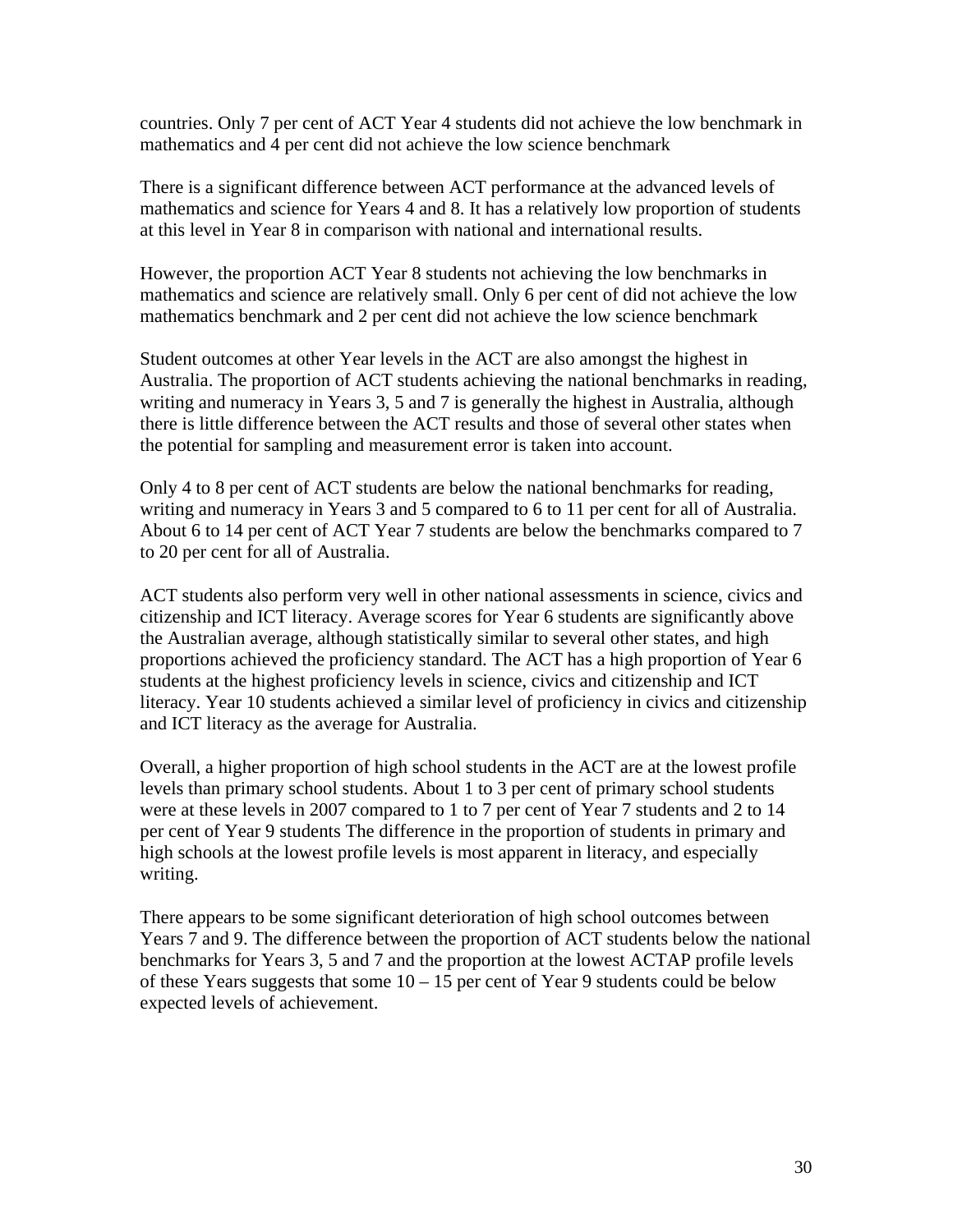## <span id="page-30-0"></span>**3. Many students do not receive an adequate education**

While a higher proportion of students stay on to Year 12 in the ACT than in any other State or Territory, this success conceals a significant 'drop-out' rate between Years 10 and 12 because a significant percentage of students fail to complete Year 12. Completion rate data indicates that approximately 20 per cent of ACT students do not receive a Year 12 Certificate.

Completion rates are not separately available for government schools, but upper estimates of the 'drop-out' rate can be obtained by comparing retention rates in government schools between different years. For example, the retention rate between Years 7 and 11 may be compared with the rate for Years 7 and 12.

Retention rates do not provide an accurate measure of the 'drop-out' rate from schools because they measure only the net outcome of students leaving and entering the government school system in the intervening years. For example, a retention rate from Year 7 to Year 12 of 98 per cent in a given year indicates a net loss of two per cent of those enrolled in Year 7, say 100 students. However, the net loss may be the result of 200 students leaving the system and another 100 students transferring in from other systems or from interstate. Therefore, retention rates may disguise the actual extent of the loss of students from the government school system and the extent to which students leave school before completing Year 12.

On the other hand, not all students who leave the government school system actually leave school or 'drop-out'. Students may continue their education by transfer to another school system, transfer to a school interstate or overseas and by entering training for employment. In addition, some students may also leave school before the end of Year 12 to take up employment. Nevertheless, failure to gain a Year 12 Certificate may not provide an adequate foundation for secure employment in the future.

There are three distinct periods in which students may leave school early. Some students fail to complete Year 10. A further group of students do not enrol in Year 11 and another group who enrol in Year 11 but fail to complete Year 12.

The retention rate to Year 10 indicates that only a very small proportion of students leave the government school system before Year 10 in ACT government schools. In 2006, the retention rate to Year 10 was 99 per cent, but in several of the preceding five years it was 100 per cent. $13$ 

Some students who complete Year 10 do not enrol in Year 11. This number cannot be determined from a comparison of retention rates for Years 7 to 10 and for Years 7 to 12 because a large number of students enter the government school system from non-

<span id="page-30-1"></span><sup>&</sup>lt;sup>13</sup> Steering Committee for the Review of Commonwealth/State Service Provision, *Report on Government Services 2008*, Table 4A.118.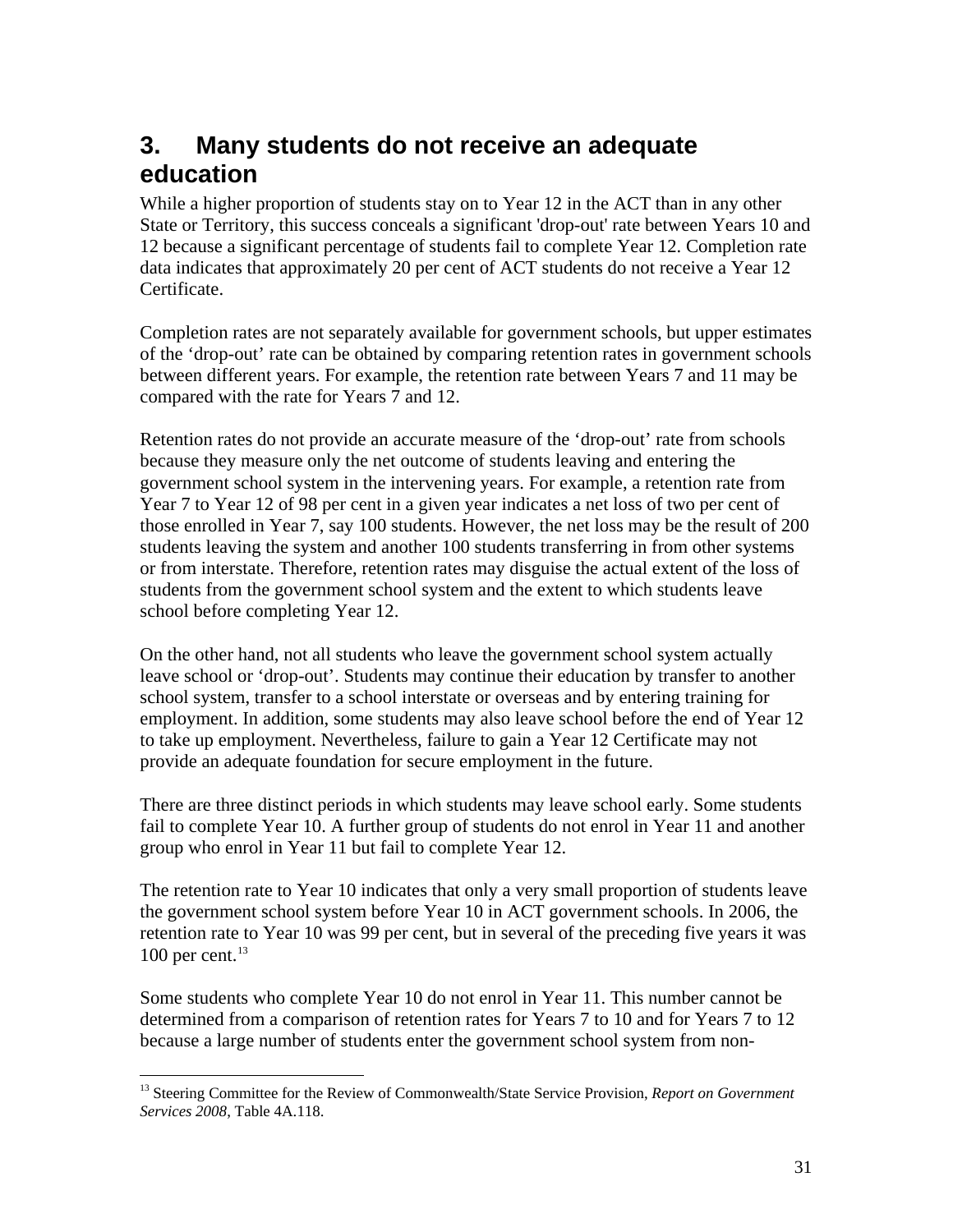government schools and from across the border at the beginning of Year 11. However, ACT Budget Papers indicate that about 15 per cent of government school students who complete Year 10 do not enrol in Year 11.<sup>[14](#page-31-0)</sup>

In terms of Year 12 completion in 2006, the relevant Year 10 cohort for comparisons of drop out rates is for 2004. The Year 10 enrolment in August 2004 was 2569.[15](#page-31-1) On the basis that 15 per cent of Year 10 students did not proceed to Year 11 in a government school college, it is estimated that 385 students did not proceed in 2005.

An estimate of the number of students who enrol in Year 11 but leave school before completing Year 12 can be obtained by comparing the retention rate from Year 7 to Year 11 for a given year to the rate from Year 7 to Year 12 in the following year.<sup>[16](#page-31-2)</sup>

The government school retention rate from Year 7 to Year 11 in 2005 was 119.7 and the rate to Year 12 in 2006 was 103.2.<sup>[17](#page-31-3)</sup> This disparity of 16.5 percentage points shows that a significant number of students enrolled in 2005 did not complete Year 12 in the following year. The actual difference between enrolments in Years 11 and 12 in August 2005 and August 2006 was 447 students, or 14.8 per cent of those enrolled in Year 11 in 2005.<sup>[18](#page-31-4)</sup>

However, comparison of these retention rates does not provide a complete measure of drop-out rates because published retention rates are estimated in August each year. Consequently, they do not account for students who enter or leave secondary college between enrolment in Year 11 as recorded in the February census and the August census of the same year. A comparison of the 2005 February and August censuses shows that 19 Year 11 students left school before August.

Thus, 466 students, or 15.4 per cent, of those who enrolled in Year 11 in February 2005 left school before August 2006. It is assumed that none of these students received a Year 12 Certificate.

In addition to these, a small number of students enrolled in Year 12 in August of each year do not actually receive a Year 12 Certificate. Of the students enrolled in Year 12 in February 2006, 381 failed to gain a Year 12 Certificate.<sup>[19](#page-31-5)</sup> Of these, 260 had left the school system by August that year. Thus, 121 students, or about 5 per cent of those enrolled in Year 12 in August of 2006, failed to achieve a Year 12 Certificate.

Thus, a total of 587 students, or about 20 per cent, of those enrolled in Year 11 in February 2005 did not achieve a Year 12 Certificate in 2006. This estimate is supported

<span id="page-31-0"></span><sup>&</sup>lt;sup>14</sup> ACT 2004-05 Budget Paper No. 4: 354; 2005-06 Budget Paper No. 4: 392; 2006-07 Budget Paper No. 4: 385; 2007-08 Budget Paper No. 4: 370.<br><sup>15</sup> ACT Department of Education and Training, Government School Bulletin, August 2005 Census.

<span id="page-31-3"></span><span id="page-31-2"></span><span id="page-31-1"></span><sup>&</sup>lt;sup>16</sup> Retention rates are estimated from enrolments as of August of each year.<br><sup>17</sup> Steering Committee for the Review of Commonwealth/State Service Provision, *Report on Government Services 2006, Table 3A.117; 2007, Table A4.116.* 18 *Services 2006*, Table 3A.117; 2007, Table A4.116. 18 Total Year 12 enrolments in August, 2006 was

<span id="page-31-4"></span><sup>2583.</sup> These figures are obtained from the August Census.

<span id="page-31-5"></span><sup>19</sup> Estimated from figures supplied in ACT Department of Education, *Annual Report 2006-07*: 10.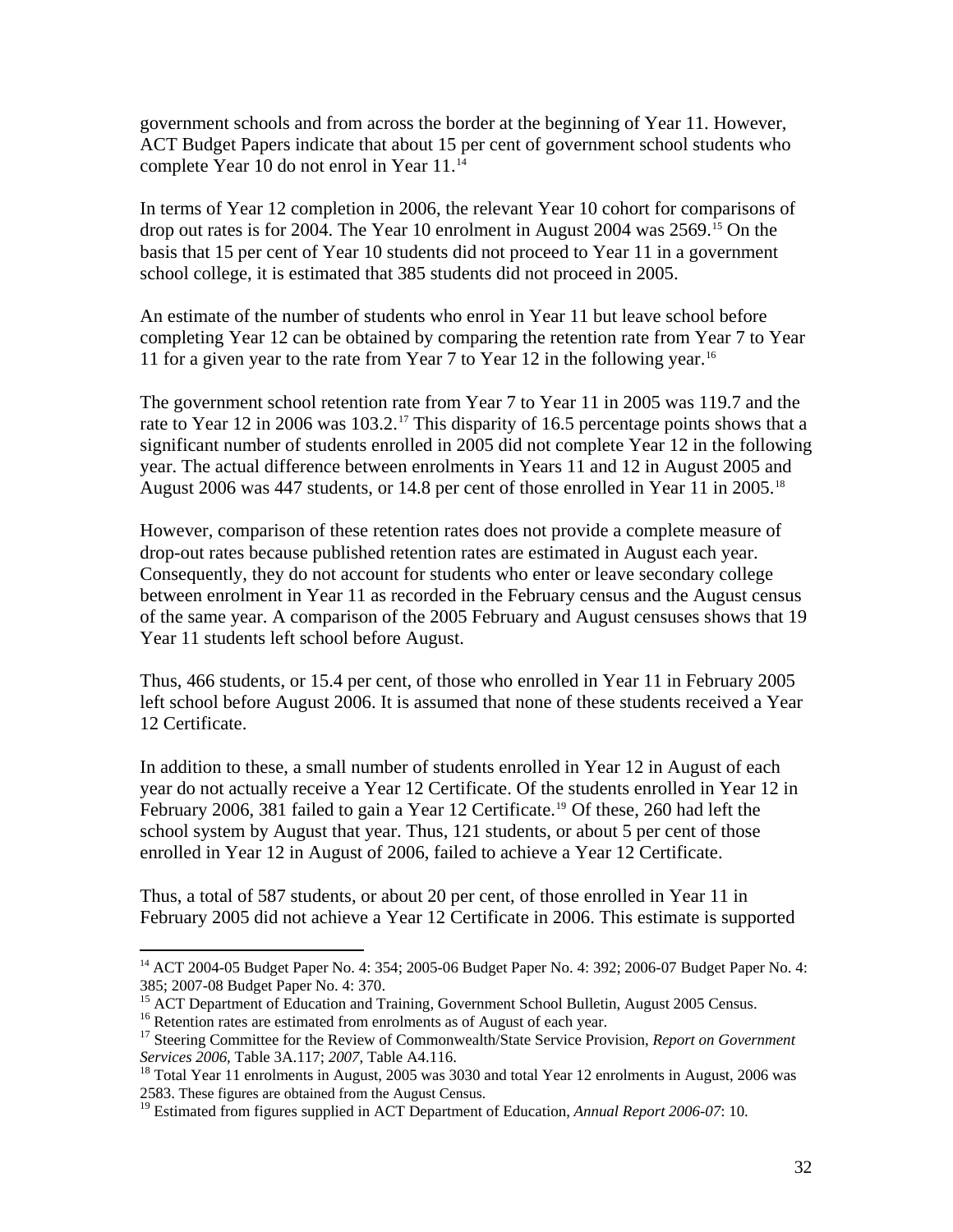by findings of recent internal and external reviews of colleges that about 20 per cent of each Year 11 cohort does not complete Year 12 [DET 2004; Atelier 2005: 28, 144].

In addition, based on the above assumption of 15 per cent of Year 10 students not proceeding to Year 11, about 385 students in the Year 10 cohort of 2004 did not complete Year 12.

Together, these give an overall estimate of 972 students not achieving a Year 12 Certificate in 2006. This amounts to 32 per cent of those who enrolled in Year 11 in 2005. Thus, a very significant proportion of students in ACT government schools not achieving a goal that has been set as a Territory and national objective.

Strictly speaking, these two figures should not be added together because they are derived from different bases, one based on government high school enrolments and the other on college enrolments that include students previously not enrolled in ACT government schools. However, expressing the total as a percentage of, say, the Year 11 cohort of any one year, does provide an approximate upper estimate of the drop-out rate in from Year 10 through to the end of Year 12 in government schools. Most of these students can be considered 'at risk', although many may continue their education elsewhere, in school or in training institutions.

This upper estimate of about 30 per cent of students in any Year 11 cohort who do not achieve a Year 12 Certificate is approximate to the estimate that can be derived from the ACT Budget Papers. The Budget Papers report that 15 per cent of Year 10 students in government schools do not proceed to a government secondary college and that a further 15 per cent of Year 12 students in government secondary colleges do not achieve a Year 12 Certificate.[20](#page-32-0) As noted above, recent reviews of colleges have found that about 20 per cent of each Year 11 cohort does not complete Year 12.

As stated in an internal Department of Education review of government secondary colleges in 2004, it is clear that the actual rate for non-continuing students is considerably higher than previously understood [DET 2004]. The review said that the extent of the drop out rate is disturbing and that it cannot be explained away. While some of these students transfer to other school systems or find employment, many do not achieve the standard of education required today for a successful employment career and adult life.

In summary, the ACT has the highest retention rates to Year 12 and the highest completion rates for Year 12 in Australia. However, these high rates disguise a significant drop-out rate between the end of Year 10 and Year 12 in government schools. About 1000 students in any high school Year cohort do not achieve a Year 12 Certificate. This figure amounts to about 30 per cent of the Year 11 cohort in government schools, but it includes students who move to other school systems or gain employment.

<span id="page-32-0"></span><sup>20</sup> ACT 2007-08 Budget Paper No. 4: 370.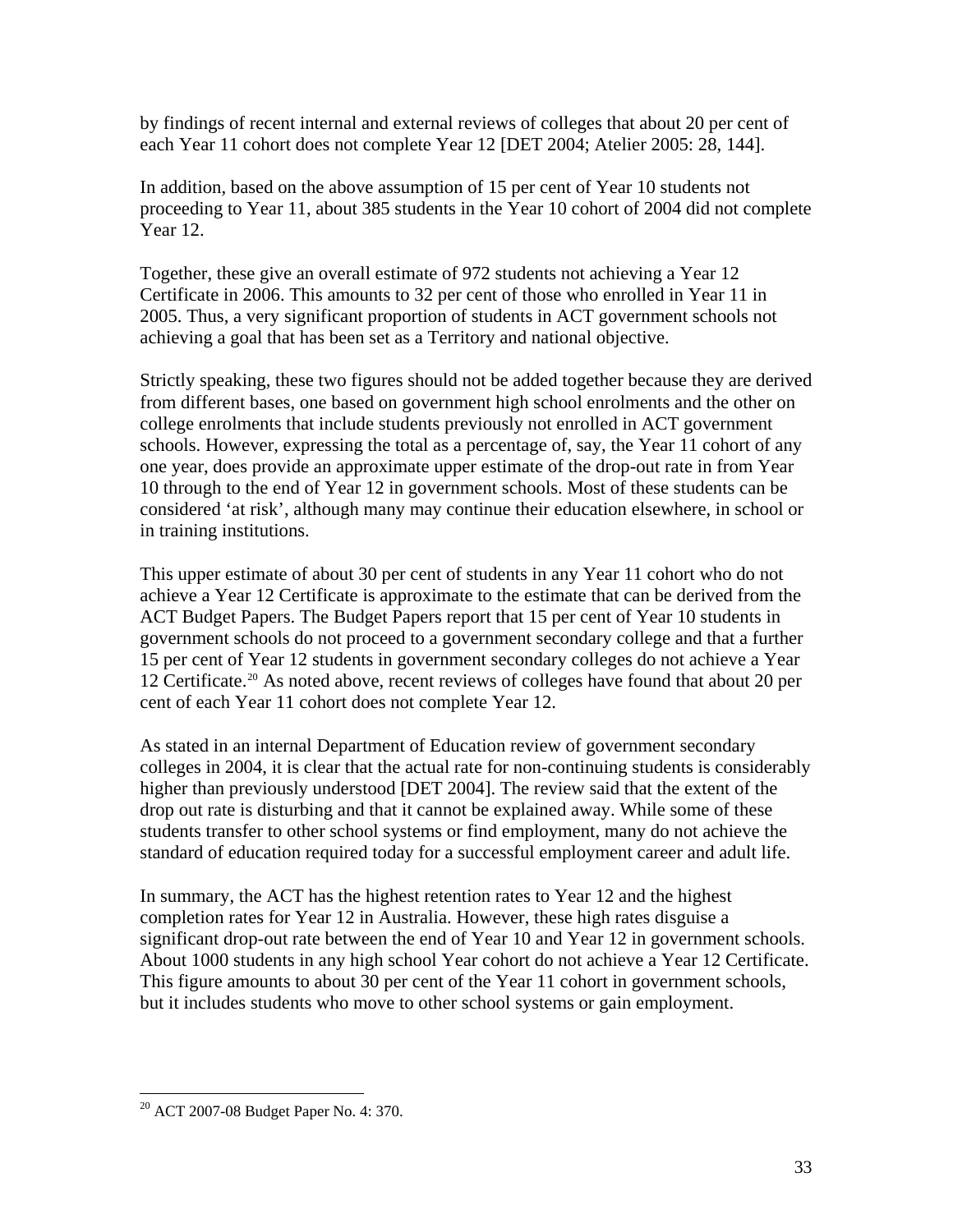## <span id="page-33-0"></span>**4. No improvement and some declines in outcomes**

While the ACT is achieving very high average outcomes by international and national standards, its results are not improving and, in some cases, show a significant decline in recent years.

### **4.1 PISA results**

 $\overline{a}$ 

The results from the three PISA studies conducted in 2000, 2003 and 2006 indicate that the performance levels of ACT students are generally not improving. Average reading literacy performance declined between 2000 and 2003 while there was no significant change in mathematics results.<sup>[21](#page-33-1)</sup> In addition, the proportion of students achieving the top levels of performance has declined and there has been no reduction in the proportions achieving at the bottom levels.

There was a significant decline in performance in reading literacy in the ACT since PISA 2000 [Thomson & De Bortoli 2008a: 175-176]. The overall reading literacy average for the ACT declined significantly by 17 score points, from 552 to 535 score points from PISA 2000 to PISA 2006. Over 80 per cent of the decline appears to have occurred between 2003 and 2006.

The decline in the ACT was slightly larger than that of Australia (15 points) but significantly larger than the overall decline in the OECD average of six score points. The decline in the ACT was less than that in NSW, South Australia and the Northern Territory. The decline in the ACT is equivalent to about six months of schooling.<sup>[22](#page-33-2)</sup>

This decline appears to be the result of a decline in performance at the top levels of achievement. There were significant declines in reading performance of ACT students in the 75<sup>th</sup>, 90<sup>th</sup> and 95<sup>th</sup> percentiles between 2000 and 2006 [Thomson & De Bortoli 2008b: 8]. There was a 23 score point decline in the  $75<sup>th</sup>$  percentile, 29 points in the  $90<sup>th</sup>$ percentile and 37 points in the  $95<sup>th</sup>$  percentile. These are quite large declines in performance, being the equivalent of 6-12 months of schooling. In addition, the proportion of students achieving at the top level has declined since 2000 (see below). The evidence for Australia also points to a decline in the performance of students at the upper end of performance levels [Thomson & De Bortoli 2008a: 176].

There was no significant difference between the average ACT score in mathematics in 2003 and 2006. Significant declines were recorded only in South Australia and Western Australia. However, there were significant declines in mathematics performance of students at the top levels between 2003 and 2006 [Thomson & De Bortoli 2008b: 10]. There was a decline of 23 score points for students in the  $90<sup>th</sup>$  percentile and a decline of 24 points for students in the  $95<sup>th</sup>$  percentile.

<span id="page-33-1"></span> $^{21}$  Valid comparisons of PISA results are available for reading from 2000 to 2006 and for mathematics from 2003 to 2006. Valid comparisons are not available for science.

<span id="page-33-2"></span><sup>&</sup>lt;sup>22</sup> A gain or loss of 34 points represents about one year of schooling. See Thomson & De Bortoli 2008a: 62, 175.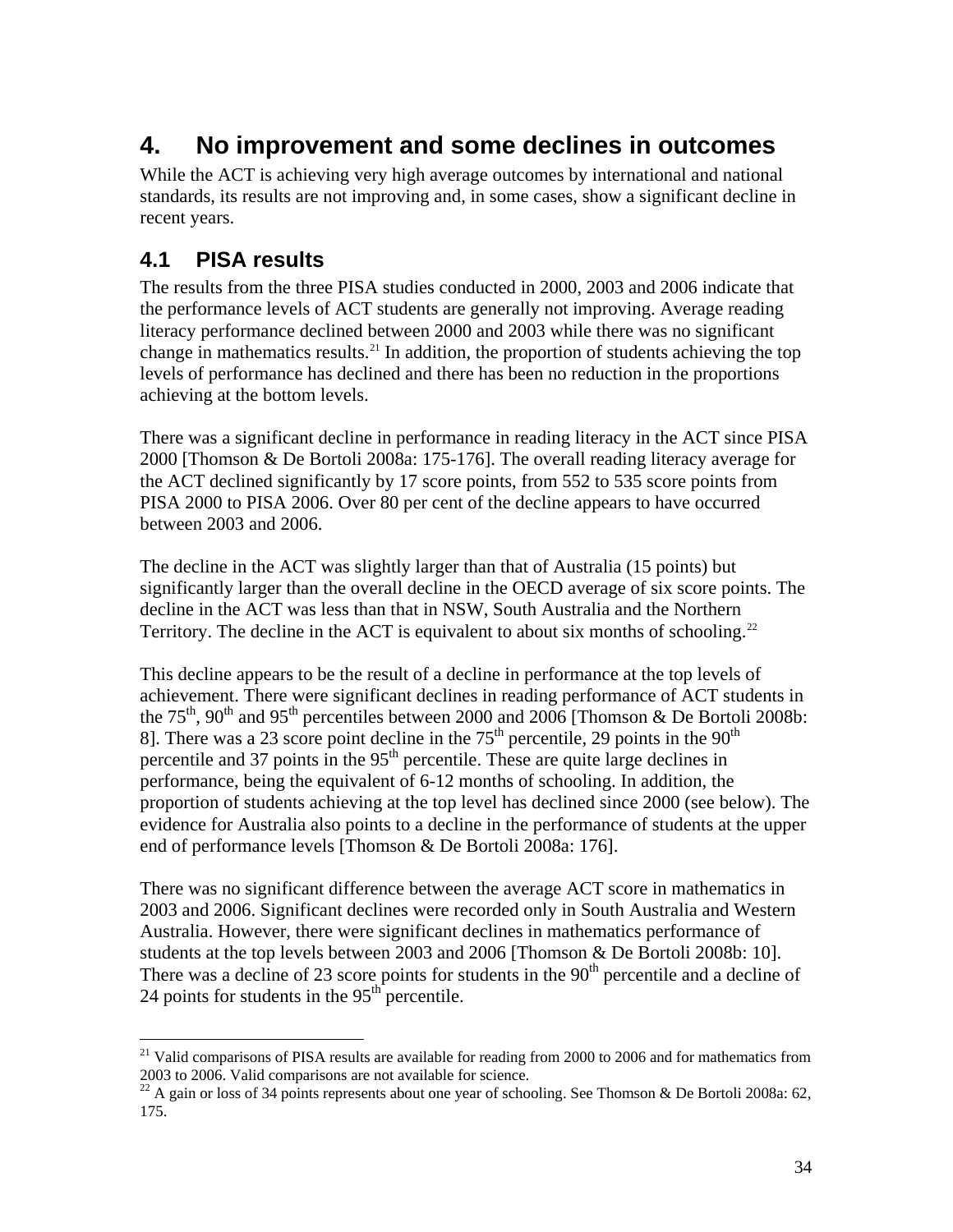<span id="page-34-0"></span>There has been no reduction in the proportion of 15 year-old students in the ACT achieving below the OECD mean since 2000 [Thomson & De Bortoli 2008b: 18-20]. The proportion has remained at about 30 per cent in reading, mathematics and science.

There has been a significant decline in the proportion of ACT students achieving at the top levels in reading since 2000. In 2000, 25 per cent of students were at Level 5 in reading compared to only 16 per cent in 2006. The proportion of students achieving at Levels 5 and 6 in mathematics declined from 27 per cent in 2003 to 23 per in 2006. The proportion achieving at Level 6 declined from 10 to 6 per cent.

There has been no improvement in the proportion of students achieving at the bottom levels in reading and mathematics. In 2000, 11 per cent of ACT students were at Level 1 and below in reading compared to 10 per cent in 2006. In 2003, 11 per cent of students were at Level 1 and below in mathematics compared to 10 per cent in 2006.

There has been a significant narrowing of the range of scores in reading and mathematics in the ACT since the PISA 2003 study. In 2003, the ACT had a relatively large range of scores in all areas assessed compared to the highest achieving countries and the other high achieving Australian states. The range was broadly similar to the average for Australia and the OECD.

The range for reading in the ACT is 30 points lower than it was in the PISA 2000 study and 25 points lower than in the PISA 2003 study when the ACT had amongst the largest range of outcomes amongst the high achieving states and countries. The range for mathematics is 36 points lower than it was in the PISA 2003 study when the ACT also had amongst the largest range of outcomes amongst the high achieving states and countries. The range for science is 13 points lower than it was in 2003, but this is unlikely to be a statistically significant difference.

### **4.2 National benchmark results**

 $\overline{a}$ 

In general, the national benchmark results show no improvement in reading, writing and numeracy between 2001 and 2007.<sup>[23](#page-34-1)</sup>

There was no improvement in the proportion of Year 3 students achieving the national benchmarks in reading and writing after allowing for measurement error. However, the proportion achieving the numeracy benchmark declined from 97 to 94 per cent. The proportion of Year 5 students achieving the reading, writing and numeracy benchmarks did not improve. No improvement was recorded in the proportion of Year 7 students achieving the reading, writing and numeracy benchmarks, after allowing for statistical error.

<span id="page-34-1"></span> $^{23}$  National benchmark results for 2001 are provided in MCEETYA 2003a, 2003b.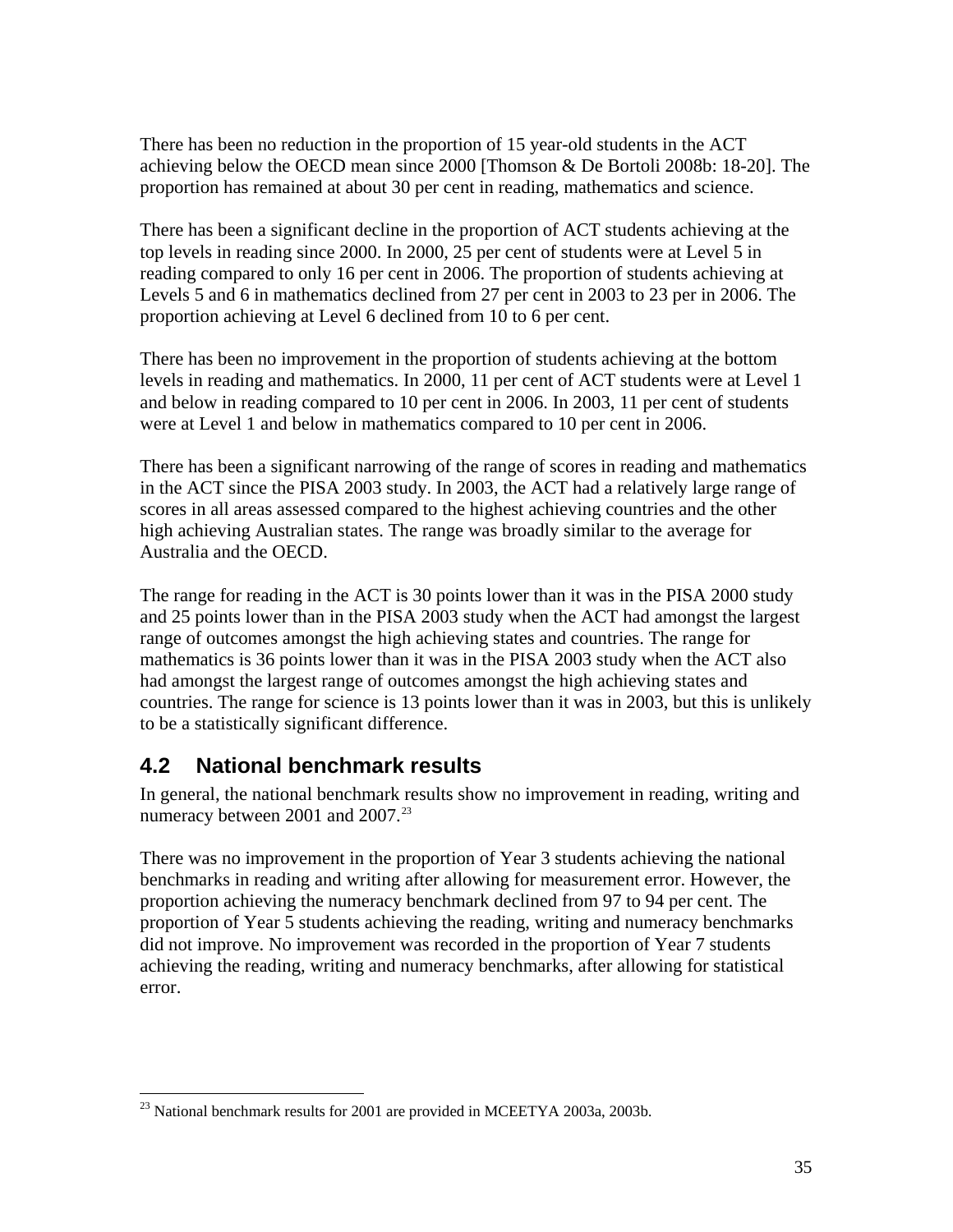### <span id="page-35-0"></span>**4.3 Retention and completion rates**

Retention rates in ACT government schools are lower now than in 2001 and the preceding years while retention rates for Australia have increased slightly [Figure 16]. In 2006, the ACT retention rate was 103 per cent compared to 110 per cent in 1999. Over the same period, retention rates for Australia increased from 66 to 68 per cent. At least part of the decline in the ACT is due to several private schools extending to Years 11 and 12.







**Figure 17: Completion of Year 12 in ACT Schools, 1999-2006 (%)**

The number of ACT students who receive a Year 12 certificate as a proportion of the estimated number of students that could attend Year 12 has not improved in recent years [Figure 17]. In 2006, the Year 12 completion rate in the ACT was 76 per cent compared to 78 per cent in 1999 and 81 per cent in 2001. Since 1999, ACT completion rates have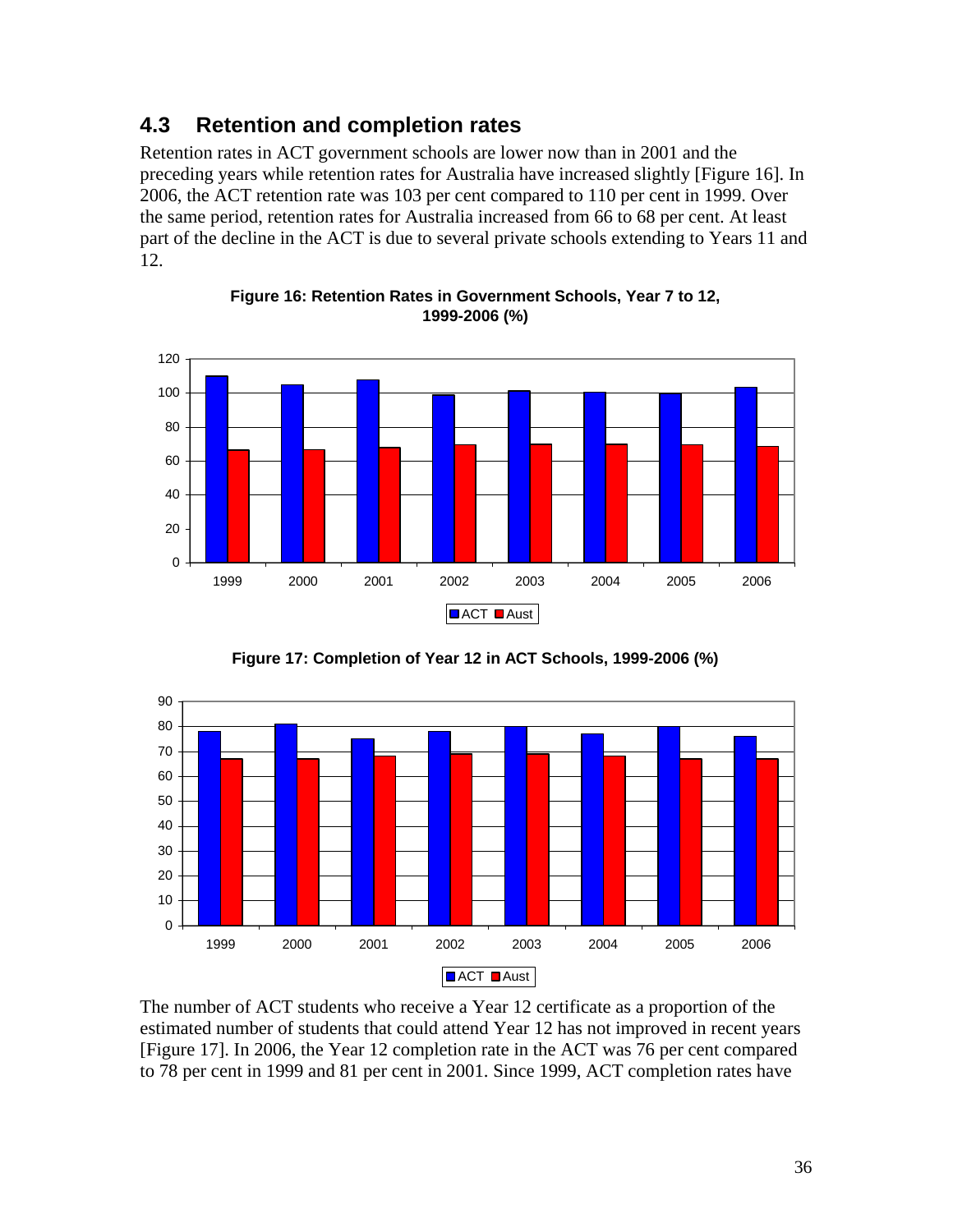<span id="page-36-0"></span>varied between 75 and 80 per cent. Completion rates for Australia have not increased over the same period.

There has been no improvement in the proportion of ACT students beginning Year 11 who receive a Year 12 Certificate over the last 10 years or more. In 2006, 80 per cent of students enrolled in Year 11 government colleges in the previous year received a Year 12 Certificate compared 81 per cent in 1996. In this period, the proportion has fluctuated between 79 and 81 per cent, although it did decline to 77 per cent in 2007.<sup>[24](#page-36-1)</sup>

Similarly, there has been little change in the proportion of private school students awarded a Year 12 Certificate. In 2006 and 2007, 92 – 93 per cent of private school students enrolled in Year 11 in February of the previous year were awarded a Certificate compared to 95 per cent in 1996. During the period 1996 – 2007, the proportion has fluctuated between 90 and 95 per cent.

### **4.4 Summary**

 $\overline{a}$ 

While the ACT is achieving very high average outcomes by international and national standards, its results are not improving and, in some cases, show a significant decline in recent years.

The results from the three PISA studies conducted in 2000, 2003 and 2006 indicate that the performance levels of ACT students are generally not improving. Average reading literacy performance declined between 2000 and 2003 while there was no significant change in mathematics results.

The proportion of students achieving at the top levels of performance in reading and mathematics has declined significantly since 2000 and 2003 respectively. Meanwhile, there has been no reduction in the proportion of students performing at the lowest levels in both learning areas.

The national benchmark results show no improvement in reading, writing and numeracy between 2001 and 2006, although there are instances of improvement and decline.

Retention rates to Year 12 in ACT government schools are lower now than in 2001 and the preceding years while completion rates for Year 12 have not increased since 1999. There has been no improvement in the proportions of Year 11 students in government and private schools who received a Year 12 Certificate since 1996.

<span id="page-36-1"></span><sup>&</sup>lt;sup>24</sup> The proportion of students enrolled in Year 11 who received a Year 12 Certificate in 2006 and 2007 is estimated from data provided in the Board of Senior Secondary Studies Year 12 Study and ACT Department of Education and Training School Census data. Earlier year estimates are provided in Atelier 2004.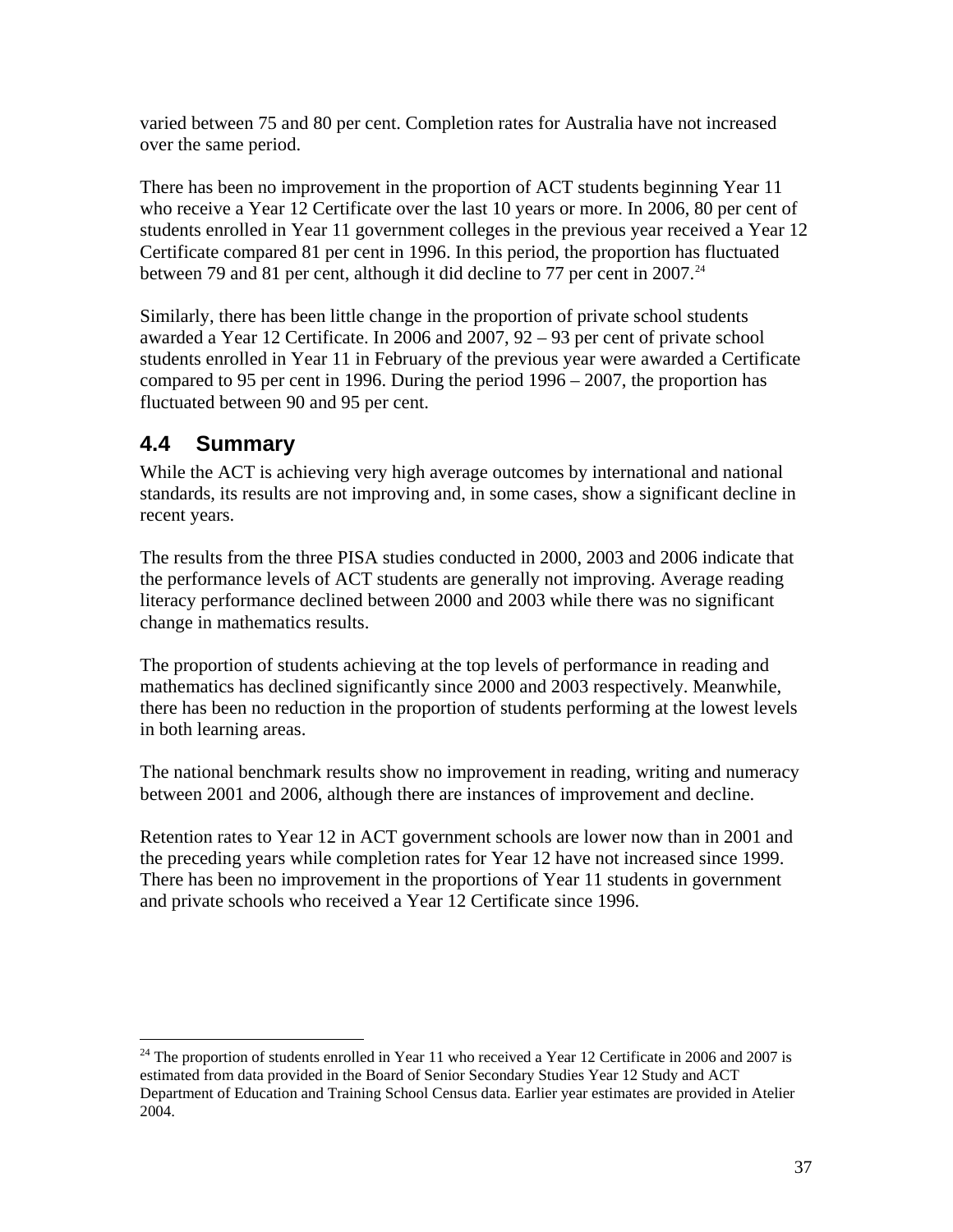## <span id="page-37-0"></span>**5. A large achievement gap between rich and poor**

Many research studies have demonstrated that there is a strong association between student outcomes and socio-economic status of student families in Australia and elsewhere. This relationship is clearly confirmed by the PISA studies. PISA data show that there is a significant relationship between students' performance and their socioeconomic background [Thomson & De Bortoli 2008a: 221]. The relationship is evident in Australia and all PISA countries, although the strength of the relationship differs among countries.

### **5.1 Australia**

The PISA 2000 study demonstrated a strong relationship between student reading outcomes and student SES in Australia. Students with lower SES scored less well in reading than other students [Lokan et.al. 2001: 162-165]. The probability of being in the lowest 25 per cent of reading scores in Australia was about twice as likely for a low SES student than for students not in a low SES group [Lokan et.al. 2001: 174]. There was a striking decrease in the probability of being in the low scoring reading group as SES increases, while similar patterns were observed in mathematics and science [Lokan et.al. 2001: 174-176].

A further indication of the degree of inequality in student performance between socioeconomic groups is provided by the socio-economic gradient in reading performance. It shows the difference in reading scores that is associated with each unit change in the index of the economic, social and cultural status. A steeper slope indicates a greater difference in performance between low socio-economic background students and high socio-economic background students.The socio-economic gradient for Australia was significantly steeper than the OECD average, indicating a higher level of socio-economic inequality in reading literacy achievement in Australia than the average for all OECD countries [OECD/UNESCO 2003: Table 6.10]. Thus, Australia combines high quality performance with above-average inequality in student performance in reading [OECD 2001: 191].

The gradient for Australia was the steepest for the nine highest performing countries in reading literacy in 2000, apart from the United Kingdom. It was amongst the steepest for the high-income OECD countries. The mean difference in reading literacy between the least advantaged one-sixth of students and the most advantaged one-sixth in Australia was 92 points compared to the OECD average of 82. Of 21 high income countries participating in the study, only Germany, USA, UK, Luxembourg, Liechtenstein, Belgium and France had a higher difference in reading literacy between students from high and low SES backgrounds than Australia.

The PISA 2003 study conducted a similar analysis of the relationship between socioeconomic background and student performance in Australia. Students in the highest quarter of an occupational index performed 77 points higher in reading, 79 points higher in mathematics, 83 points higher in science and 77 points higher in problem solving than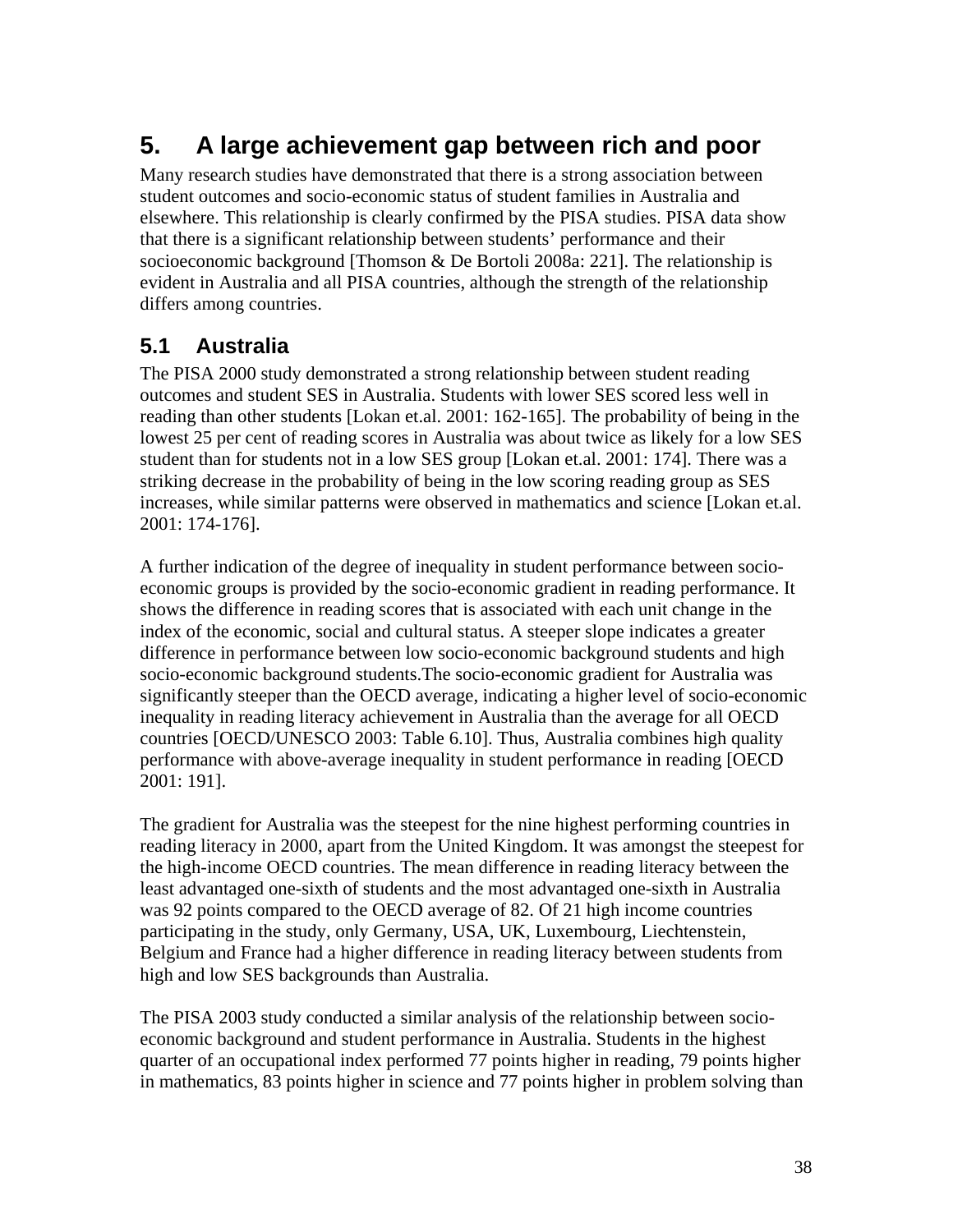students in the lowest quarter of the index [Thomson et.al. 2004: 157]. This is a difference of over two years of schooling.

The socio-economic gradient in mathematics for Australia was found to be less steep than the OECD average, indicating a lower level of socioeconomic inequality in mathematics achievement in Australia than the average for all OECD countries [Thomson et.al. 2004: 162-167]. Australia had a lower level of inequality than all of the 13 highest achieving countries, except for Canada, Finland, Hong Kong and Korea.

In the PISA 2006 study students in the highest quarter of an SES index scored 84 points higher in reading, 78 points higher in mathematics and 87 points higher in science than students in the lowest quarter of the index. This means that students in the lowest socioeconomic quartile, on average, were achieving at a level two and a half years lower than students in the highest socioeconomic quartile across all three domains.

The study revealed that stark differences exist between the achievement of students from high and low SES backgrounds at both the highest and lowest proficiency levels. More than one-fifth of students in the highest quartile of socio-economic background achieved a proficiency of Level 5 in reading compared to four per cent in the lowest quartile [Thomson & De Bortoli 2008a: 171]. In contrast, only five per cent of students in the highest socio-economic quartile failed to achieve Level 2, compared to 23 per cent of students in the lowest quartile.

In mathematics, 29 per cent of students in the highest quartile of socio-economic background achieved a proficiency of at least Level 5 compared to 6 per cent of students in the lowest quartile [Thomson & De Bortoli 2008a: 207, 214]. Almost a quarter of students (22 per cent) in the lowest socio-economic quartile achieved only at or below Level 1, compared to five per cent of students in the highest quartile of socio-economic background.

Twenty-six per cent of students in the highest socio-economic quartile were achieving at Level 5 or greater in science, compared to six per cent of those students in the lowest quartile [Thomson & De Bortoli 2008a: 75-76]. Almost one-quarter (23 per cent) of students in the lowest quartile of socio-economic background did not achieve Level 2, compared with just five per cent of those students in the highest quartile. Almost five times the proportion of students in the lowest socio-economic quartile compared to those in the highest socioeconomic quartile were achieving below the OECD's baseline level, Level 2.

The socio-economic gradient in science for Australia was steeper than the OECD average, indicating a higher level of socio-economic inequality in science achievement in Australia than the average for all OECD countries [Thomson & De Bortoli 2008a: 223]. Australia has a higher level of inequality than any of the other top ten achieving countries except Liechtenstein, Netherlands and New Zealand.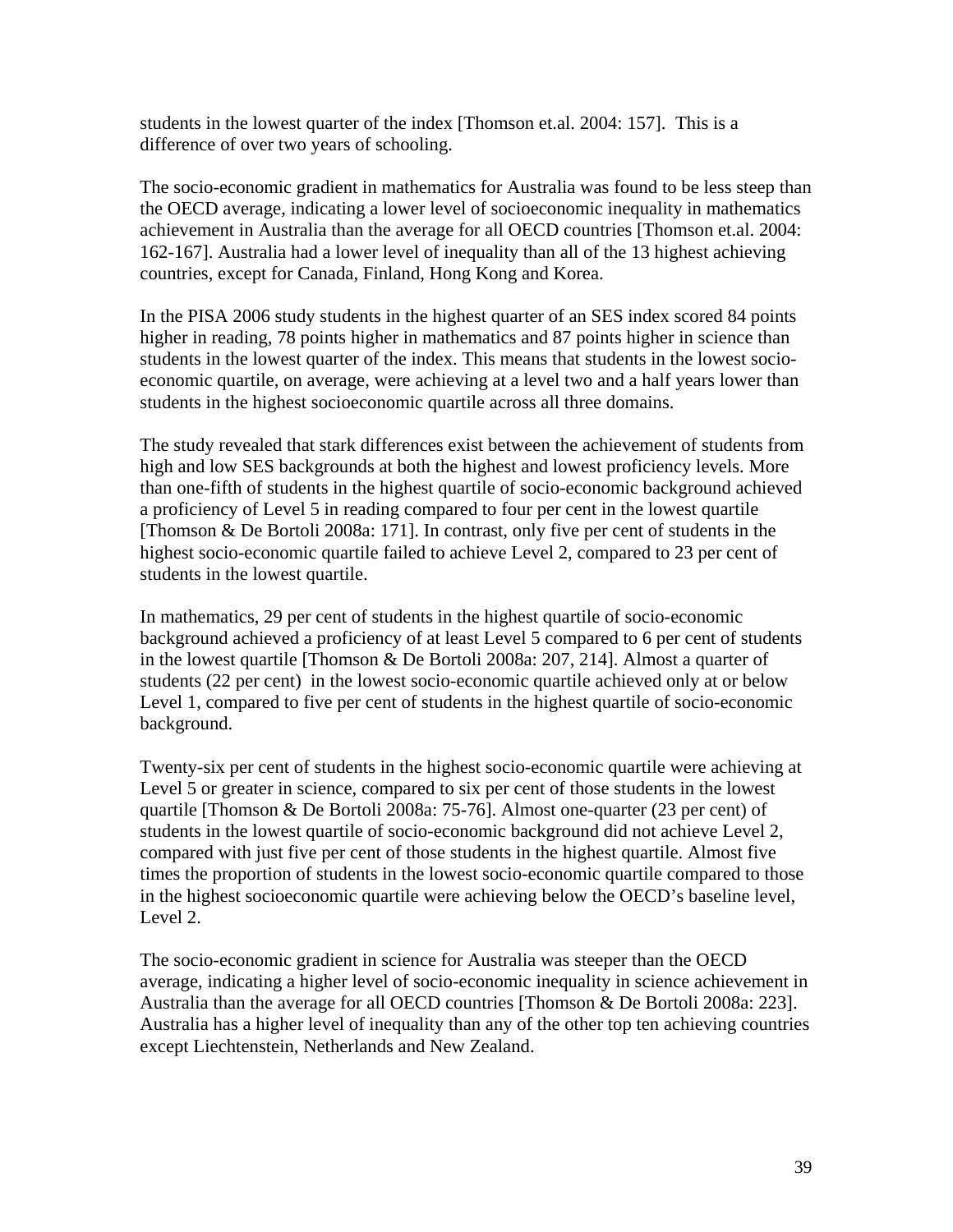<span id="page-39-0"></span>The slope of the socio-economic gradients for reading and mathematics have declined significantly from that measured in PISA 2000, indicating that Australia's performance, although significantly lower than in PISA 2000, is also more equitably distributed in terms of socio-economic background [Thomson & De Bortoli 2008a: 228]. For science, the gradient first increased in 2003 and then declined in 2006 to a level similar to that in 2000.

## **5.2 ACT**

### **Achievement gap between high and low SES students**

The ACT has the largest difference in performance between students from low and high SES backgrounds in Australia, except for the Northern Territory. The PISA 2006 study shows that the ACT has the steepest socio-economic gradient for science and mathematics in Australia, except for the Northern Territory [Thomson & De Bortoli 2008a: 229-230; see also Thomson & De Bortoli 2008b: 27-30]. For example, in relation to science, the study states that:

The gradient for the Northern Territory is the steepest, with the Australian Capital Territory almost as steep, while Victoria has the flattest slope. [229]

For reading, the ACT gradient is similar to that of Tasmania and steeper than for the rest of Australia, except the Northern Territory.

Other data from PISA confirms the large achievement gap in the ACT. Figure 18 shows the proportion of 15 year-old students performing below the OECD average for reading, mathematics and science. It shows a large achievement gap between low SES and high SES students.<sup>[25](#page-39-1)</sup>



#### **Figure 18: Proportion of 15 Year-Old Students Below the OECD Average, 2006 (%)**

*Source***:** Thomson & De Bortoli 2008b: Tables 3.10, 3.11 and 3.12.

<span id="page-39-1"></span> $\overline{a}$ <sup>25</sup> Low and high SES students are defined as those in the lowest and highest quartiles of the socio-economic index used in PISA.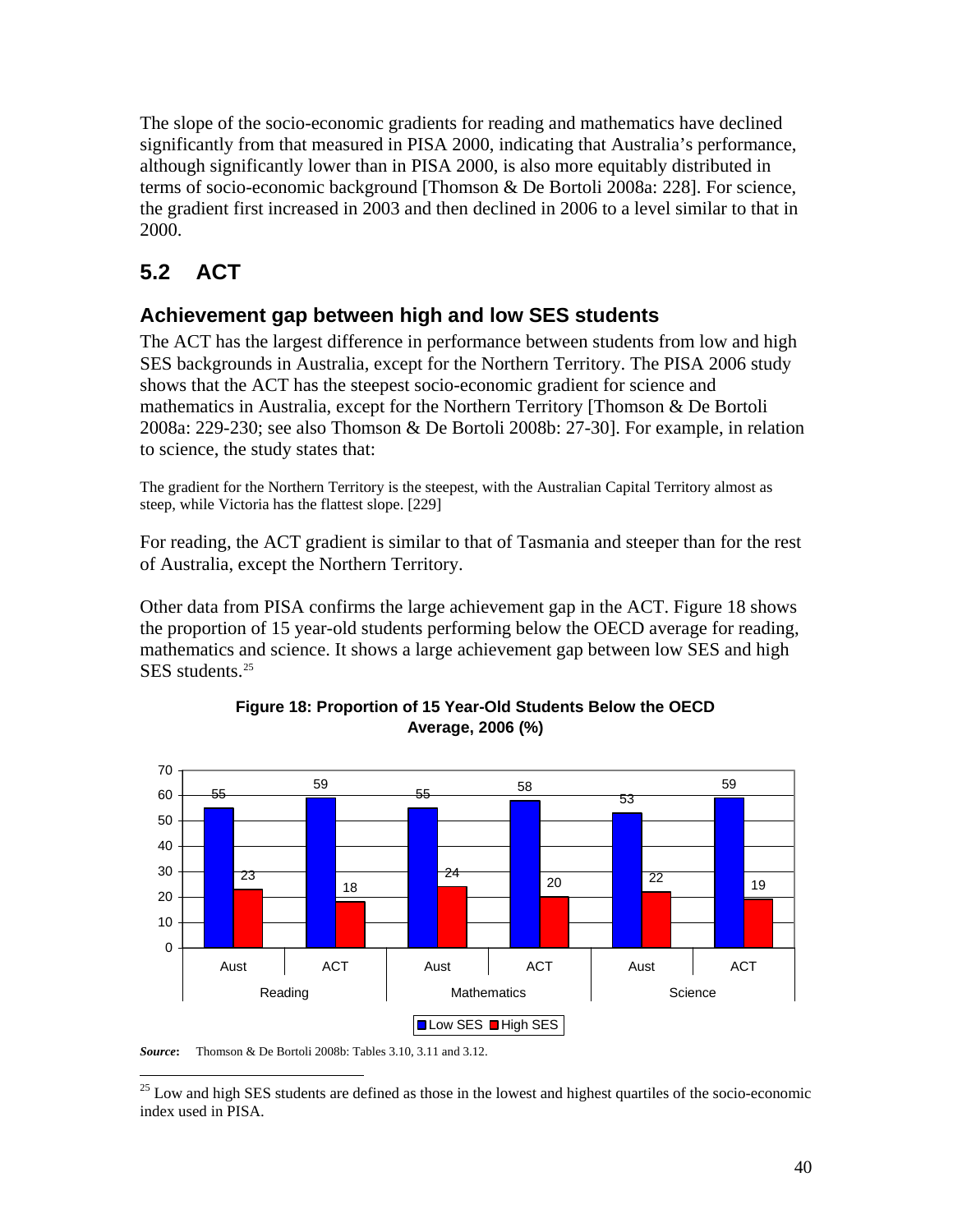Nearly 60 per cent of ACT 15 year-old students from low SES families were below the OECD average in reading, mathematics and scientific literacy compared to about 20 per cent of high SES students. Conversely, about 40 per cent of low SES students achieved above the OECD average in each area compared to about 80 per cent of high SES students. There is an achievement gap of about 40 percentage points.

These figures are qualified by the standard errors associated with the performance of low SES students in the ACT which create a large uncertainty range for the actual performance levels. For example, there is an equal probability that the achievement gap between low SES and high SES students in reading in the ACT could be as low as 26 percentage points or as high as 56 percentage points. Similarly, the actual gap in mathematics is somewhere between 21 and 55 points and between and between 35 and 45 points for science.

The significance of these figures is that they show a significant achievement gap between low and high SES students even if it is assumed that the actual achievement gap is at the point of minimum difference between the statistical uncertainty associated with the standard errors of the estimates. Equally, the achievement gap could be extremely high if it is measured at the points of maximum difference between the uncertainty ranges.



**Figure 19: Proportion of ACT 15 Year-Old Students by Proficiency Level, 2006 (%)** 

*Source:* Thomson & De Bortoli 2008b: Tables 3.15, 3.16

 $\overline{a}$ 

The extent of the achievement gap is also revealed in the differences of the proportion of low and high SES students achieving different proficiency levels in the PISA assessments [Thomson & De Bortoli 2008b: 25-26]. In 2006, 55 per cent of low SES 15 year-old students in the ACT achieved at or below Level 2 in reading compared to 15 per cent of high SES students [Figure 19].<sup>[26](#page-40-0)</sup> Conversely, 45 per cent of low SES students were at or

<span id="page-40-0"></span><sup>&</sup>lt;sup>26</sup> Level 2 has been defined internationally as a "baseline" proficiency level. Students performing below this baseline are at serious risk of not achieving at levels sufficient to allow them to adequately participate in the 21st century work force and contribute as a productive citizen [Thomson & De Bortoli 2008a: 28].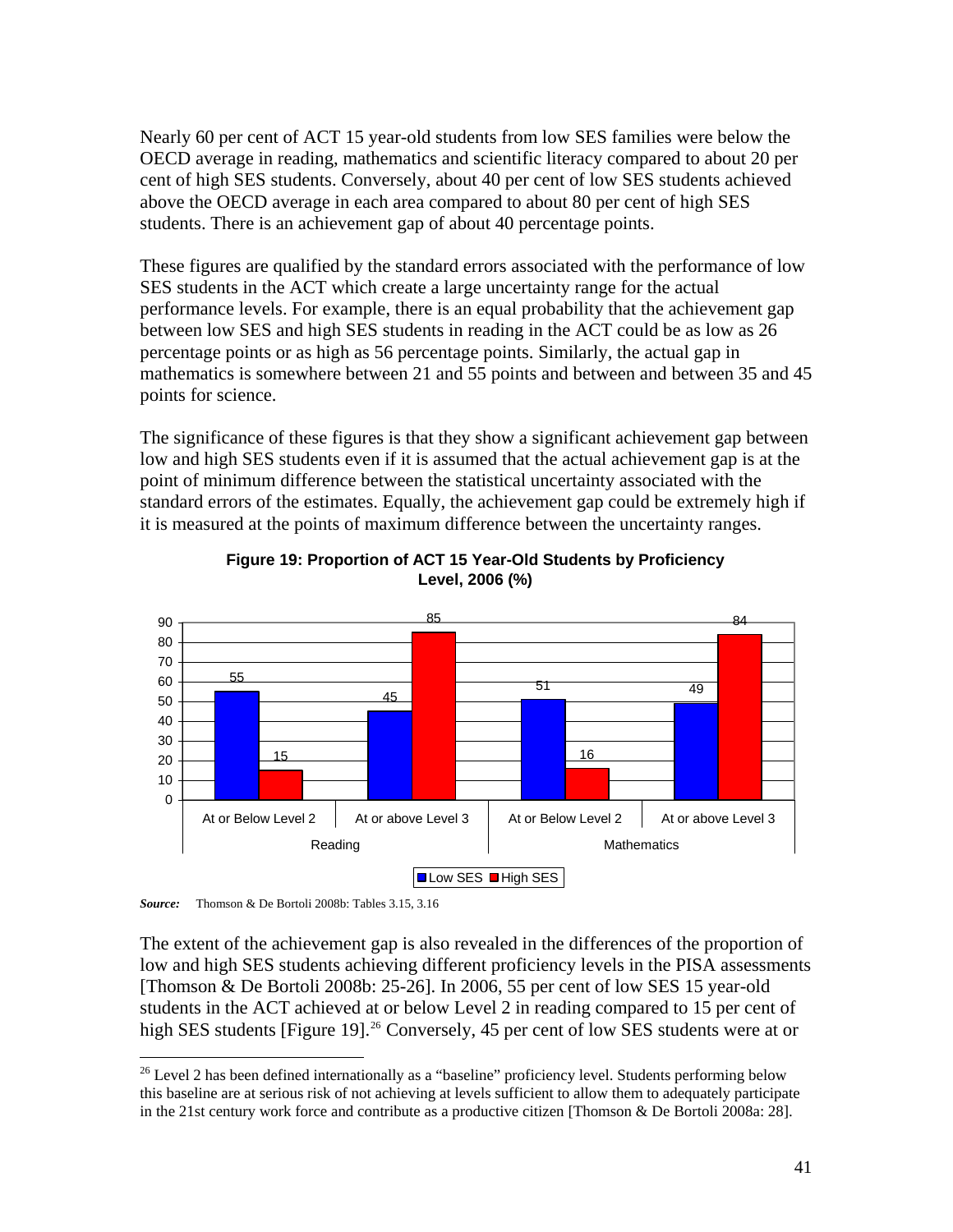above Level 3 compared to 85 per cent of high SES students. In the case of mathematics, 48 per cent of low SES students were at or below Level 2 compared to 13 per cent of high SES students. Fifty-two per cent of low SES students were at or above Level 3 compared to 87 per cent of high SES students. The gaps remain very large even when the statistical uncertainty of the estimates is taken into account.





The achievement gaps in the ACT do not appear to be declining. The gaps between the proportion of low and high SES achieving below the OECD average in reading, mathematics and science appear to be larger in 2006 than in 2000 [Figure 20]. Similarly, the gap between the proportions of students achieving at or below proficiency Level 2 in reading was higher in 2006 than in 2000, but there is no change in mathematics between 2003 and 2006.

Strictly speaking, it is difficult to make definite conclusions about changes in the achievement gaps over time because of the large standard errors on the ACT results for low SES students, especially in 2000. In most cases shown in Figure 20 there is no statistically significant difference in the size of the achievement gaps in 2000 and 2006.

However, there are indications that the gap between the proportions of high and low SES students below the OECD average in reading has increased since 2000. The uncertainty ranges of the proportions for low and high SES students do not overlap in 2000 [see Thomson & De Bortoli 2008b: Table 3.11]. For 2000, the achievement gap could be as low as 8 percentage points or as high as 58 points while in 2006 it could be as low as 26 points or as high as 56 points. This suggests that there has been at least no reduction in the gap between 2000 and 2006 and possibly a significant increase.

*Source:* Thomson & De Bortoli 2008b: Tables 3.10, 3.11, 3.12, 3.15, 3.16.

However, the data provided in the ACER report on ACT student performance does not distinguish between students who achieve Level 2 and those who achieve below Level 2.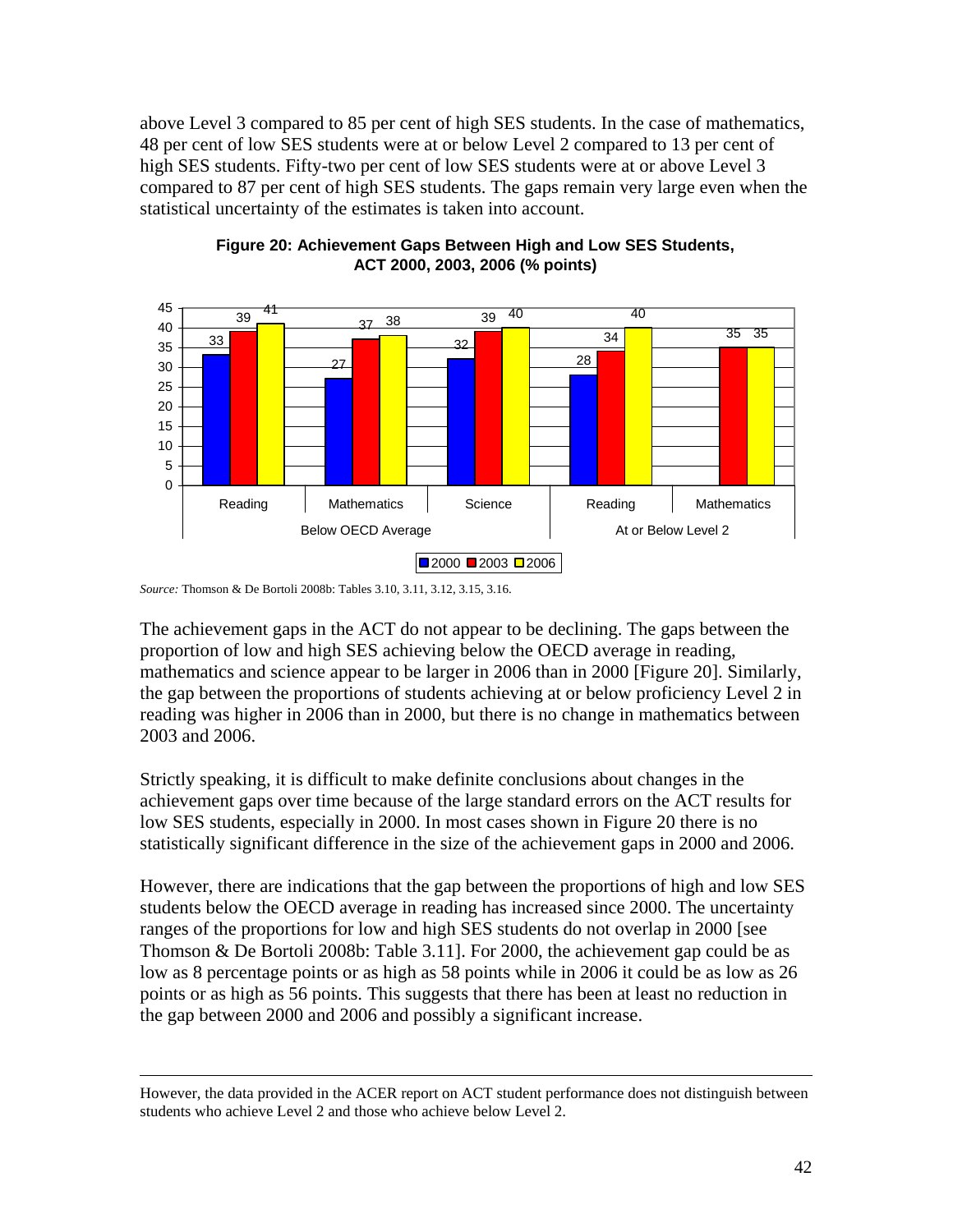Figure 18 also suggests that the achievement gaps between the proportion of low and high SES students are larger in the ACT than for Australia. The gap in the proportion of students performing below the OECD average in reading in the ACT is 41 percentage points compared to 32 for Australia; in mathematics it is 38 points in the ACT compared to 31 for Australia; and for science the gaps are 40 and 31 points respectively. However, there are no significant differences between the achievement gaps in the ACT and Australia when the statistical uncertainty of the figures is taken into account [Thomson & De Bortoli 2008b: 21-22]. This is also the case for the proportion of low and high SES students achieving at or below the Level 2 proficiency in reading and mathematics [Thomson & De Bortoli 2008b: 25-26].

#### **Relative performance of low SES students**

One issue of contention in the discussion of the achievement gap between high and low SES students in the ACT is the relative performance of low SES students in the ACT and their counterparts elsewhere in Australia.

The Minister for Education, Andrew Barr, has claimed that the report on ACT student performance commissioned by the ACT Government from the Australian Educational Research Council (ACER) shows that "our lowest socio-economic students performed better than their counterparts anywhere else in Australia" [ABC News, 26 March 2008] and that "ACT students from all socio-economic backgrounds outperform their Australian counterparts" [Barr 2008].

These claims are contradicted by the ACER report [Thomson & De Bortoli 2008b]. It clearly shows that 15 year-old students from the lowest SES level do no better than those in at least several other states. Figures 4.2, 4.3 and 4.4 of the report show the socioeconomic gradients for all states in science, reading and mathematics. In each case, the ACT line meets that of other states at the low SES end and in some cases crosses the lines of other states. For example, the ACT line for science crosses that of NSW and meets that of Victoria at the low SES end. This means that lowest SES students in the ACT are doing no better than lowest SES students in these states.

Moreover, the graphs published in the report do not report the statistical confidence limits for the gradients. If these were overlaid on the gradient lines, it is likely that low SES students in the ACT are doing no better than low SES students in every other state except Tasmania and the Northern Territory in reading, mathematics and science and perhaps Western Australia in science.

The ACER report also provides other evidence that low SES students in the ACT are doing no better than their counterparts in other states. Table 4 shows that the proportion of low SES students in the ACT achieving below or above the OECD average in science, reading and mathematics is statistically similar to the average for Australia. Thomson  $\&$ De Bortoli [2008b] state that there is no significant statistical difference between the results for the ACT and Australia for either low SES or high SES students. The standard errors mean that it is not possible to conclude confidently that actual proportions for the ACT and Australia are different. That is, the low SES students in the ACT are doing no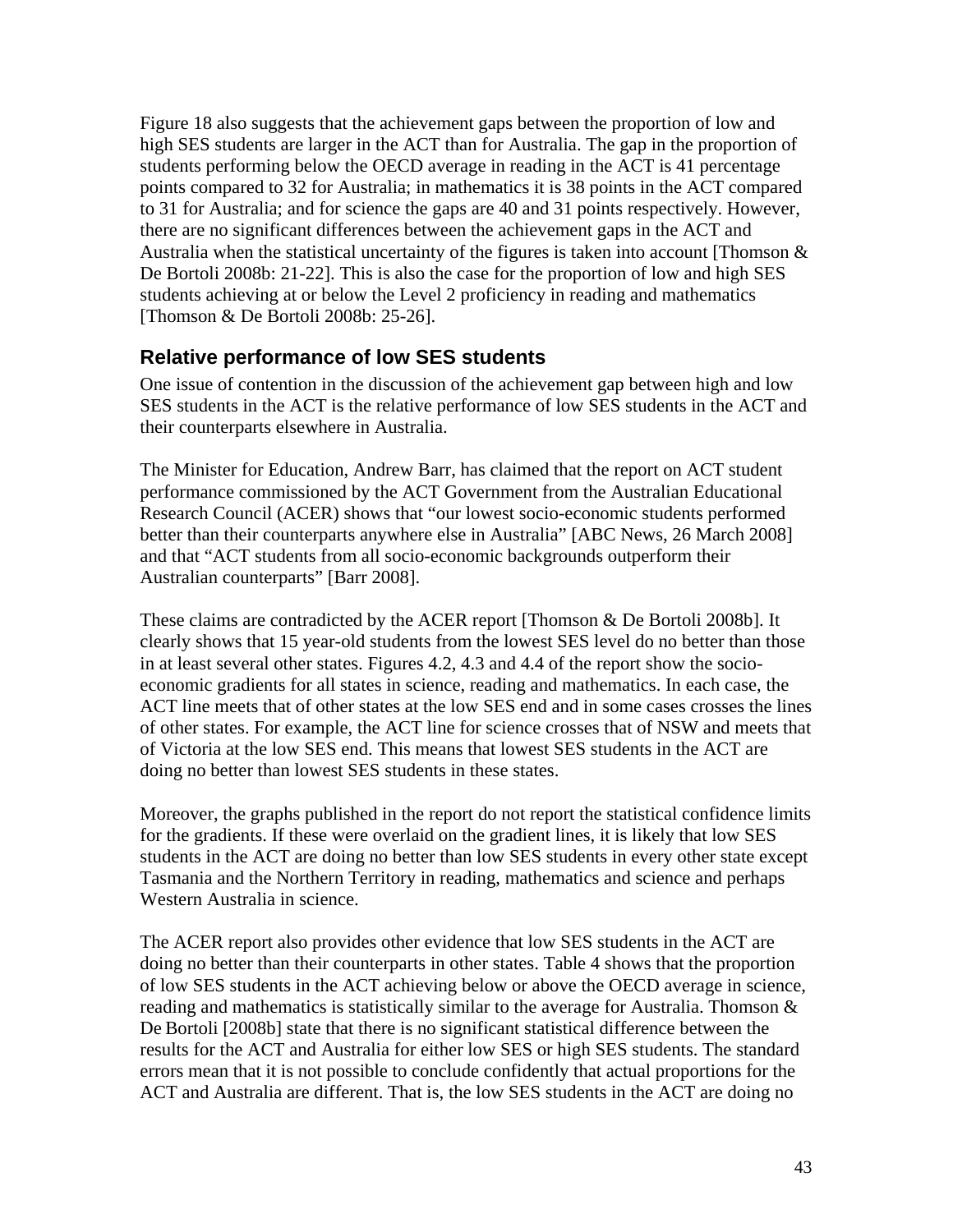better than their counterparts across Australia when the statistical uncertainty of the estimates is taken into account. Similarly, high SES students in the ACT are doing no better than their counterparts in the rest of Australia in the proportion of students achieving above and below the OECD average in science, reading and mathematics.

|            | <b>Reading</b>              |            |                 | <b>Mathematics</b> |                |             |                 | <b>Science</b> |                |             |                 |             |
|------------|-----------------------------|------------|-----------------|--------------------|----------------|-------------|-----------------|----------------|----------------|-------------|-----------------|-------------|
|            | <b>Low SES</b>              |            | <b>High SES</b> |                    | <b>Low SES</b> |             | <b>High SES</b> |                | <b>Low SES</b> |             | <b>High SES</b> |             |
|            | <b>Below</b><br><b>OECD</b> |            |                 | <b>Above</b>       | <b>Below</b>   |             |                 | <b>Above</b>   | <b>Below</b>   |             | <b>Above</b>    |             |
|            |                             |            | <b>OECD</b>     |                    |                | <b>OECD</b> |                 | <b>OECD</b>    |                | <b>OECD</b> |                 | <b>OECD</b> |
|            | Average                     |            | Average         |                    | Average        |             | Average         |                | Average        |             | Average         |             |
|            | $\frac{6}{9}$               | SЕ         | $\frac{6}{9}$   | <b>SE</b>          | $\%$           | SЕ          | $\frac{0}{0}$   | <b>SE</b>      | $\frac{6}{9}$  | <b>SE</b>   | $\frac{6}{9}$   | <b>SE</b>   |
| <b>ACT</b> | 59                          | 4.8        | 82              | 2.5                | 58             | 5.8         | 80              | 2.5            | 59             | 4.6         | 81              | 2.0         |
| Aust       | 55                          | $\cdot$ .2 | 77              | 1.3                | 55             | 1.3         | 76              | $1.2\,$        | 53             | 1.2         | 78              |             |

| Table 4: Proportion of 15 Year-Old Students Achieving Below and Above |
|-----------------------------------------------------------------------|
| OECD Average by Lowest and Highest SES Quartiles, 2006                |

**Source:** Thomson & De Bortoli 2008b: Tables 3.10, 3.11 and 3.12. **Note:** SE – standard error.

Table 5 shows that the proportion of low SES students in the ACT achieving at Level 2 or below and at Level 3 and above for reading and mathematics is not statistically different from the proportions achieving at these levels across Australia. Thomson & De Bortoli [2008b] state that there is no significant statistical difference between the results for the ACT and Australia for either low SES or high SES students. Low and high SES students in the ACT are doing no better than their counterparts across Australia at these proficiency levels.

#### **Table 5: Proportion of 15 Year-Old Students Achieving PISA Proficiency Standards by Lowest and Highest SES Quartiles, 2006**

|            |                     |                | <b>Reading</b>      |     | <b>Mathematics</b> |                     |                     |    |  |  |
|------------|---------------------|----------------|---------------------|-----|--------------------|---------------------|---------------------|----|--|--|
|            |                     | <b>Low SES</b> | <b>High SES</b>     |     | <b>Low SES</b>     |                     | <b>High SES</b>     |    |  |  |
|            | At or Below Level 2 |                | At or Above Level 3 |     |                    | At or Below Level 2 | At or Above Level 3 |    |  |  |
|            | $\frac{6}{9}$       | SЕ             | $\frac{0}{0}$       | SЕ  | $\frac{0}{0}$      | SЕ                  | $\frac{0}{0}$       | SЕ |  |  |
| <b>ACT</b> | 55                  | 4.9            |                     | l 9 |                    | 5.8                 | 84                  |    |  |  |
| Aust       | 49                  | $\sqrt{2}$     |                     | ⌒   | 48                 | $\sqrt{2}$          | 82                  |    |  |  |

**Source:** Thomson & De Bortoli 2008b: Tables 3.15 and 3.16. **Note:** SE – standard error.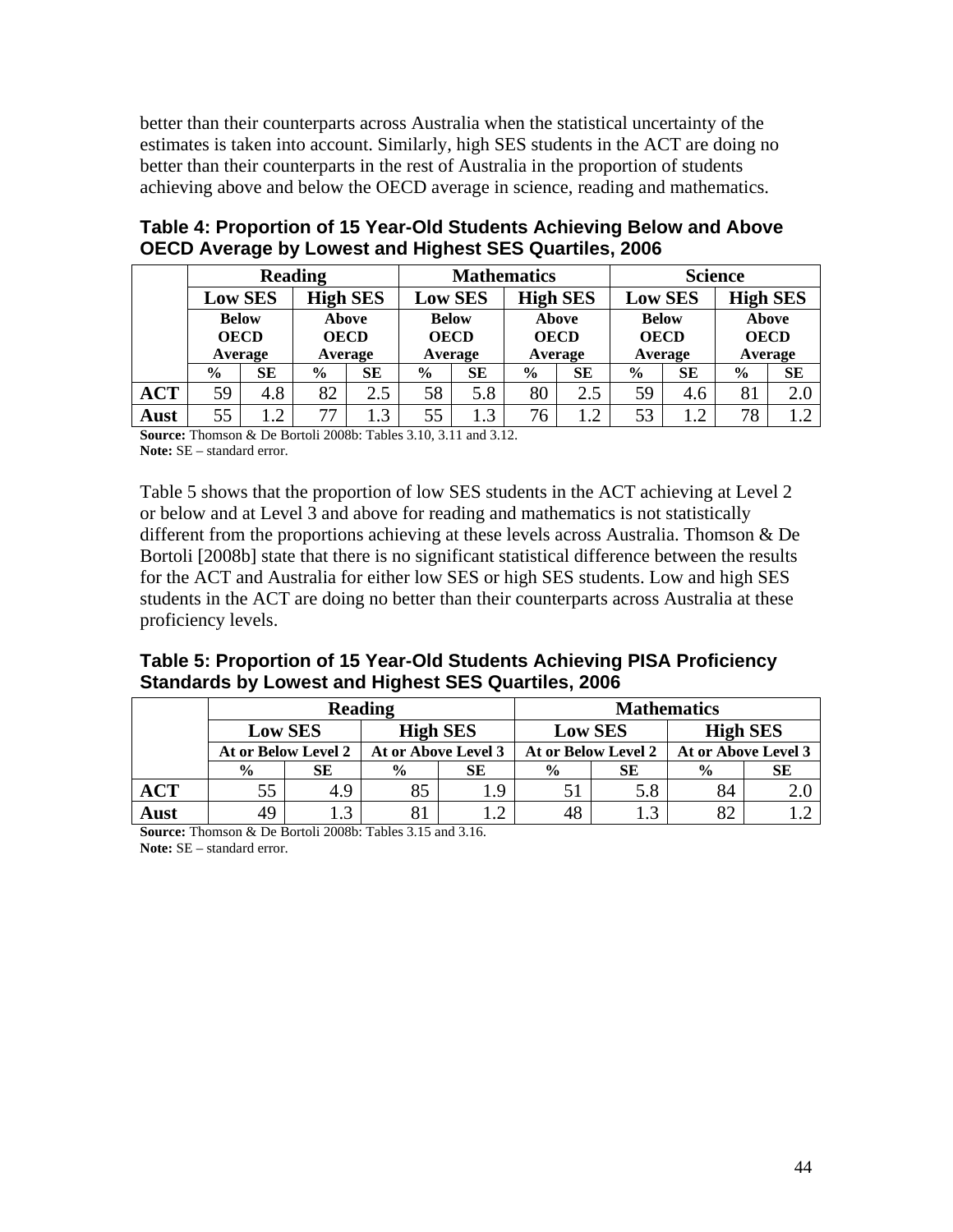## <span id="page-44-0"></span>**6. Implications and broad policy directions**

While the ACT school system, including both government and private schools, continues to demonstrate high average outcomes it faces some major challenges. These are to:

- Increase the proportion of students who receive an adequate education;
- Reduce the large achievement gap between students from low and high SES backgrounds; and
- Reverse the decline in student outcomes in reading and mathematics.

In essence, the challenge remains for the ACT school system to make progress towards the National Goals for Schooling. They set the standard for the ACT school system.

The National Goals for Schooling incorporate dual equity objectives. First, they establish a set of standards and qualities to be achieved by all students when they leave school. Goal 1 sets out a range of non-academic qualities to be achieved by all students. Goal 2 states that all students should attain high standards of knowledge, skills and understanding in the agreed eight key learning areas and in numeracy and literacy. Goal 3 states that all students should have access to the high quality education necessary to enable the completion of school education to Year 12 or its vocational equivalent. Together, these requirements may be stated as a "minimum standard" or "adequate" level of education to be achieved by all students. It can be termed the "adequacy" objective.

The second equity objective is constituted by Goal 3 which requires that schooling be socially just. It requires that student outcomes are free from the effect of negative forms of discrimination and are free of differences arising from students' socio-economic background or geographical location. In addition, it requires that the learning outcomes of educationally disadvantaged students and ATSI students improve and that, over time, they match those of other students. This equity objective may be stated as the social justice or "social equity" objective.

The ACT has virtually made no progress towards meeting the National Goals for Schooling it signed on to in 1999. Too many students are still not achieving an adequate education and there is a large achievement gap between students from low and high SES families which is not being reduced. At the same time, the declines in the proportion of students achieving at the top levels in reading and mathematics threaten the system's reputation of excellence.

### **6.1 The case for equity in education**

Achievement of the dual equity objectives of adequacy and social equity in education should be a paramount public policy goal in the ACT.

### **Adequacy in education**

It is a matter of justice that all children should receive a minimum formal education required to make their own way as adults in society and to contribute to the development of society. Society has a moral obligation to ensure that all children receive an adequate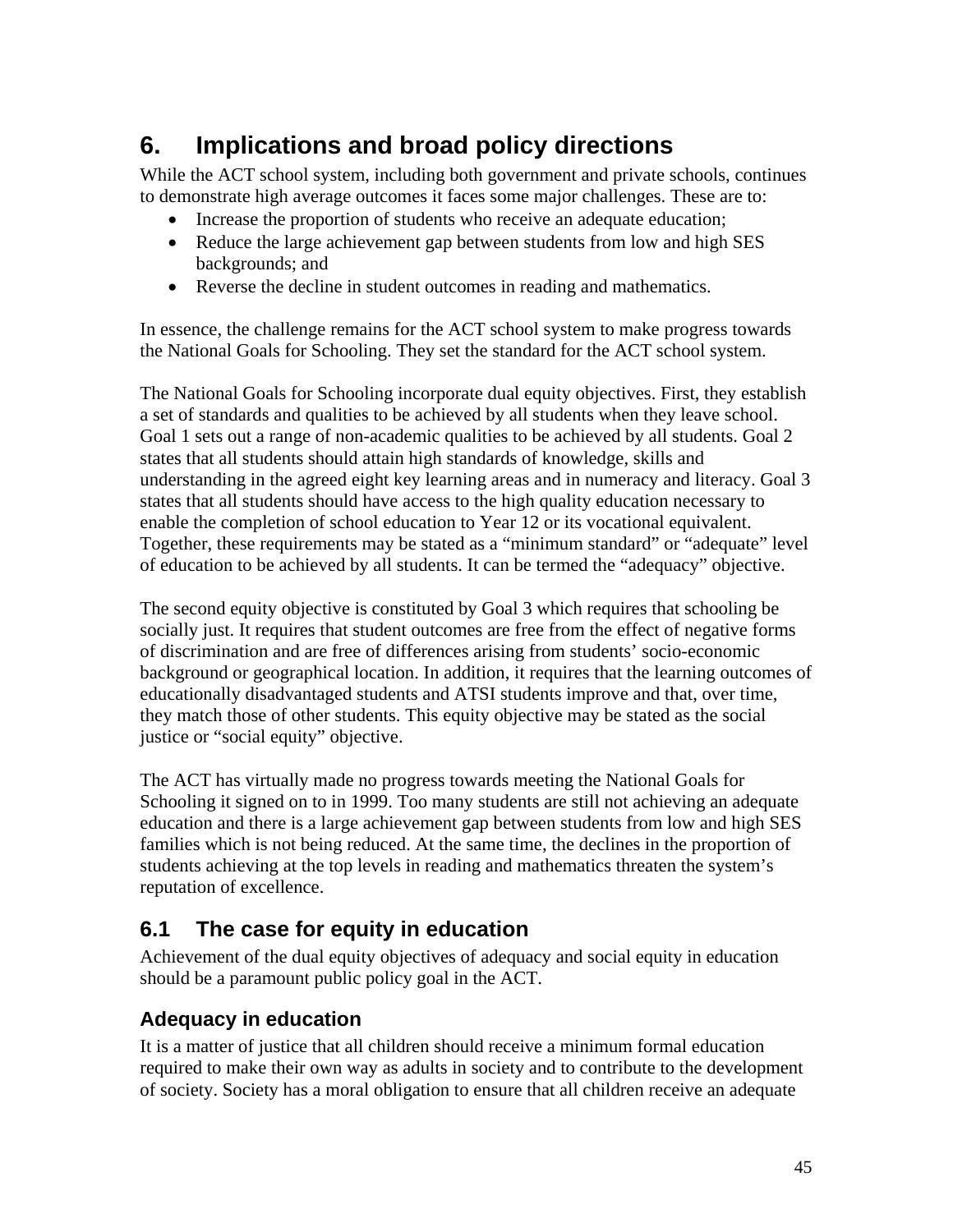education. Indeed, the moral authority of a society that calls itself a democracy depends, in no small part, on providing all its potential citizens with an adequate education.

It is also in society's interest to ensure that all children receive an adequate education. Social waste is incurred if some children do not receive an adequate education. It means that human talents that could contribute to society are not fostered. All children have talents that can be realised through education and formal learning. By failing to develop those talents, society incurs lost opportunities for its development and enrichment.

Further social waste is incurred by the long-term social and financial costs to a society of inadequate education. The social costs of inadequate education are high in that those who are not able to participate socially and economically in society generate higher costs for health, income support, child welfare and security. Inadequate education for some leads to large public and social costs in the form of lower income and economic growth, reduced tax revenues, and higher costs of such public services as health care, criminal justice, and public assistance. For example, many studies show that the health of individuals is better for those who have received more education [Feinstein 2002b; Muennig 2007; Wolfe & Haveman 2002]. Thus, an adequate education for all can be expected to lead to better health care and reduced public expenditure on health. Similarly, there is substantial evidence that more education reduces the incidence of crime [Feinstein 2002a; Moretti 2007; Wolfe & Haveman 2002] and reduces public expenditure on social security and welfare [Waldfogel et.al. 2007].

A recent study of the economic consequences of inadequate education and students dropping out of school before completion of high school in the United States found that it results in reduced government tax revenues and higher government expenditure [Levin et.al. 2007; see also Levin & Belfield 2007: ch.9]. It estimated that the net economic benefit to government of increased expenditure to increase high school graduation rates was 2.5 times the cost of the investment.

In today's society, an adequate education means successful completion of Year 12 or its equivalent. As discussed above, those who do not complete Year 12 have to a large extent cut themselves off from further education and training and have limited future employment prospects. All students should complete Year 12 to gain the knowledge and skills they require to enter the workforce or to on to further education in TAFE or the universities. This also means that the school system should ensure that all children make satisfactory progress through their school years in order to successfully complete Year 12.

#### **Social equity in education**

Social equity in education means that students from different social groups should have similar education outcomes. It does not mean that all children should achieve the same education outcomes; instead, the focus of social equity is the comparative performance of students from different social backgrounds.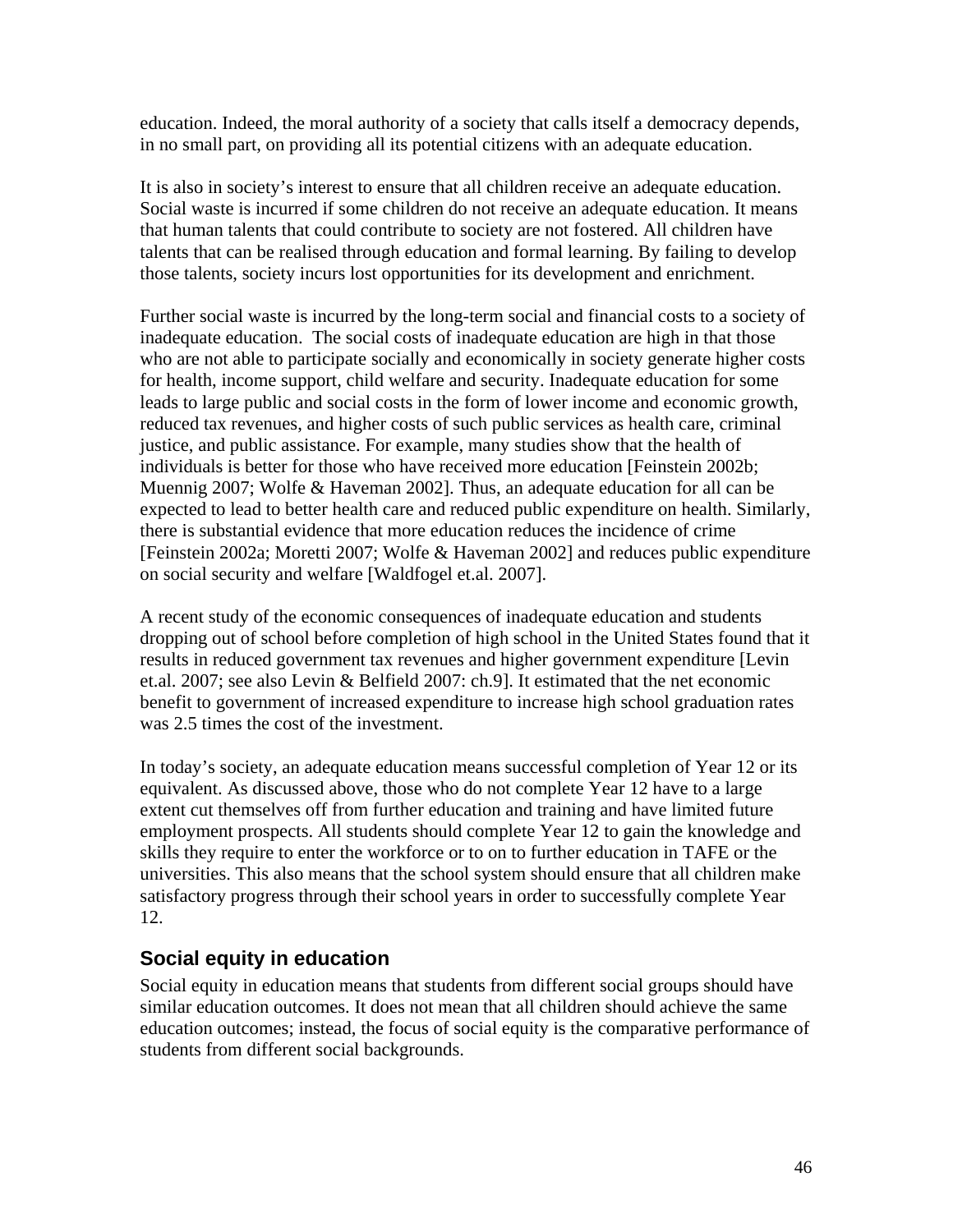As demonstrated in this paper, there are large disparities in education outcomes amongst students from low and high SES backgrounds across Australia and in the ACT. These disparities largely reflect differences in family resources and education between social groups. There is an extensive research literature indicating that family SES is strongly correlated with student academic achievement.<sup>[27](#page-46-0)</sup> Family location in the socio-economic structure of societies has a strong influence on student outcomes.

Large disparities in education outcomes mean that what social group an individual is born into strongly affects their life chances. Large disparities in school outcomes according to different social backgrounds entrench inequality and discrimination in society. Students from more privileged backgrounds have greater access to higher incomes, higher status occupations and positions of wealth, influence and power in society than students from more disadvantaged backgrounds.

In a democracy, education outcomes should not depend on family background and wealth. A democracy should strive to reduce the education advantage and disadvantage conferred according to whether a child is born to rich or poor parents or to a particular race.

There is no reason in principle to consider that innate talents, motivation and effort to succeed in schooling are distributed differently between the children of different races, ethnic backgrounds or socio-economic background. No social group is innately more intelligent or talented than others. Thus, continuing differential access to education according to family background is unjust and entrenches inequality and systematic discrimination in society.

Improving social equity in education outcomes can contribute to reducing social inequality and injustice. Ensuring that all children receive an adequate education is an important step in this direction, but it is not a sufficient condition.

Social equity in education would not be achieved even if all students gained the minimum education threshold, such as completion of Year 12. Average outcomes of students from high SES backgrounds could still be much higher than those from low SES backgrounds even though all students in the latter group achieved the minimum standard. Low SES students could be clustered just above the minimum standard while the large majority of high SES students are clustered well above the standard. In terms of the National Goals for Schooling, student outcomes would still not be "free" of differences arising from different backgrounds and outcomes for low SES students would not necessarily "match" the outcomes of other students.

Even similar average outcomes between students from different backgrounds are not a sufficient condition for social equity in education because the range of outcomes for low SES students as a group could be much larger than that for high SES students. Moreover, even if the range of outcomes and the mean were the same for each group, the

<span id="page-46-0"></span> $27$  For example, see Sirin [2005] for a meta-analysis of the literature on socio-economic status and student achievement.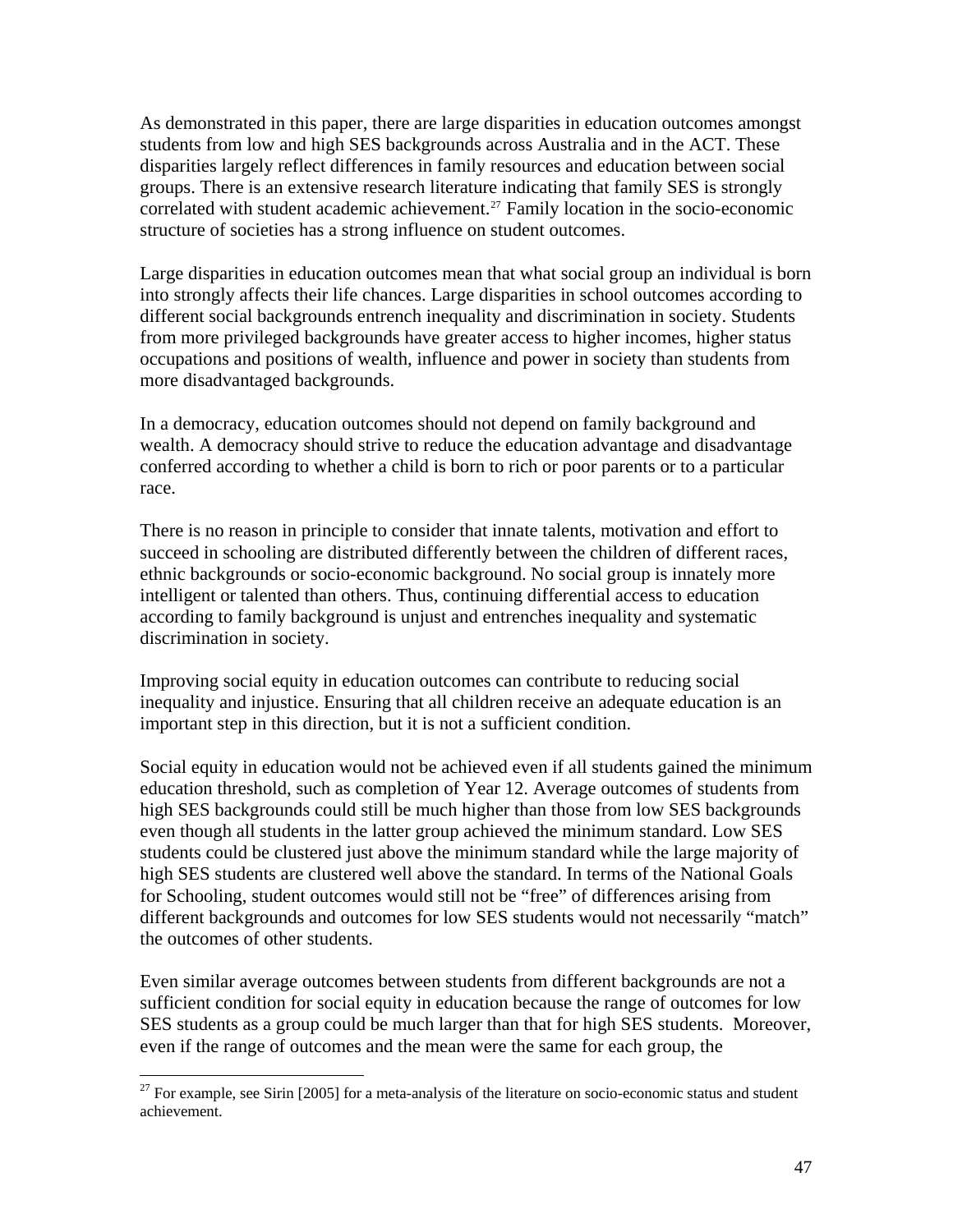<span id="page-47-0"></span>distribution of outcomes could be entirely different. For example, the low SES group of students could have a greater number of students clustered below the mean and the high SES group could have a greater number of students clustered above the mean. In any of these circumstances, student outcomes would not be "free" of the effects of different student backgrounds and the outcomes for the low SES group of students would not "match" those of the high SES students.

The social equity goal of the National Goals for Schooling clearly involves a stronger equity concept than all students, or some high proportion of them, achieving a minimum standard. It logically requires that the range and distribution of outcomes be the same for each group of students from different social backgrounds. It is clearly not being achieved in the ACT or, for that matter, across Australia.

### **6.2 Towards greater equity in education**

The education priority in the ACT is to develop and implement a systematic approach to improve equity in education outcomes. It requires a comprehensive plan that is implemented at different levels starting at the school system and rolling out to schools, classrooms and individual students. This should be formulated by an independent public inquiry into improving equity in education in the ACT. The inquiry should be conducted by an expert taskforce which consults broadly with the ACT community.

The inquiry should be informed by the best evidence available on how to improve student outcomes and reduce achievement gaps. It should draw on the experience of education systems that have had greater success in achieving equity in education than the ACT. For example, Finland has achieved higher average school outcomes than Australia and with much smaller gaps in achievement between students from low and high SES families. Finland's school system demonstrates the importance of several factors such as a multilayered approach to supporting students who have fallen behind [Grubb 2007].

The inquiry should also draw on the extensive research literature on improving equity in education and improving student outcomes in low SES schools [for example, see Friedlaender & Darling-Hammond 2007; Grubb 2008; Kendall et.al. 2008; Muijs et.al. 2004; Plank et.al. 2008]. This research highlights the importance of three strategies:

- improving teaching and learning opportunities for students who have fallen behind;
- providing a range of student welfare, behavioural and learning support measures; and
- developing home/school partnerships.

Improving teaching and learning opportunities includes providing extra learning opportunities, having high expectations of all students, ensuring quality teaching for low achievers, a challenging and relevant curriculum that respects cultural differences of students from different social groups and whole school planning for education equity.

Increased student welfare support in schools, especially those with a high proportion of students from low SES and Indigenous families, is also of critical importance. Multidisciplinary teams consisting of teachers, counsellors, social workers, health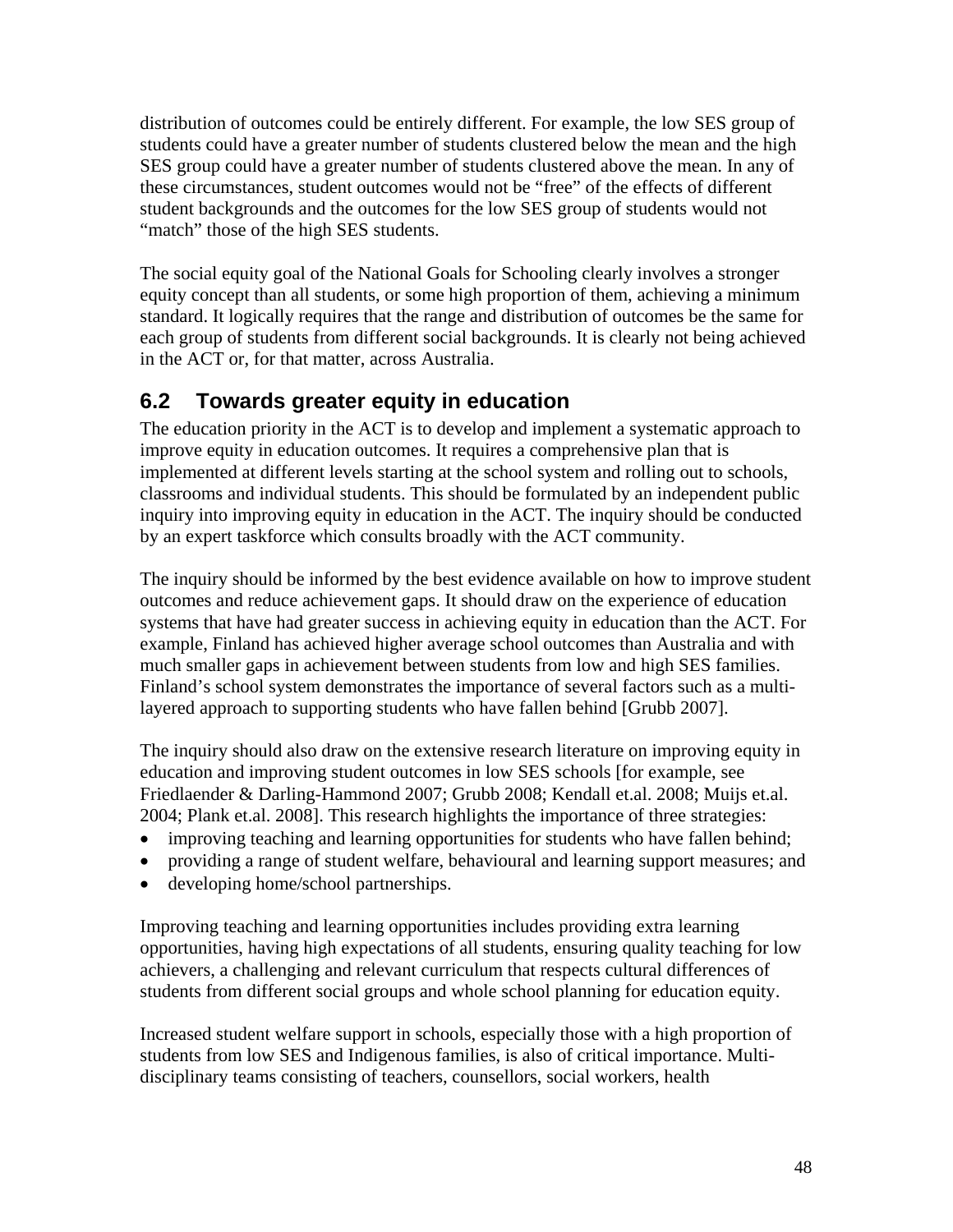professionals and other social welfare professionals implement early intervention programs and to assist students who have fallen behind.

Parent participation in schooling and the learning of their children is fundamental to improving attendance at schools and outcomes for students not achieving expected progress. Reviews of research studies have shown that students who are farthest behind their peers make the largest improvement in outcomes under parent involvement programs [for example, Desforges 2003; Henderson & Mapp 2002].

Finding out what works to reduce student achievement gaps is the first step for change. Another step is to review the current method of allocating funds to schools in the ACT. The existing funding framework for ACT government schools is only marginally structured to address equity. It retains a strong emphasis on equal funding per student with relatively minor adjustments for identified student need.

In addition, the funding arrangements for private schools are nominally directed at the SES status of school communities. However, the arrangements are fatally flawed in terms of the achievement of equity in education. The SES funding model has delivered high levels of funding to private schools where students from high income families form the large proportion of enrolments. Nearly all private schools in the ACT are over-funded according to their SES assessment and the over-funding is almost entirely directed to the higher SES schools. These schools also receive funding from the ACT Government. As such, the current arrangements serve to promote further advantage and inequity in school outcomes.

A new system of funding ACT schools is needed to develop a more equitable system of funding public and private schools and to better achieve the National Goals for Schooling. An independent public inquiry should be established to devise a system of funding schools that gives greater emphasis to differences in student learning need between schools.

Such a review has much overseas experience to draw on. Many education systems around the world are facing increasing pressure to better direct school funding to addressing learning needs in schools. Questions about the allocation of school finance are increasingly being linked to improving education outcomes and equity in education [for example, see Ladd et.al. 1999; Ross & Levacic 1999; Schrag 2005; West & Peterson 2007]. Given the longstanding neglect of the achievement gap in the ACT, it is time for such questions to be put on the public agenda.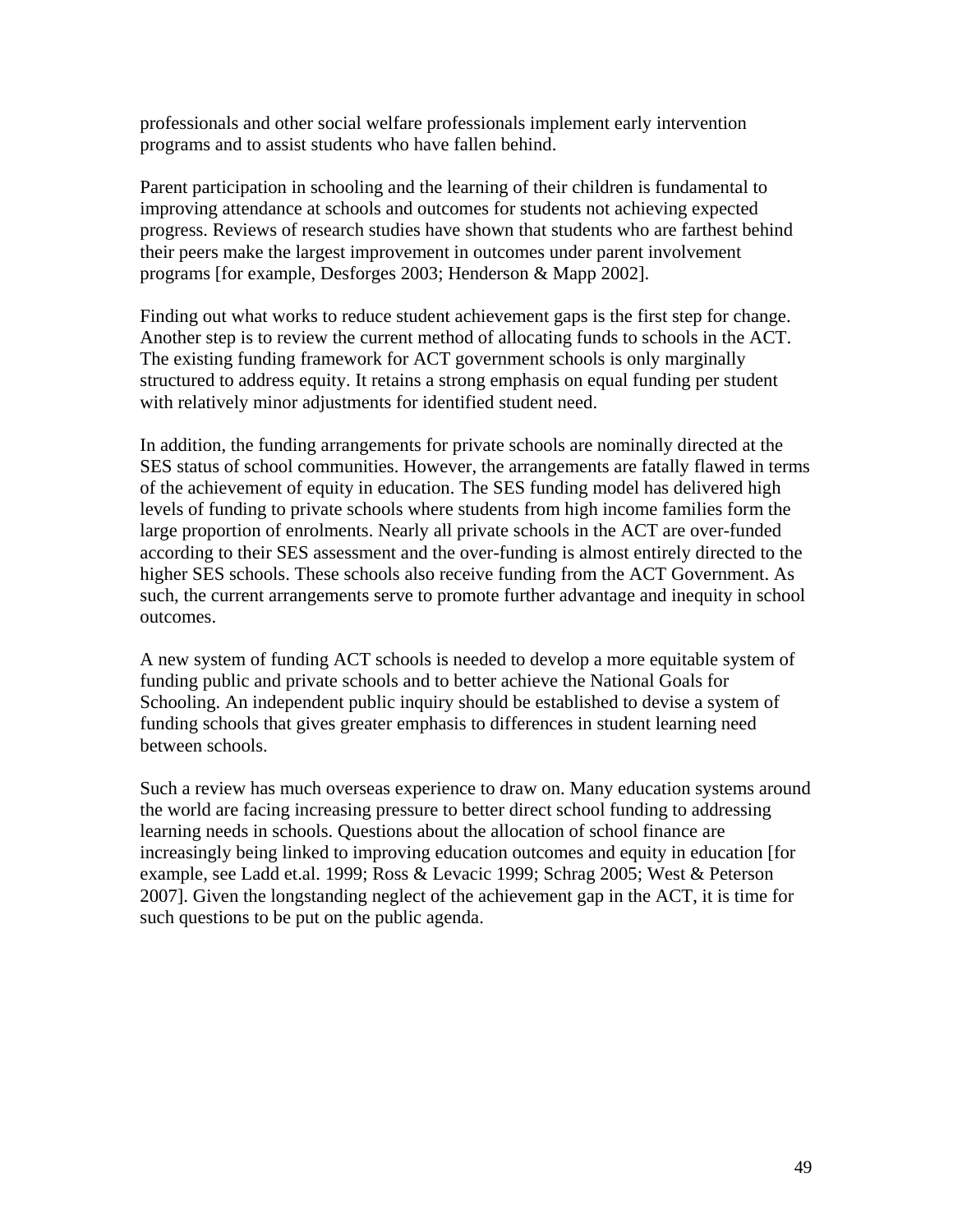## <span id="page-49-0"></span>**References**

ACT Board of Senior Secondary Studies 2008. Year 12 Study. Available at: [http://www.bsss.act.edu.au/publications/year\\_12\\_study\\_2007](http://www.bsss.act.edu.au/publications/year_12_study_2007)

ACT Department of Education and Training 2004. Discussion paper from the review and revitalisation of the ACT public college sector project 2004.

Atelier Learning Solutions 2005. *Government Secondary Colleges in the Australian Capital Territory: Challenge, Opportunity and Renewal.* Report of the Review of Government Secondary Colleges on behalf of the ACT Department of Education and Training, Canberra.

Barr, Andrew 2008. Research confirms that ACT students are among the best. *Media Release*, 26 March.

Desforges, Charles 2003. *The Impact of Parental Involvement, Parental Support and Family Education on Pupil Achievement and Adjustment: A Literature Review*. Research Report No. RR 433, Department of Education and Skills, Queen's Printer, London.

Feinstein, Leon 2002a. Quantitative estimates of the social benefits of learning, 1: crime. Wider Benefits of Learning Research Report No. 5, Centre for Research on the Wider Benefits of Learning, Institute of Education, London. Available at: <http://www.learningbenefits.net/Publications/ResearchReports.htm>

\_\_ 2002b. Quantitative estimates of the social benefits of learning, 2: health. Wider Benefits of Learning Research Report No. 6, Centre for Research on the Wider Benefits of Learning, Institute of Education, London. Available at: <http://www.learningbenefits.net/Publications/ResearchReports.htm>

Friedlaender, Diane and Darling-Hammond, Linda 2007. *High Schools for Equity*. School Redesign Network, Stanford University, Stanford, California. Available at: <http://www.srnleads.org/>

Grubb, W. Norton 2007. Dynamic inequality and intervention: lessons from a small country. *Phi Delta Kappan*, 89 (2):105-114.

\_\_ 2008. Narrowing the multiple achievement gaps in California: ten goals for the long haul. Center for Applied Policy in Education, School of Education, University of California Davis. Available at:<http://cap-ed.ucdavis.edu/node/25>

Henderson, Anne T. and Mapp, Karen L. 2002. *A New Wave of Evidence: The Impact of School, Family and Community Connections on Student Achievement*. National Center for Family and Community Connections With Schools, Southwest Educational Developmental Laboratory, Austin.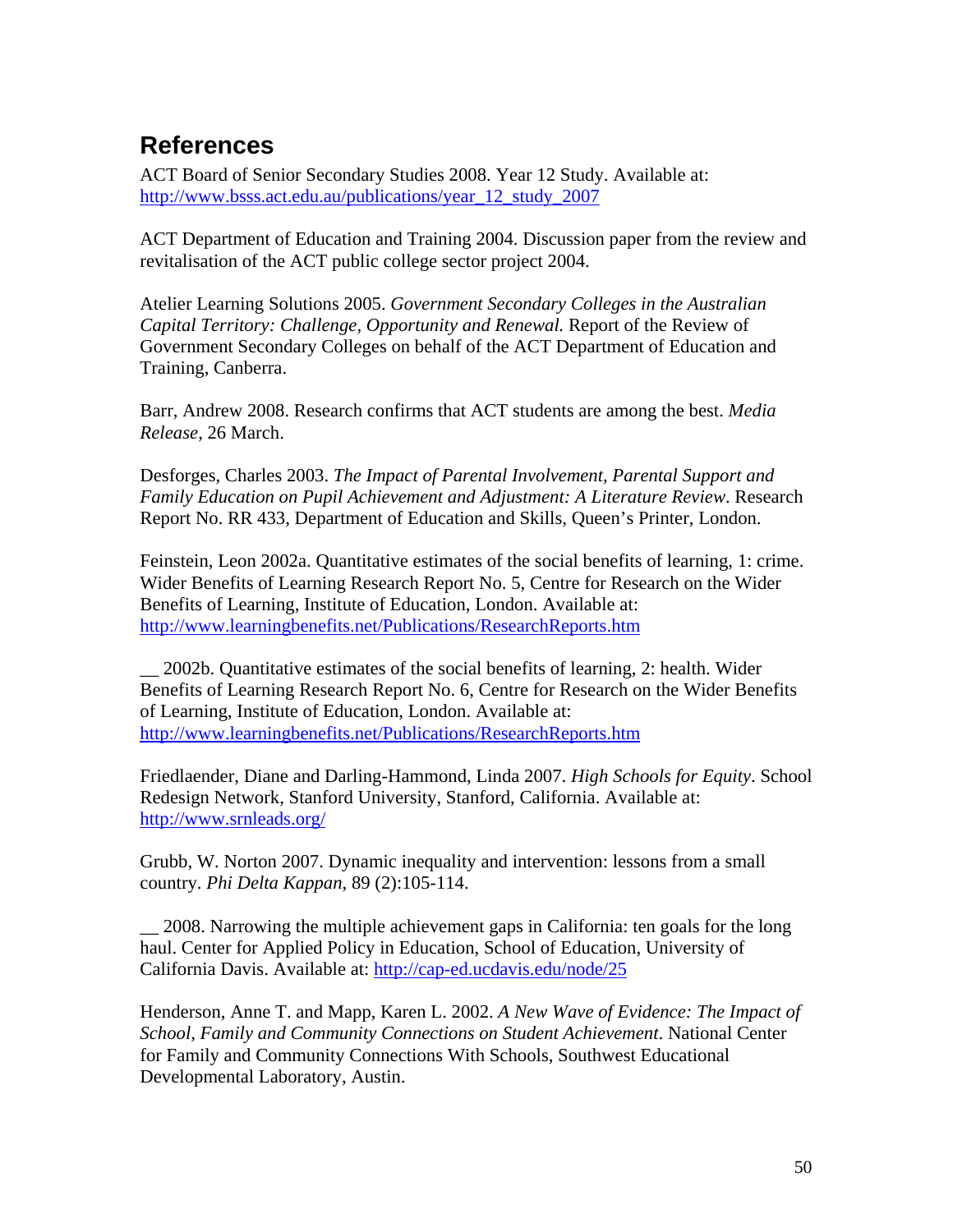Kendall, Sally; Straw, Suzanne, Jones, Megan; Springate, Iain and Grayson, Hilary 2008. *Narrowing the Gap in Outcomes for Vulnerable Groups: A Review of the Research Evidence*. National Foundation for Educational Research, Slough. Available at: [http://www.nfer.ac.uk/research-areas/pims-data/summaries/narrowing-the-gap-in](http://www.nfer.ac.uk/research-areas/pims-data/summaries/narrowing-the-gap-in-outcomes-research-review.cfm)[outcomes-research-review.cfm](http://www.nfer.ac.uk/research-areas/pims-data/summaries/narrowing-the-gap-in-outcomes-research-review.cfm)

Ladd, Helen F.; Chalk, Rosemary and Hansen, Janet S. (eds.) 1999. *Equity and Adequacy in Education Finance: Issues and Perspectives*. National Academy Press, Washington DC.

Lamb, Stephen; Walstab, Anne; Teese, Richard; Vickers, Margaret and Rumberger**,** Russ 2004. *Staying on at School: Improving Student Retention in Australia*. A Report for the Queensland Department of Education and the Arts. Centre for Post-Compulsory Education and Lifelong Learning, University of Melbourne, August. Available at: <http://education.qld.gov.au/publication/production/reports/retention/index.html>

Lamb, Stephen and McKenzie, Phillip 2001. Patterns of Success and Failure in the Transition from School to Work in Australia. Longitudinal Surveys of Australian Youth, Research Report 18, Australian Council for Educational Research, Camberwell, June.

Lattimore, Ralph 2007. *Men Not at Work: An Analysis of Men Outside the Labour Force*. Staff Working Paper, Productivity Commission, Canberra, January.

Levin, Henry and Belfield, Clive (eds.) 2007. *The Price We Pay: Economic and Social Consequences of Inadequate Education.* Brookings Institution Press, Washington DC.

Levin, Henry; Belfield, Clive; Muenigg, Peter and Rouse, Celia 2007. The costs and benefits of an excellent education for all America's children. Centre for Benefit-Cost Studies in Education, Teachers' College, Columbia University, January. Available at: <http://www.cbcse.org/pages/cost-benefit-studies/leeds-national-benefit-cost-studies.php>

Lokan, Jan; Greenwood, Lisa and Cresswell, John 2001. *How Literate are Australia's Students?* Australian Council for Educational Research, Camberwell.

Masters, Geoff 2005. 'Comparing results from PISA and TIMSS'. *ACER eNews*, Issue 26, January-February, Australian Council for Educational Research. Available at: <http://www.acer.edu.au/publications/newsletters/eNews/index.html>

Ministerial Council on Education, Employment, Training and Youth Affairs (MCEETYA) 2003a. *National Benchmark Results: Reading, Writing and Numeracy Years 3 and 5, 2001. National Report on Schooling in Australia, Preliminary Paper*. Available at:

[http://www.curriculum.edu.au/mceetya/publications,11582.html#Measuring%20and%20r](http://www.curriculum.edu.au/mceetya/publications,11582.html#Measuring%20and%20reporting%20student%20performance) [eporting%20student%20performance](http://www.curriculum.edu.au/mceetya/publications,11582.html#Measuring%20and%20reporting%20student%20performance)

\_\_ 2003b. *National Benchmark Results: Reading, Writing and Numeracy Year 7, 2001. National Report on Schooling in Australia, Preliminary Paper*. Available at: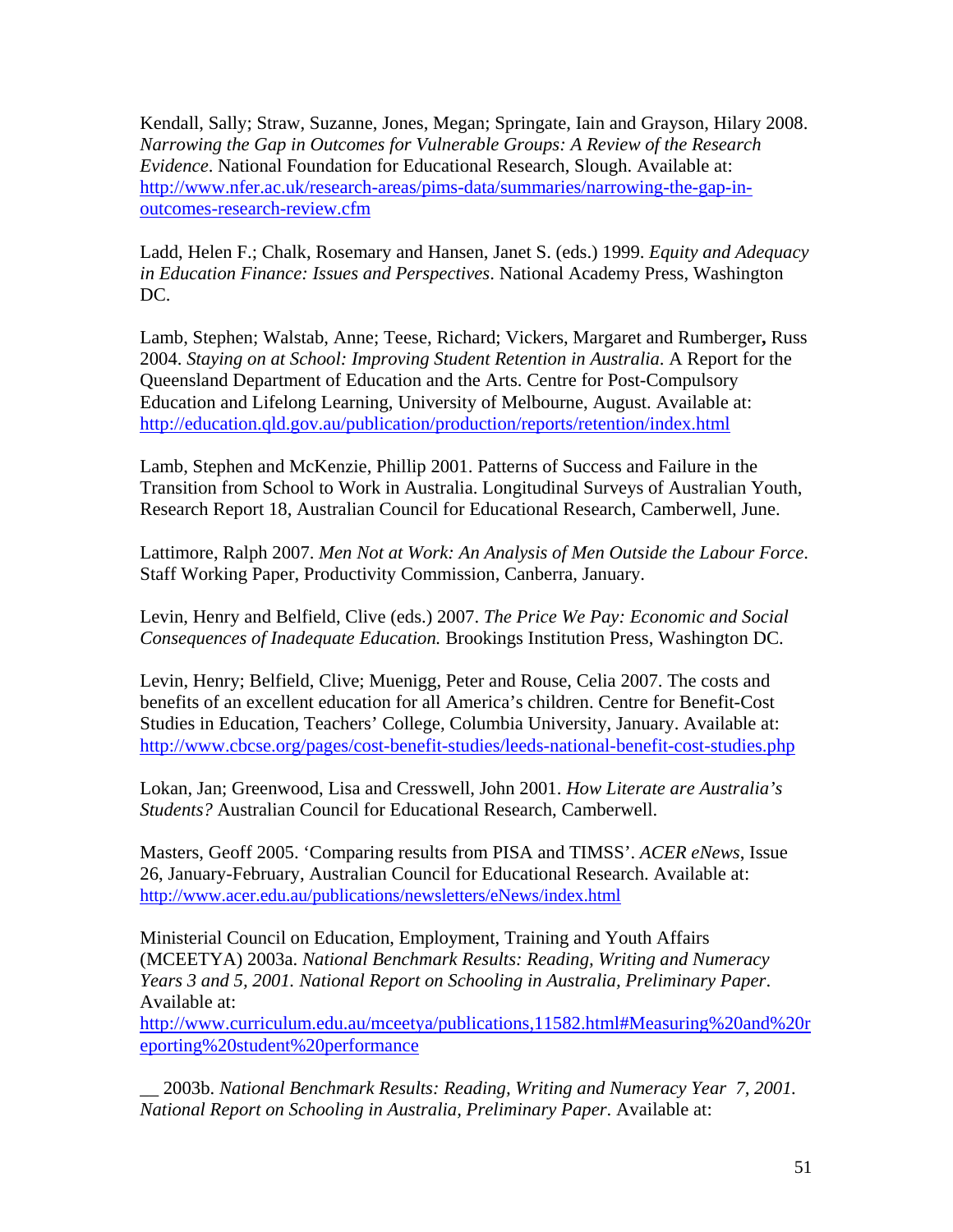[http://www.curriculum.edu.au/mceetya/publications,11582.html#Measuring%20and%20r](http://www.curriculum.edu.au/mceetya/publications,11582.html#Measuring%20and%20reporting%20student%20performance) [eporting%20student%20performance](http://www.curriculum.edu.au/mceetya/publications,11582.html#Measuring%20and%20reporting%20student%20performance)

\_\_ 2004. *National Year 6 Science Assessment Report 2003*. Available at: <http://www.mceetya.edu.au/mceetya/default.asp?id=12107>

\_\_ 2006. *National Assessment Program – Civics and Citizenship Years 6 and 10 Report*. Available at: <http://www.mceetya.edu.au/mceetya/default.asp?id=17149>

\_\_ 2007. *National Assessment Program - ICT Literacy Years 6 and 10 Report 2005*. Available at: [http://www.mceetya.edu.au/mceetya/nap\\_ictl\\_2005\\_years\\_6\\_and\\_10\\_report](http://www.mceetya.edu.au/mceetya/nap_ictl_2005_years_6_and_10_report-press_release,22065.html)[press\\_release,22065.html](http://www.mceetya.edu.au/mceetya/nap_ictl_2005_years_6_and_10_report-press_release,22065.html) 

\_\_ 2008. *National Benchmark Results: Reading, Writing and Numeracy Years 3, 5 and 7. National Report on Schooling in Australia, Preliminary Paper, 2006*. Available at: [http://www.curriculum.edu.au/mceetya/publications,11582.html#Measuring%20and%20r](http://www.curriculum.edu.au/mceetya/publications,11582.html#Measuring%20and%20reporting%20student%20performance) [eporting%20student%20performance](http://www.curriculum.edu.au/mceetya/publications,11582.html#Measuring%20and%20reporting%20student%20performance)

Moretti, Enrico 2007. Crime and the costs of criminal justice. In Henry Levin and Clive Belfield (eds.), *The Price We Pay: Economic and Social Consequences of Inadequate Education.* Brookings Institution Press, Washington DC: 142-159.

Muennig, Peter 2007. Consequences in health status and costs. In Henry Levin and Clive Belfield (eds.), *The Price We Pay: Economic and Social Consequences of Inadequate Education.* Brookings Institution Press, Washington DC: 125-141.

Muijs, Daniel; Harris, Alma; Chapman, Christopher; Stoll, Louise and Russ, Jennifer 2004. Improving schools in socioeconomically disadvantaged areas - a review of research evidence. *School Effectiveness and School Improvement*, 15 (2): 149-175.

Organisation for Economic Co-operation and Development (OECD) 2001. *Knowledge and Skills for Life: First Results from PISA 2000*, OECD, Paris.

\_\_\_ 2004. *Learning for Tomorrow's World: First Results from PISA 2003*. OECD, Paris.

\_\_\_ and UNESCO Institute for Statistics 2003, *[Literacy Skills for the World of](http://www.pisa.oecd.org/Publicatn/Literacy.htm)  [Tomorrow: Further Results from PISA 2000](http://www.pisa.oecd.org/Publicatn/Literacy.htm)*, Paris.

Plank, David N.; McRobbie, Joan; Klasik, Daniel; Mullen, Sinead and Williams, Imeh 2008. State level strategies and policies for closing the achievement gap. Center for Applied Policy in Education, School of Education, University of California Davis. Available at: <http://cap-ed.ucdavis.edu/node/25>

Ross, Kenneth N. and Levacic, Rosalind (eds.) 1999. *Needs-Based Resource Allocation in Education*. International Institute for Educational Planning, UNESC, Paris.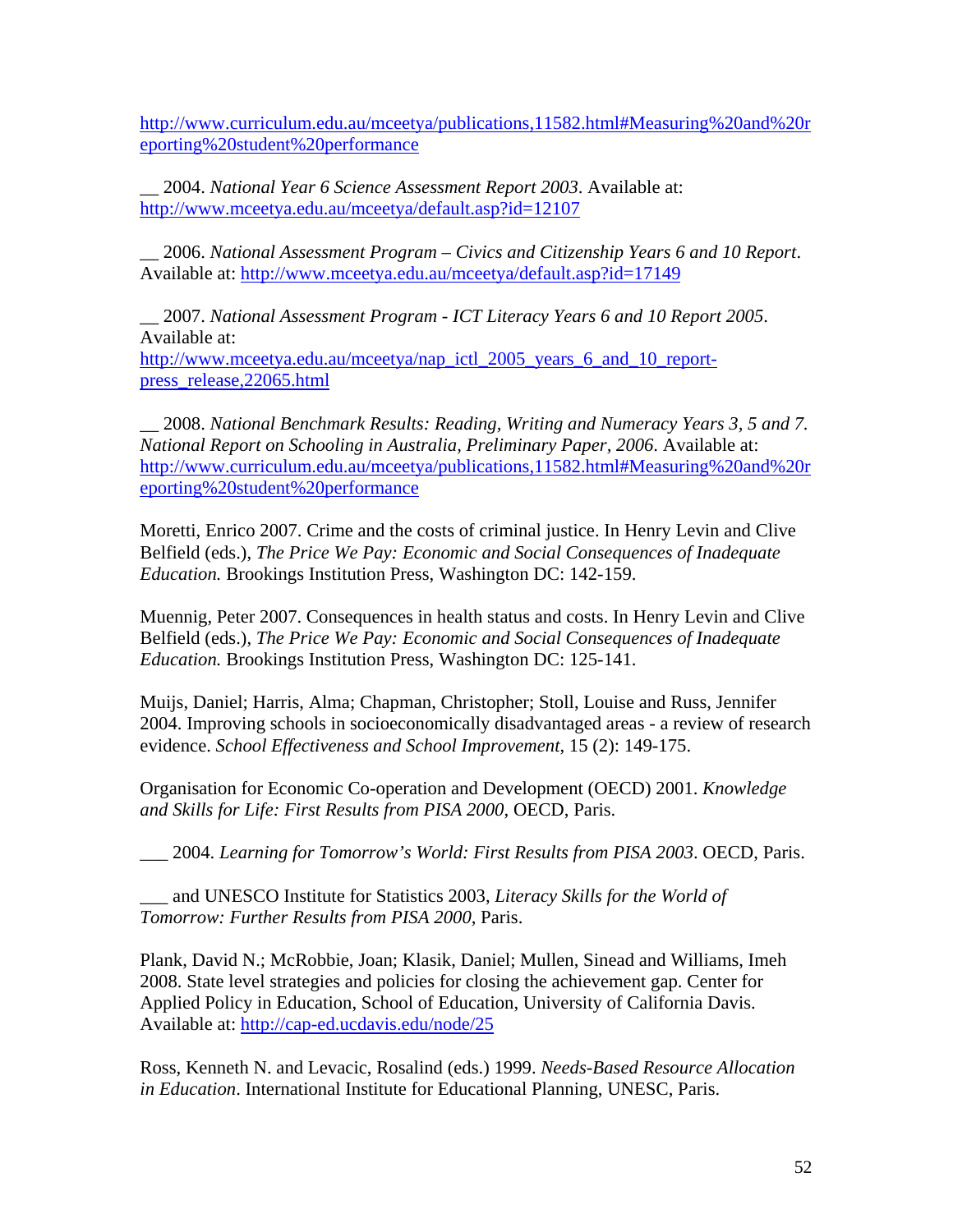Schrag, Peter 2005. *Final Test: The Battle for Adequacy in America's Schools*. The New Press, New York.

Sirin, Selcuk R. 2005. Socioeconomic status and academic achievement: a meta-analytic review of research. *Review of Education Research*, 75 (3): 417-453.

Steering Committee for the Review of Government Service Provision 2006. *Report on Government Services 2006*. Productivity Commission, Canberra.

\_\_ 2007. *Report on Government Services 2007*. Productivity Commission, Canberra.

\_\_ 2008. *Report on Government Services 2008*. Productivity Commission, Canberra.

Sweet, Richard 2006. Education, training and employment in an international perspective. Paper presented at a Brotherhood of St Laurence Seminar on New Transitions: Challenges Facing Australian Youth, Melbourne, 18 August. Available at:<http://www.bsl.org.au/main.asp?PageId=2673>

Thomson, Sue 2005. International comparisons. *Teacher* 156, March. Available at: <http://www.acer.edu.au/timss/>

Thomson, Sue and De Bortoli, Lisa 2008a. *Exploring Scientific Literacy: How Australia Measures Up*. Australian Council for Educational Research, Camberwell.

\_\_ 2008b. The performance of students in the ACT on PISA. A report to the ACT Department of Education and Training, Australian Council for Educational Research, Camberwell, February. Available at: [http://www.det.act.gov.au/whats\\_new/the\\_performance\\_of\\_students\\_in\\_the\\_act\\_on\\_pisa](http://www.det.act.gov.au/whats_new/the_performance_of_students_in_the_act_on_pisa)

Thomson, Sue and Fleming, Nicole 2004a. *Summing It Up: Mathematics Achievement in Australian Schools in TIMSS 2002*. TIMSS Australia Monograph No. 6, Australian Council for Educational Research, Camberwell.

Thomson, Sue and Fleming, Nicole 2004b. *Explaining the Evidence: Science Achievement in Australian Schools in TIMSS 2002*. TIMSS Australia Monograph No. 7, Australian Council for Educational Research, Camberwell.

Thomson, Sue; Cresswell, John and De Bortoli, Lisa 2004. *Facing the Future: A Focus on Mathematical Literacy Among Australian 15-year-old Students in PISA 2003*. Australian Council for Educational Research, Camberwell.

Waldfogel, Jane; Garfinkel, Irwin and Kelly Brenda 2007. Welfare and the costs of public assistance. In Henry Levin and Clive Belfield (eds.), *The Price We Pay: Economic and Social Consequences of Inadequate Education.* Brookings Institution Press, Washington DC: 160-174.